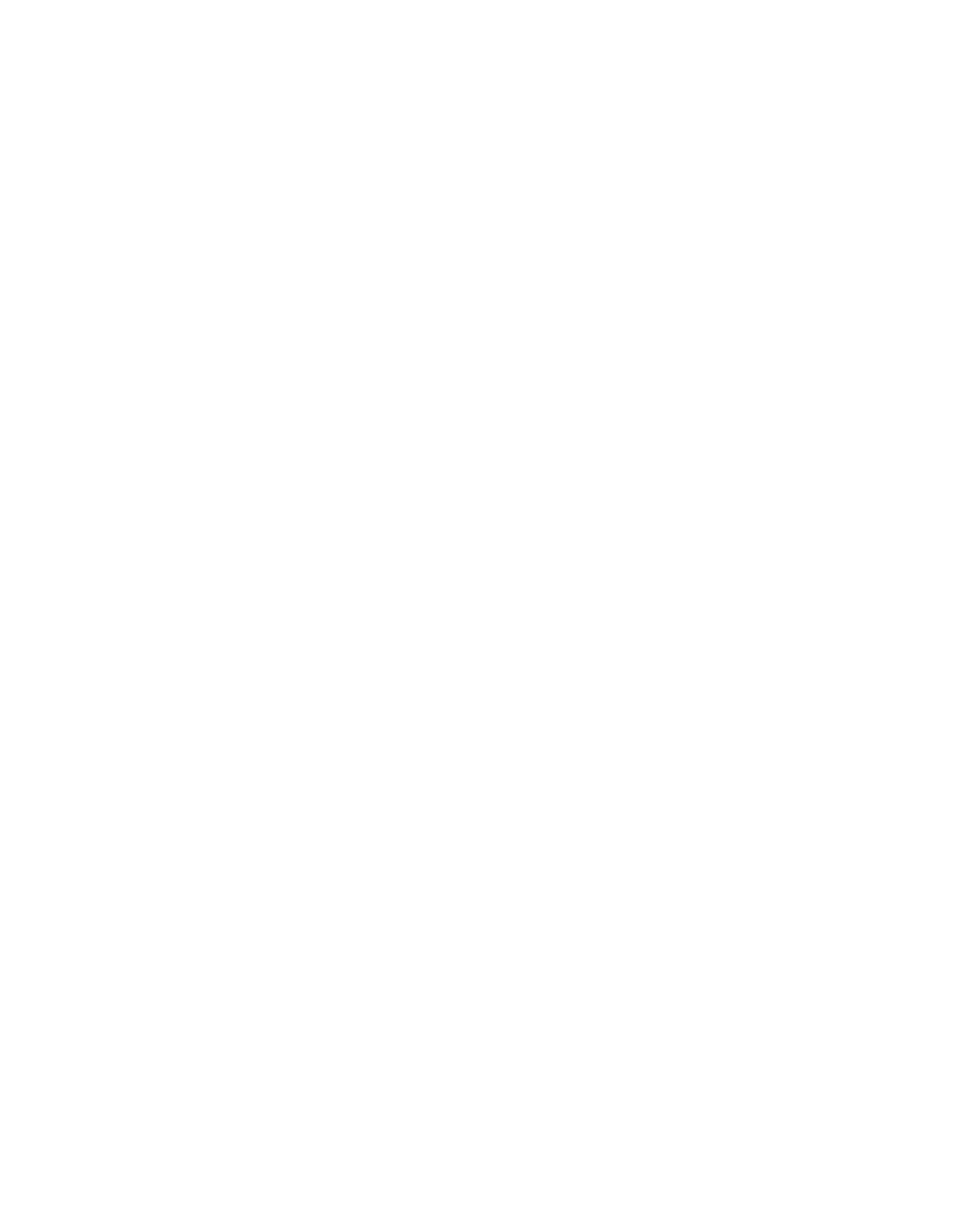### **Table of Contents**

| <b>Introduction</b>                         | 3                              |
|---------------------------------------------|--------------------------------|
| <b>Scheduling of Liturgies</b>              | 3                              |
| Planning the rites                          | 4                              |
| Pallbearers                                 | $\overline{4}$                 |
| Placement of the Pall                       | $\overline{4}$                 |
| <b>Symbols of Christian Life</b>            | $\frac{4}{5}$<br>$\frac{5}{5}$ |
| Readings                                    |                                |
| Readers                                     |                                |
| Music                                       |                                |
| Presentation of the Gifts                   | 6                              |
| Communion                                   | 6                              |
| <b>Words of Remembrance</b>                 | 6                              |
| <b>Flowers</b>                              | 6                              |
| Worship Aid                                 | $\tau$                         |
| Guidelines for the Reception of Communion   | 7                              |
| Cremation                                   | 8                              |
| Gather in the presence of the Body          | 9                              |
| Rite: Gathering in the presence of the Body | 10                             |
| <b>Readings</b>                             |                                |
| <b>Optional Old Testament Reading</b>       | 12                             |
| Appendix A                                  |                                |
| <b>Reading I Old Testament</b>              | 13                             |
| <b>Appendix B</b>                           |                                |
| <b>Reading I New Testament</b>              | 20                             |
| (During the Easter Season)                  |                                |
| Appendix C                                  |                                |
| <b>Responsorial Psalms</b>                  | 25                             |
| <b>Appendix D</b>                           |                                |
| <b>Reading II New Testament</b>             | 27                             |
| <u>Appendix E</u>                           |                                |
| Gospel                                      | 41                             |
| <b>Planning Guide</b>                       | 63                             |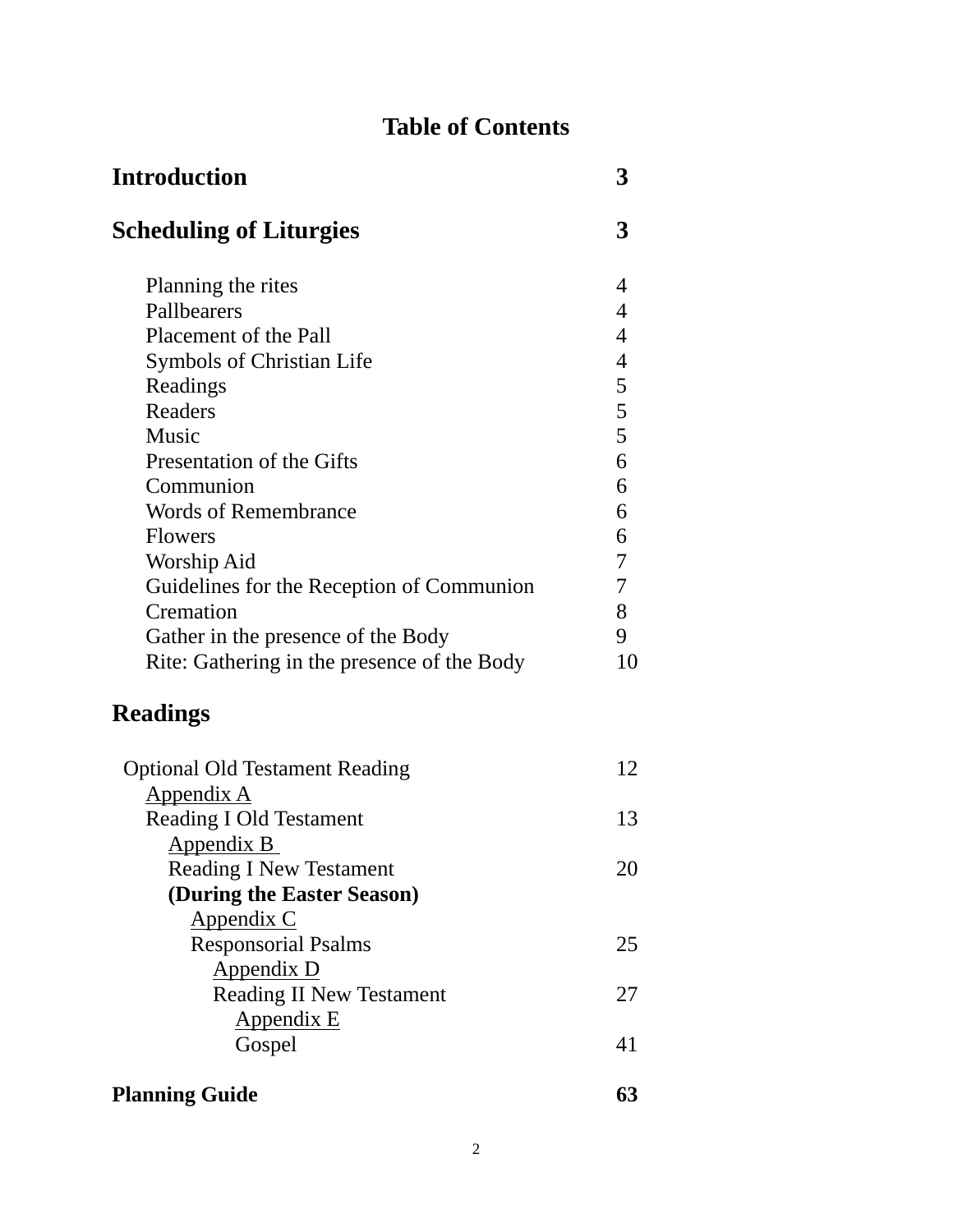#### **Introduction**

"In the face of death, the Church confidently proclaims that God has created each person for eternal life and that Jesus, the Son of God, by his death and resurrection, has broken the chains of sin and death that bound humanity;" *Order of Christian Funerals* **©1989** 

When we suffer the passing of a loved one or face the certainty of our own death, the Church's funeral rites provide a place where we can grieve, remember, face our fear, give thanks, celebrate, and above all connect our personal human experience to that of the believing community and to the story of Jesus.

#### **Scheduling of Liturgies**

The Order of Christian Funerals is divided into three rites:

#### **Vigil (wake) and related rites and prayers:**

- The vigil for the deceased is the principal rite celebrated by the Christian community in the time following death and before the funeral liturgy. Words of remembrance may be spoken at this time **without any limitations to the number of speakers**.
- The vigil may be held in the home of the deceased, in the funeral home or in the church.

#### **Funeral Liturgy:**

 Because the funeral liturgy is the central celebration for the deceased it should be scheduled for a time that permits as many of the Christian community as possible to be present.

• The funeral Mass can be scheduled at any time, day or evening.

#### **Rite of committal:**

The rite of committal at the conclusion of the funeral rites is the final act of the community of faith in caring for the body or ashes of its deceased.

• Whenever possible, the rite of committal is to be celebrated at the site of committal, that is, beside the open grave or place of interment or at sea.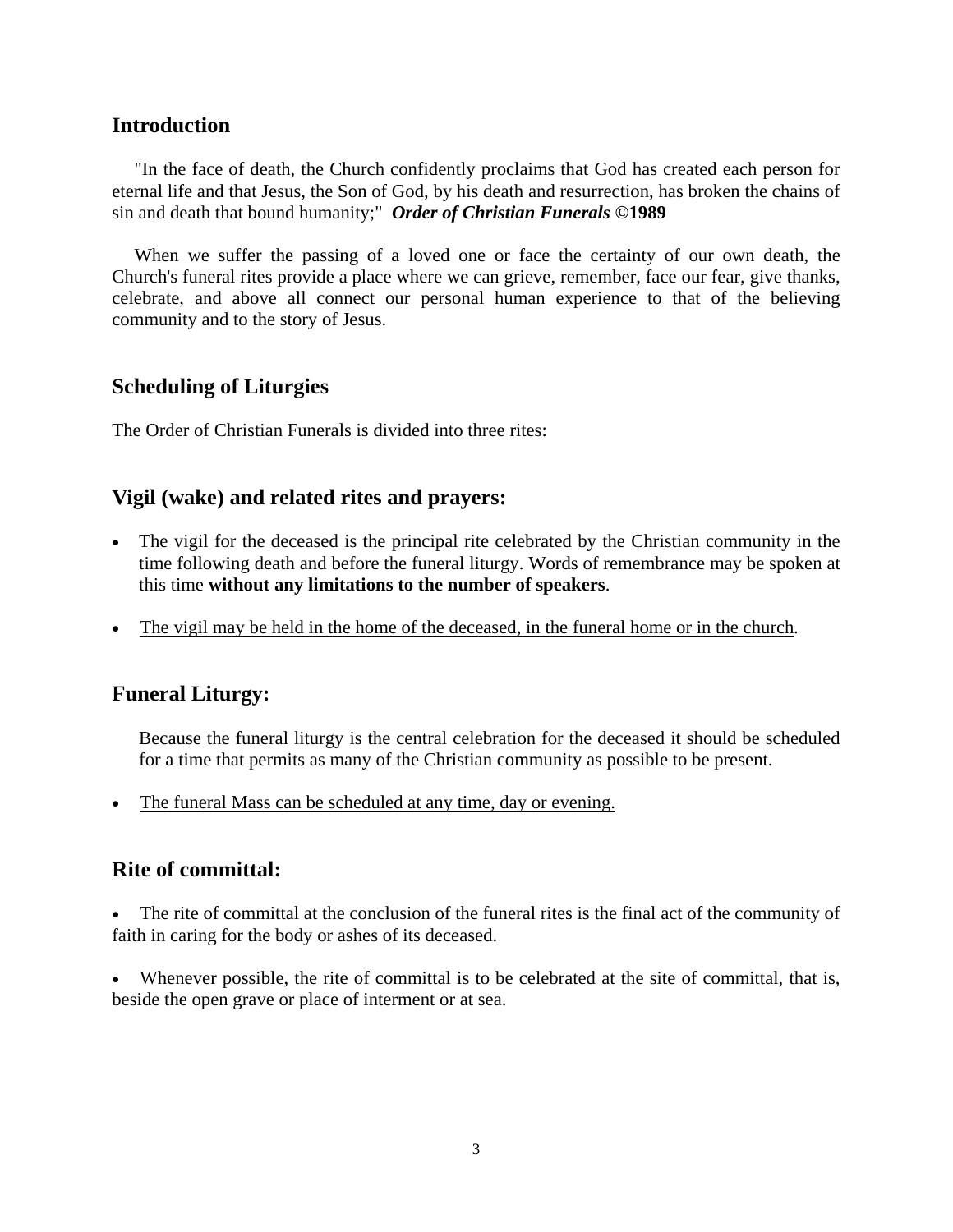#### **Planning the Rites**

Whenever possible the family should be involved in the planning of the funeral liturgy. This section will help guide you through this process. The family is invited to fill out the **Funeral Mass Selection Form** included with this booklet indicating their choices in the appropriate places.

- Pallbearers
- Placement of the pall and Christian symbols
- Readings
- Readers
- Music
- Presentation of the gifts
- Communion
- Words of Remembrance

#### **Pallbearers**

Family members or friends of the deceased may be selected as pallbearers. This can be coordinated with the funeral director. If the family does not wish to have family members or friends as pallbearers the funeral director can provide this service.

#### **Placing of the Pall**

A funeral pall, reminding us of the garment given at baptism and therefore symbolizing our life in Christ, is draped over the coffin at the beginning of the liturgy. Family members or friends are encouraged to do this, although the placing of the pall may likewise be done by others. The use of this pall also signifies that all are equal in the eyes of God (Jas 2:1-9).

#### **Symbols of the Christian life**

One symbol of the Christian life may be carried in the procession by a family member or friend and placed on the coffin at the conclusion of the entrance procession.

The symbol is provided by the family.

This may be a bible or book of the gospels as a sign that Christians live by the word of God and that fidelity to that word leads to eternal life. It might also be a cross as a sign that the Christian is marked by the cross in baptism and through Jesus' suffering on the cross is brought to the victory of his resurrection. The priest may recite a prayer to accompany this placing of the symbol on the coffin.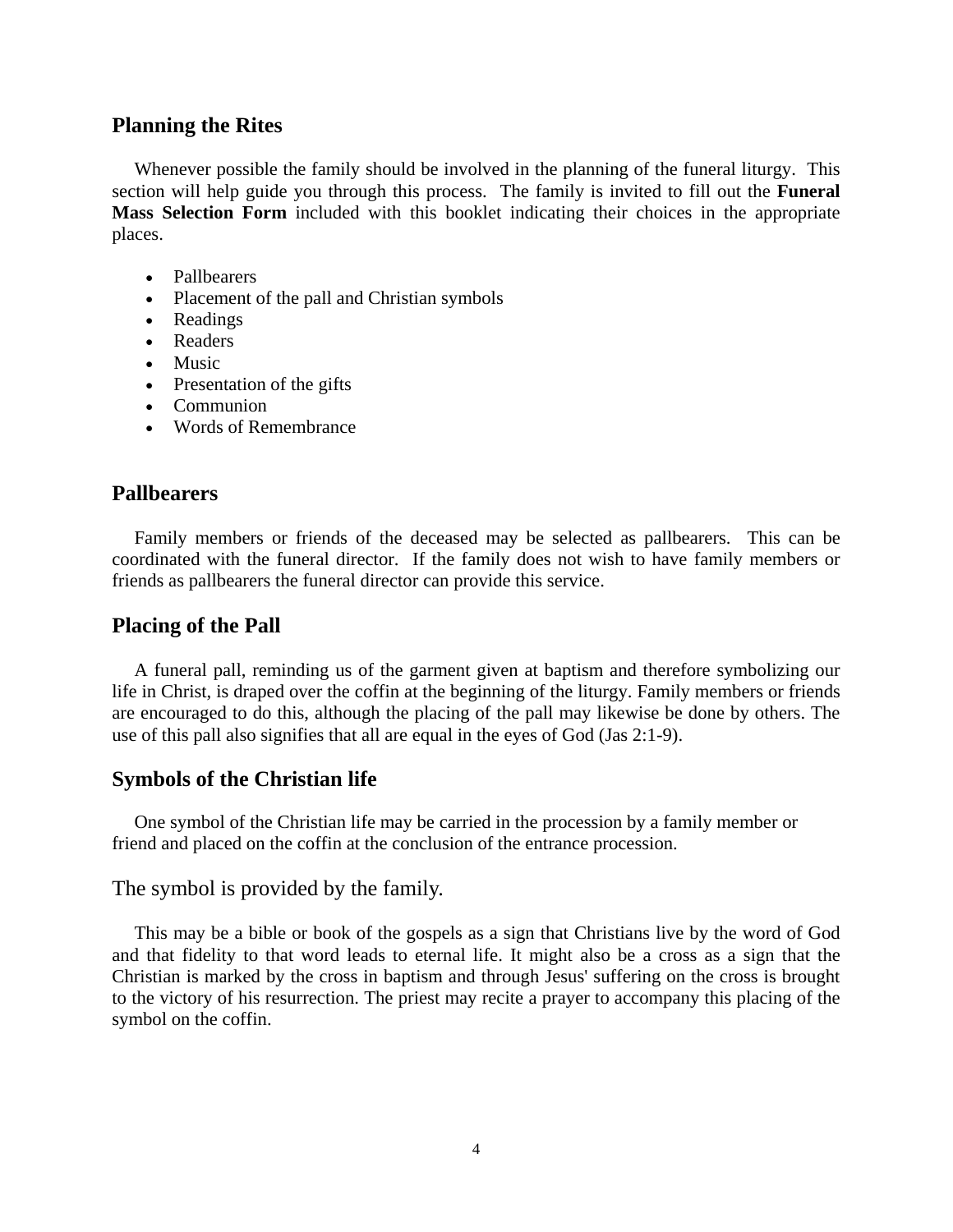#### **Readings**

Ordinarily two readings plus a responsorial psalm and gospel acclamation will precede the gospel. The family, in collaboration with the priest or minister, can select one text each from the Old Testament Readings, Responsorial Psalms, New Testament Readings, and Gospel Readings. Non-biblical texts may not replace scriptural readings at Mass.

Readings from the Old Testament can be found in appendix A.

(Note: During the Easter season one of the New Testament readings in appendix B is used as a first reading instead of a reading from the Old Testament.)

Responsorial Psalms are in appendix C

New Testament readings are in appendix D.

Gospel readings can be found in appendix E.

Page 10 has a special reading appropriate for a wife and /or mother and may be used as a first reading.

#### **Readers**

If a family member or friend is a parish reader or comfortable with public speaking you may want to invite them to do the readings which are always **proclaimed from the lectionary.** The readings provided in this guide are for preparation purposes only.

#### **Music**

Funeral music needs to reflect not only the grief of the family, but the whole truth about the life and death of a Christian: "God's love for them and the promise of eternal life." This is why the Church insists that **only liturgical music should be used** and that the primary focus should be on the assembly's song.

The leadership of a cantor is recommended for both the Mass and the vigil. A soloist should never perform at a time when the people should be singing - for example, the Communion song. The choice of music from various liturgical seasons which is familiar to the community from its use at Sunday Mass is a good practice. Easter songs which speak of the Lord's resurrection are particularly appropriate.

Ideally there should be a balance between music expressing grief, loss and the need for comfort, and music expressing the believing community's joyful hope that both the deceased and those who celebrate the rites are entering into the risen life of Jesus the Lord. Music selections can be found in the **Funeral Mass Selection Form.**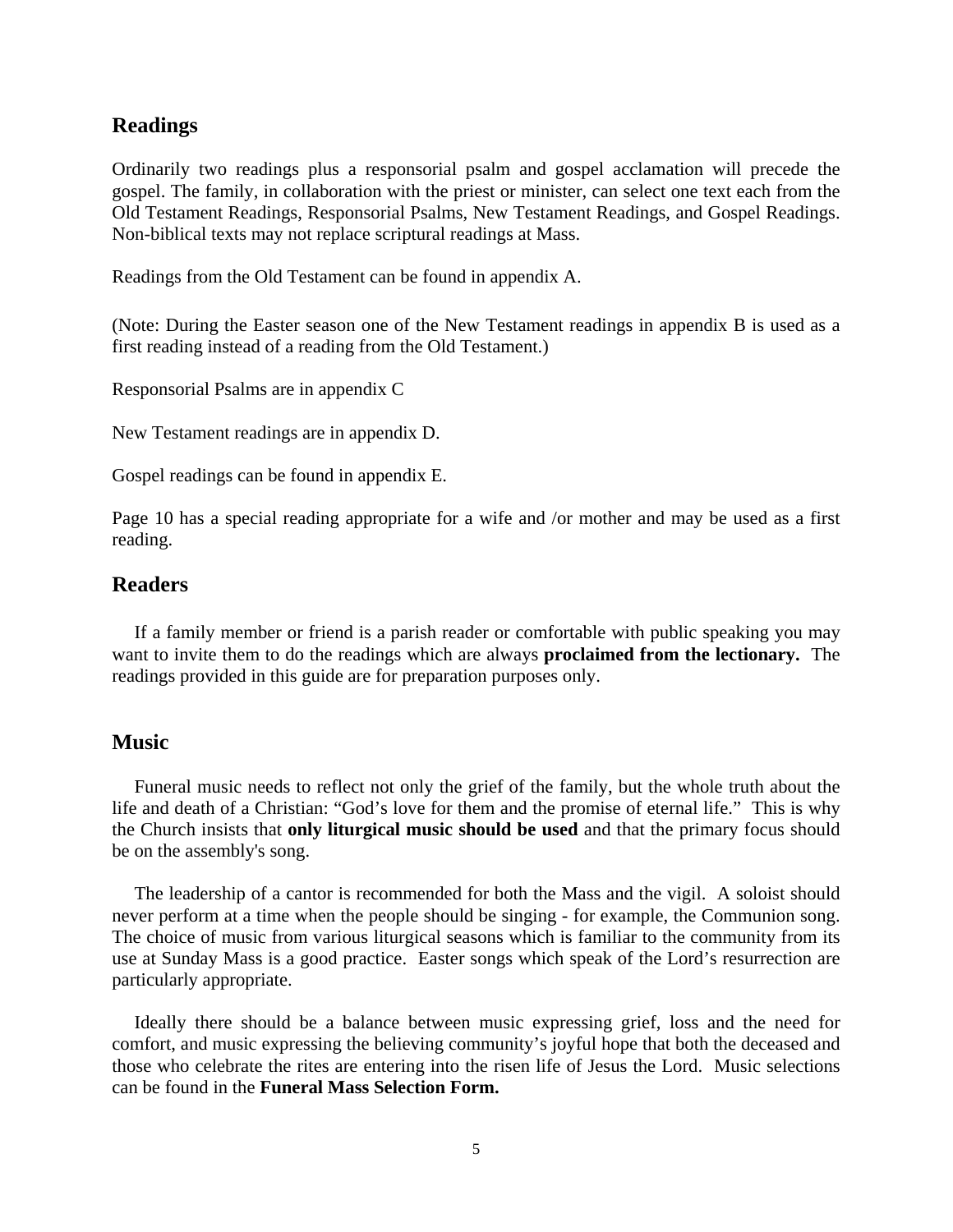#### **Presentation of Gifts**

The church encourages family members or friends at the Funeral Mass to bring to the altar the bread and wine.

#### **Holy Communion**

This is the most perfect way to share in the Funeral Mass. The church encourages you and those present who are receiving communion to do so under both kinds. While everyone receives the whole Christ under the form of bread alone, it is a better, fuller sign that we truly do eat and drink the Lord's body and blood when we communicate from the chalice as well.

#### **Words of Remembrance**

The Order of Christian Funerals provides for the possibility of "a member or a friend of the family speak[ing] in remembrance of the deceased before the final commendation begins." [OCF, no. 197]

As with the homily, these "words of remembrance" are not to constitute a eulogy as such. Rather, they are to express appreciation for the life of the deceased, or take the form of a prayer or other inspirational text.

Only one family member or friend is to speak, and he or she is to be brief, speaking no more than five minutes.

Because of the intensity of the emotions at the time of a Funeral, the "words of remembrance" should be consigned to writing. To ensure that these words are in harmony with the celebration, the script should be given to the priest celebrant in advance of the Funeral liturgy, so that he can make any suitable suggestions to help the "words of remembrance" convey the consolation of God's love, grace, and mercy. These words, then, are intended to particularize the praise and gratitude to God for His gifts to the deceased, especially the gift of the Christian life.

Those who wish to give a eulogy or to share a story about the deceased more fittingly do so during the Vigil (Viewing/Wake) at the Funeral home, or following the Committal at the cemetery. A biography of the deceased could be included in the printed worship aid, if one is prepared for the Funeral liturgy.

#### **Flowers**

During the season of Lent flowers are not used in the church.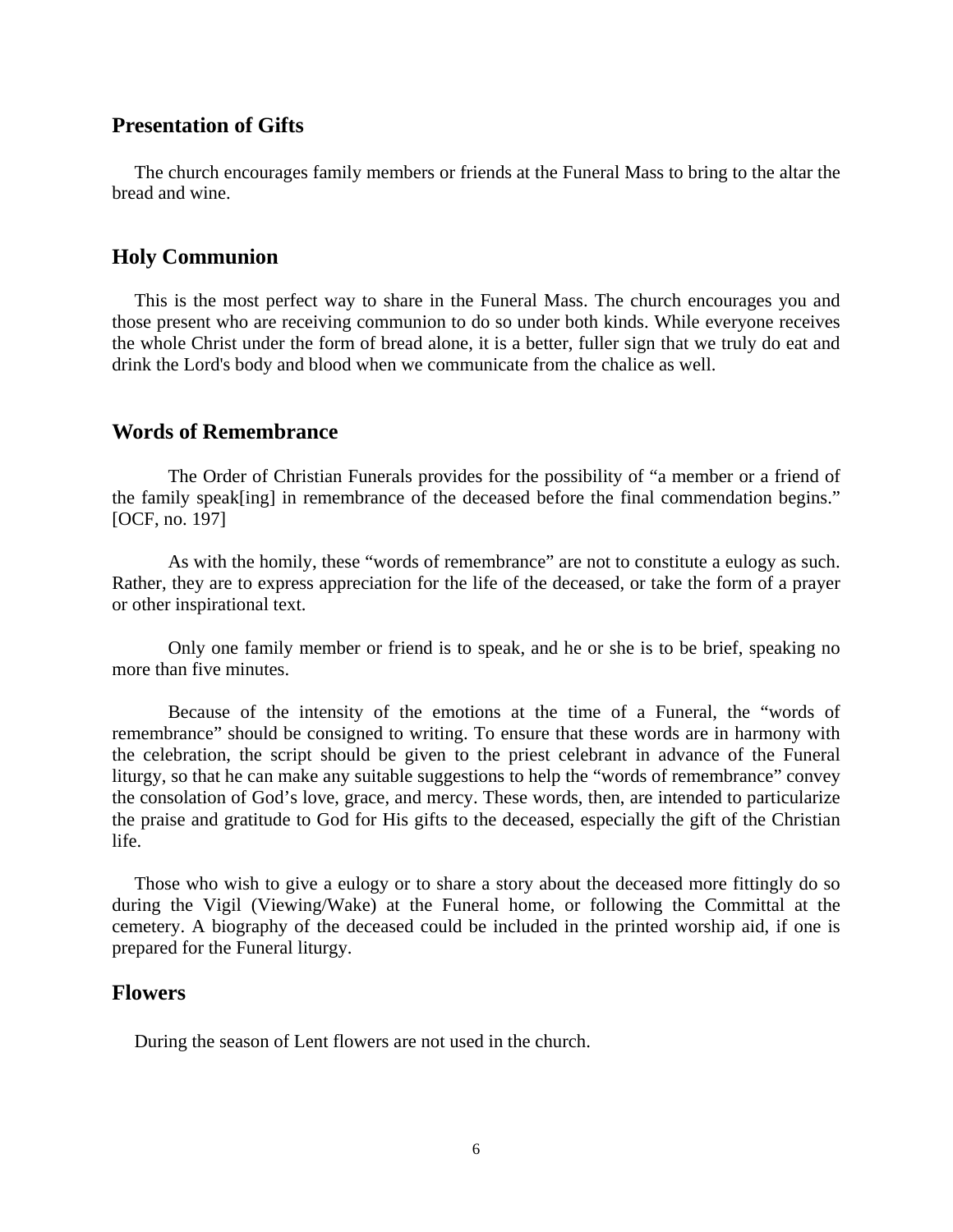#### **Worship Aid**

If the family of the deceased wishes to prepare a Worship Aid for the service, the content should be reviewed with the church prior to publishing.

#### **Guidelines for the Reception of Communion**

On November 14, 1996, the National Conference of Catholic Bishops approved the following guidelines on the reception of communion. These guidelines replace the guidelines approved by the Administrative Committee of the NCCB in November 1986. The guidelines, which are to be included in missalettes and other participation aids published in the United States, seek to remind all those who may attend Catholic liturgies of the present discipline of the Church with regard to the sharing of eucharistic communion.

#### **For Catholics**

As Catholics, we fully participate in the celebration of the Eucharist when we receive Holy Communion. We are encouraged to receive Communion devoutly and frequently. In order to be properly disposed to receive Communion, participants should not be conscious of grave sin and normally should have fasted for one hour. A person who is conscious of grave sin is not to receive the Body and Blood of the Lord without prior sacramental confession except for a grave reason where there is no opportunity for confession. In this case, the person is to be mindful of the obligation to make an act of perfect contrition, including the intention of confessing as soon as possible (canon 916). A frequent reception of the Sacrament of Penance is encouraged for all.

#### **For our fellow Christians**

We welcome our fellow Christians to this celebration of the Eucharist as our brothers and sisters. We pray that our common baptism and the action of the Holy Spirit in this Eucharist will draw us closer to one another and begin to dispel the sad divisions which separate us. We pray that these will lessen and finally disappear, in keeping with Christ's prayer for us "that they may all be one" (Jn 17:21).

Because Catholics believe that the celebration of the Eucharist is a sign of the reality of the oneness of faith, life, and worship, members of those churches with whom we are not yet fully united are ordinarily not admitted to Holy Communion. Eucharistic sharing in exceptional circumstances by other Christians requires permission according to the directives of the diocesan bishop and the provisions of canon law (canon 844 § 4). Members of the Orthodox Churches, the Assyrian Church of the East, and the Polish National Catholic Church are urged to respect the discipline of their own Churches. According to Roman Catholic discipline, the Code of Canon Law does not object to the reception of communion by Christians of these Churches (canon 844  $§ 3).$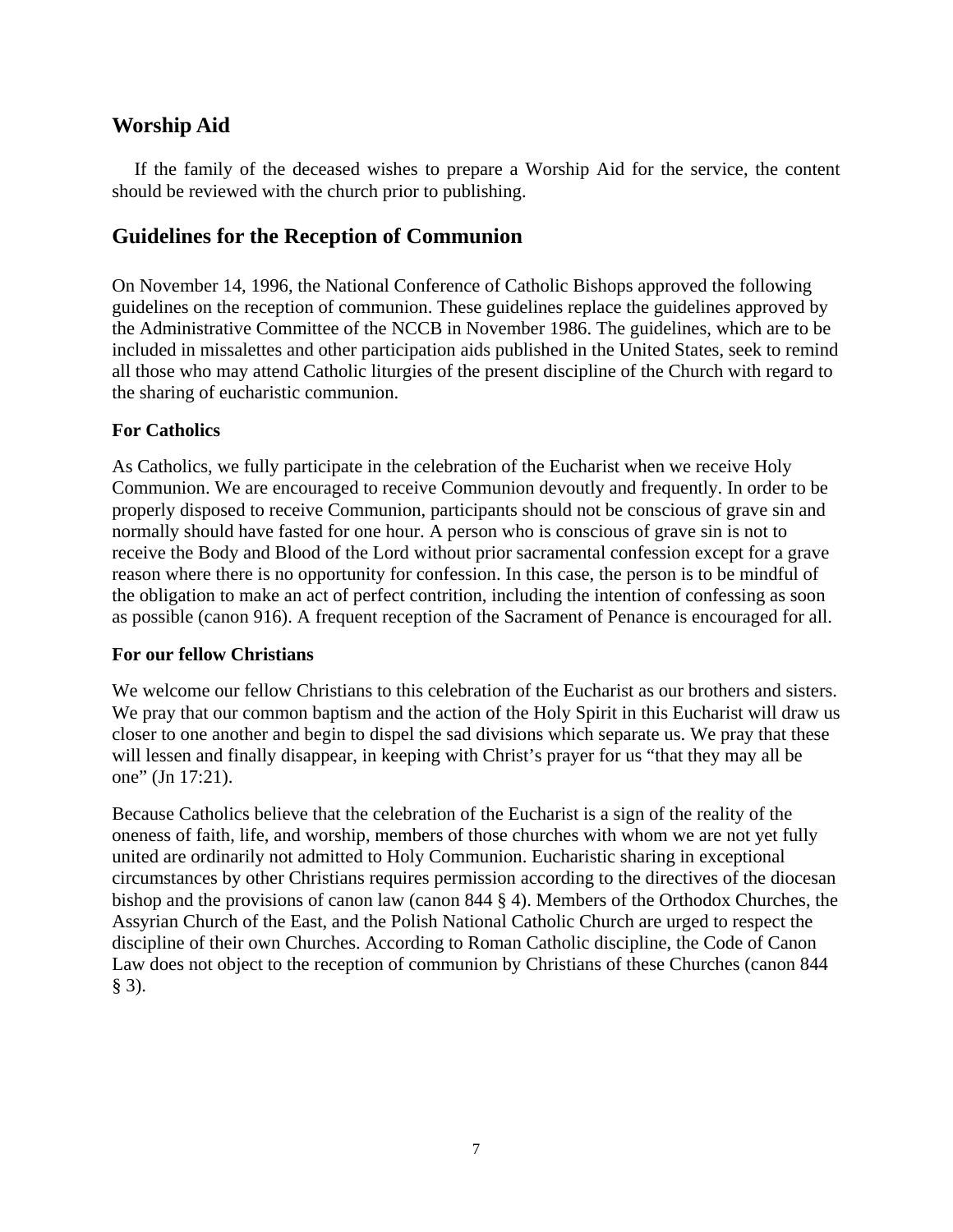#### **For those not receiving Holy Communion**

All who are not receiving Holy Communion are encouraged to express in their hearts a prayerful desire for unity with the Lord Jesus and with one another.

#### **For non-Christians**

We also welcome to this celebration those who do not share our faith in Jesus Christ. While we cannot admit them to Holy Communion, we ask them to offer their prayers for the peace and the unity of the human family.

#### **Cremation**

#### **ORDER OF CHRISTIAN FUNERALS, Appendix 2, "Cremation" INTRODUCTION**

411 The Christian faithful are unequivocally confronted by the mystery of life and death when they are faced with the presence of the body of one who has died. Moreover, the body which lies in death naturally recalls the personal story of faith, the loving family bonds, the friendships, and the words and acts of kindness of the deceased person. Indeed, the human body is inextricably associated with the human person, which acts and is experienced by others through that body. It is the body whose hands clothed the poor and embraced the sorrowing.

412 The body of a deceased Catholic Christian is also the body once washed in baptism, anointed with the oil of salvation, and fed with the Bread of Life. Thus, the Church's reverence for the sacredness of the human body grows out of a reverence and concern both natural and supernatural for the human person. The body of the deceased brings forcefully to mind the Church's conviction that the human body is in Christ a temple of the Holy Spirit and is destined for future glory at the resurrection of the dead. This conviction in faith finds its expression in a sustained and insistent prayer that commends the deceased person to God's merciful care so that his or her place in the communion of the just may be assured. A further expression is the care traditionally taken to prepare the bodies of the deceased for a burial that befits their dignity, in expectation of their final resurrection in the Lord.

#### **PRESENCE OF THE BODY AT THE FUNERAL LITURGY**

413 Although cremation is now permitted by the Church, it does not enjoy the same value as burial of the body. The Church clearly prefers and urges that the body of the deceased be present for the funeral rites, since the presence of the human body better expresses the values which the Church affirms in those rites.

414 The Church's teaching in regard to the human body as well as the Church's preference for burial of the body should be a regular part of catechesis on all levels and pastors should make particular efforts to preserve this important teaching.

415 Sometimes, however, it is not possible for the body to be present for the Funeral Mass. When extraordinary circumstances make the cremation of a body the only feasible choice,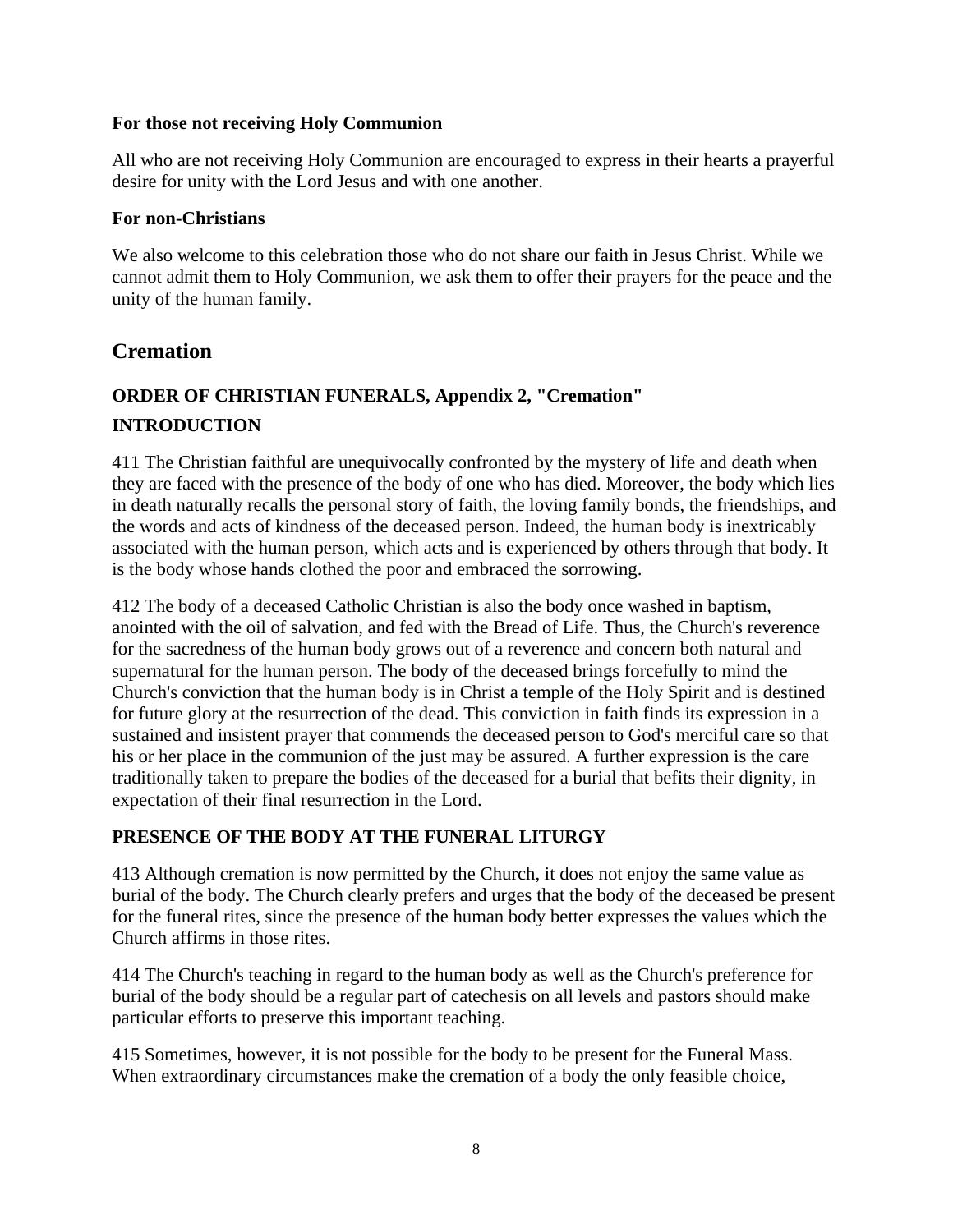pastoral sensitivity must be exercised by priests, deacons, and others who minister to the family of the deceased.

#### **Gathering in the Presence of the Body**

This rite provides a model of prayer that may be used when the family first gathers in the presence of the body. It may also be celebrated when the body is to be prepared for burial, or after it has been prepared. The family members, in assembling in the presence of the body, confront in the most immediate way the fact of their loss and the mystery of death. A member of the clergy or lay person may preside.

In prayer and gesture those present show reverence for the body of the deceased as a temple of the life-giving Spirit and ask, in that same Spirit, for the eternal life promised to the faithful. Following is the rite: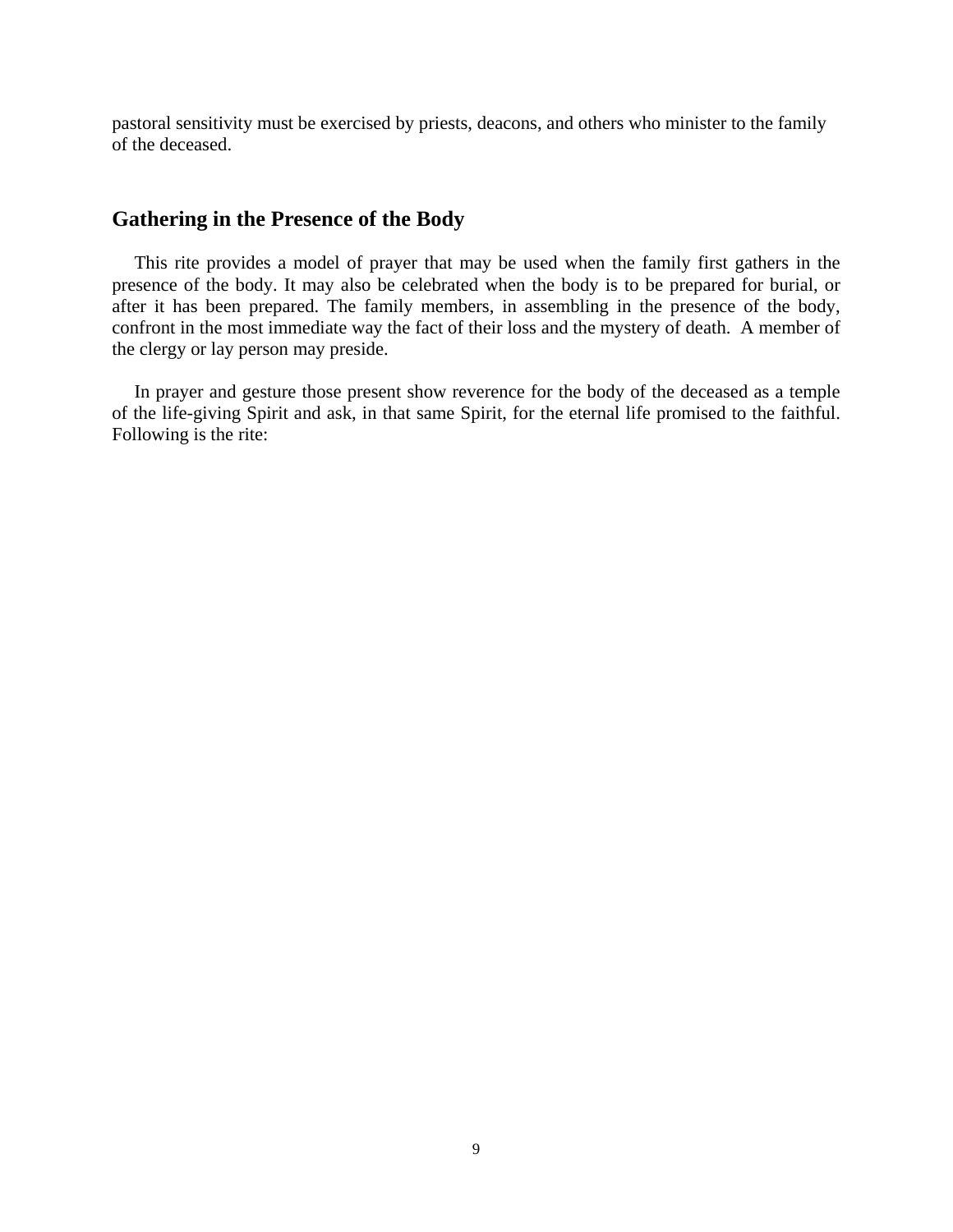#### Rite

#### **Gathering in the Presence of the Body**

**Sign of the Cross**  In the name of the Father, and of the Son, and of the Holy Spirit. **R.** Amen.

#### **Scripture Verse**

My brothers and sisters, Jesus says:

"Come to me, all you who labor and are burdened, and I will give you rest. Take my yoke upon you and learn from me, for I am meek and humble of heart; and you will find rest for yourselves. For my yoke is easy, and my burden light."

#### **Sprinkling of Holy Water (if available)**

Let this water call to mind our baptism into Christ, who by his death and resurrection has redeemed us.

(Body is then sprinkled)

#### **Psalm**

Response*: I will walk in the presence of the Lord, In the land of the living.* 

Gracious is the Lord and just; yes, our God is merciful. The Lord keeps the little ones; I was brought low, and he saved me. **R.** 

I believed, even when I said, "I am greatly afflicted"; I said in my alarm, "No man is dependable." **R.** 

Precious in the eyes of the Lord is the death of his faithful ones. O Lord, I am your servant; I am your servant, the son of your handmaid; you have loosed my bonds. **R.**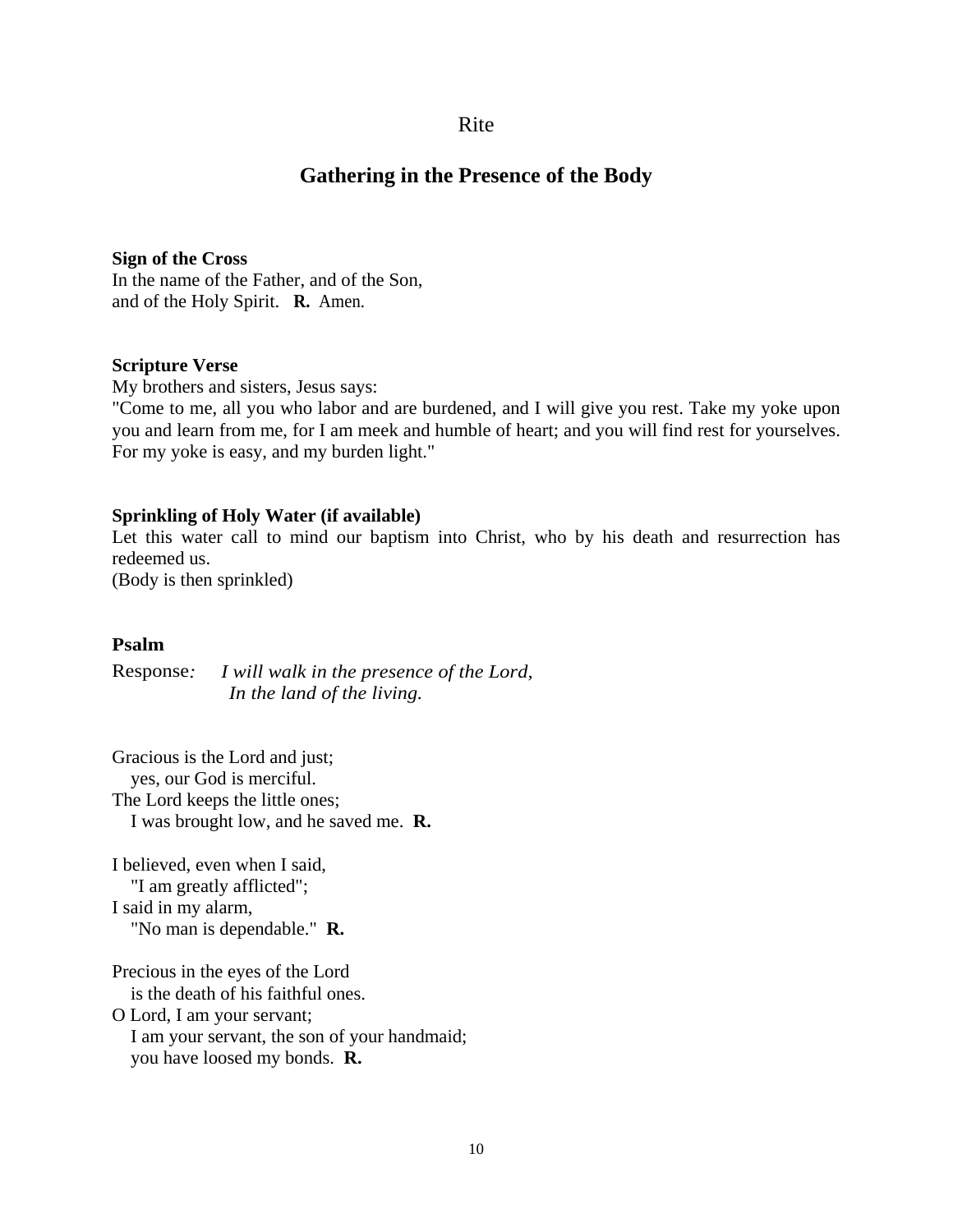#### **Concluding Prayer**

God of faithfulness, in your wisdom you have called your servant **N.** out of this world; release him/ her from the bonds of sin, and welcome him/her into your presence, so that he/she may enjoy eternal light and peace and be raised up in glory with all your saints. We ask this through Christ our Lord.

**R.** Amen.

#### **Blessing**

Blessed are those who have died in the Lord; let them rest from their labors for their good deeds go with them.

Eternal rest grant unto him/her, O Lord. And let perpetual light shine upon him/her. May he/she rest in peace.

**R.** Amen.

May his /her soul and the souls of all the faithful departed, through the mercy of God, rest in peace. **R.** Amen.

May the love of God and the peace of the Lord Jesus Christ bless and console us and gently wipe every tear from our eyes:

In the name of the Father, and of the Son, and of the Holy Spirit. **R.** Amen.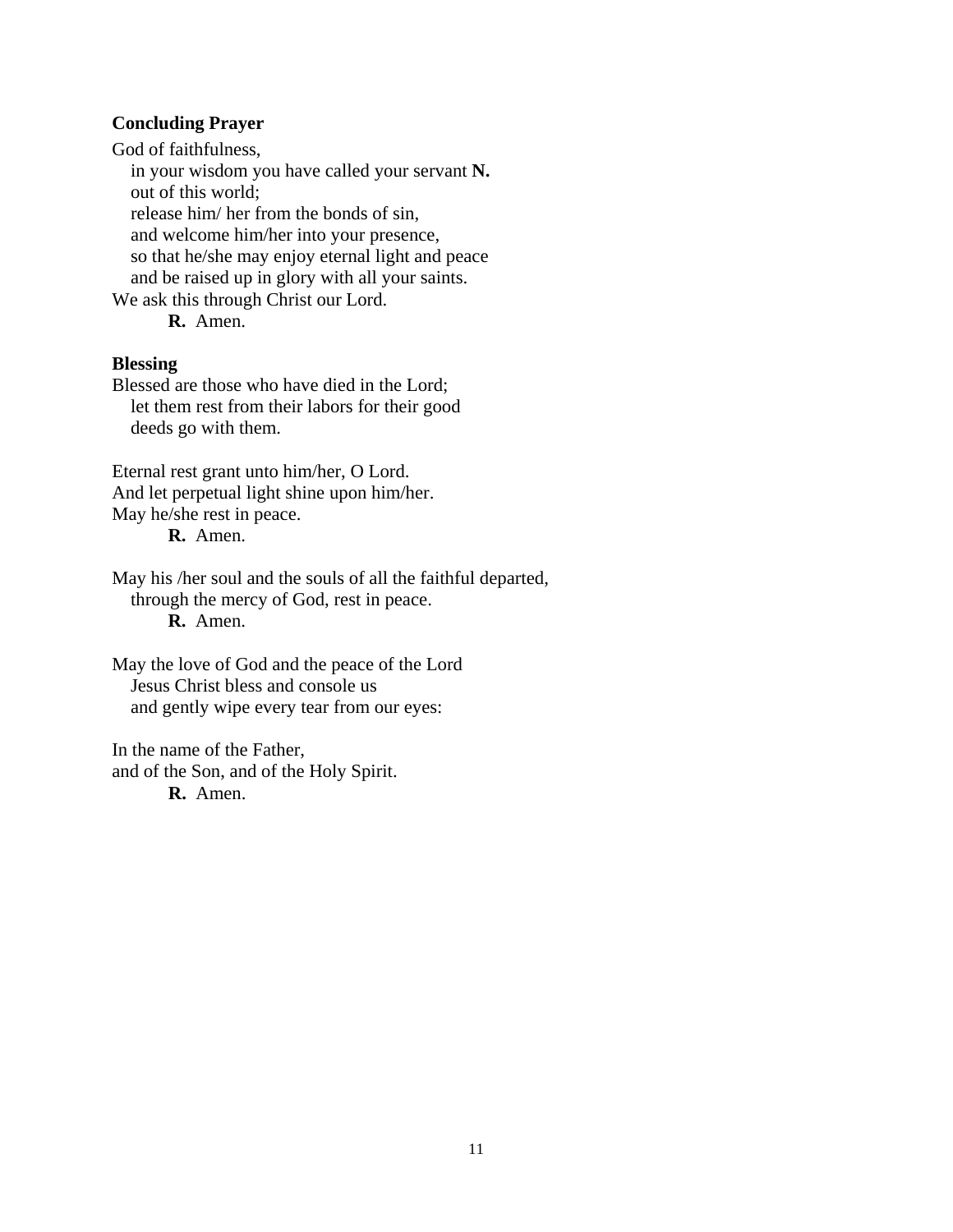#### **Optional Old Testament Reading May be selected for the first reading**

#### **Proverbs Chapter 31: 10–13, 19-20, 30-31**

When one finds a worthy wife, her value is far beyond pearls. Her husband, entrusting his heart to her, has an unfailing prize. She brings him good, and not evil, all the days of her life. She obtains wool and flax, and works with loving hands. She puts her hands to the distaff, and her fingers ply the spindle. She reaches out her hands to the poor, and extends her arms to the needy. Charm is deceptive and beauty fleeting; the woman who fears the LORD is to be praised. Give her a reward of her labors, and let her works praise her at the city gates.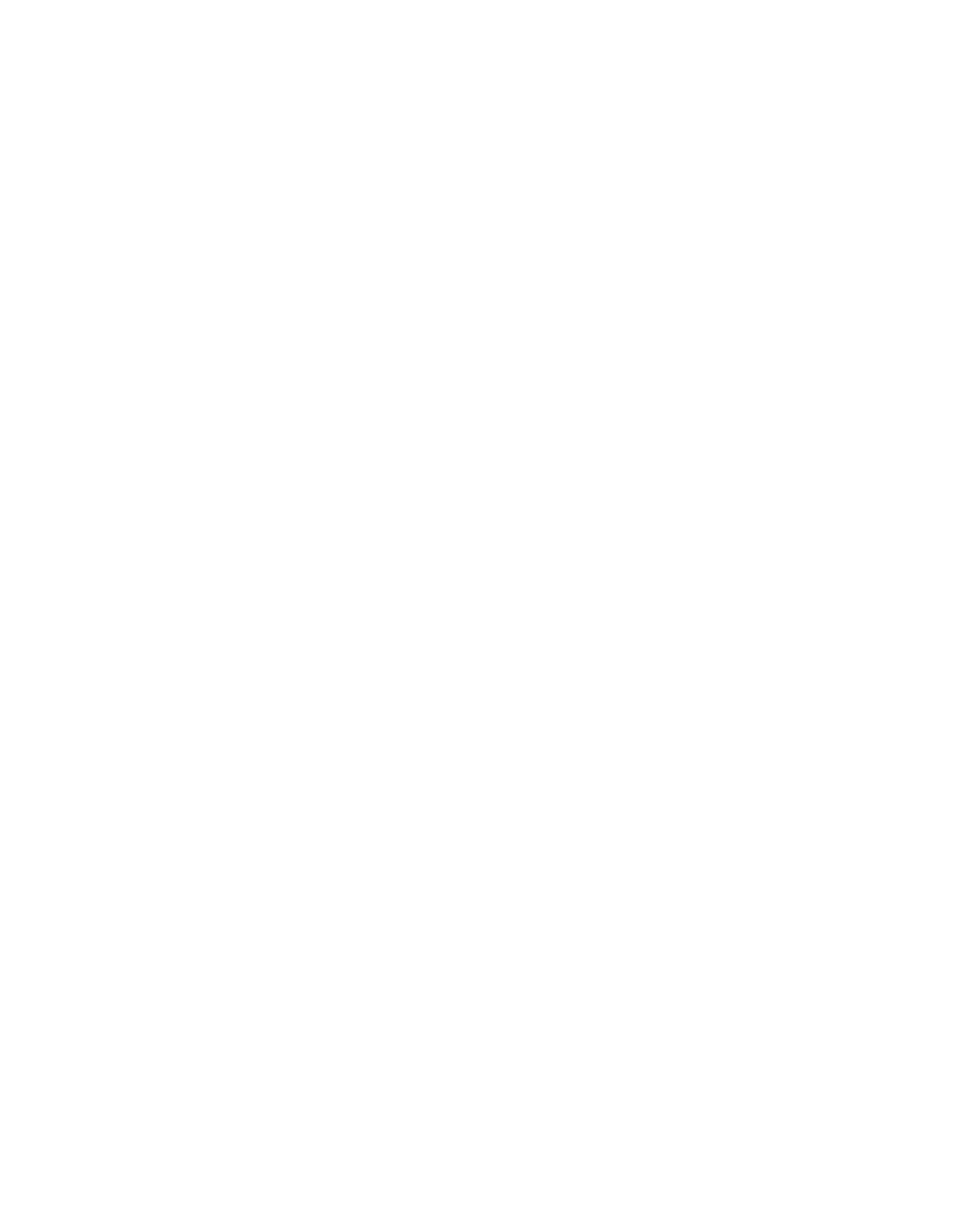# **Appendix A**  Reading I

### *Old Testament*

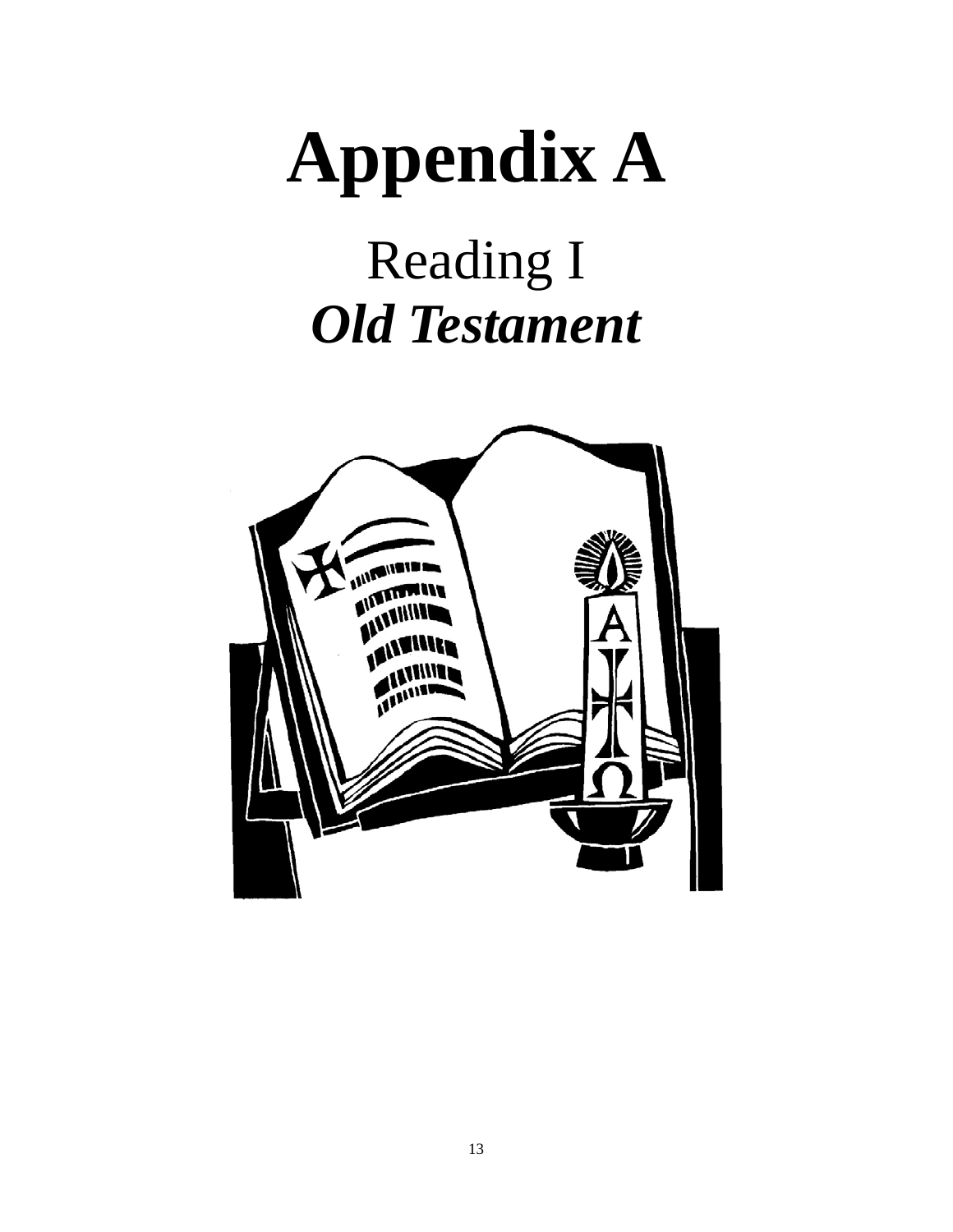#### **1. (1085)(C1) 2 Maccabees 12:43-46**

A reading from the second Book of Maccabees Judas, the ruler of Israel, took up a collection among all his soldiers, amounting to two thousand silver drachmas, which he sent to Jerusalem to provide for an expiatory sacrifice. In doing this he acted in a very excellent and noble way, in as much as he had the resurrection of the dead in view; or if he were not expecting the fallen to rise again, it would have been useless and foolish to pray for them in death. But if he did this with a view to the splendid reward that awaits those who had gone to rest in godliness, it was a holy and pious thought. Thus he made atonement for the dead that they might be freed from this sin.

The word of the Lord.

#### **2. (1085)(C2) Job 19:1, 23-27a**

A reading from the Book of Job

Job answered Bildad the Shuhite and said: Oh, would that my words were written down! Would that they were inscribed in a record: That with an iron chisel and with lead they were cut in the rock forever! But as for me, I know that my Vindicator lives, and that he will at last stand forth upon the dust; Whom I myself shall see: my own eyes, not another's, shall behold him; And from my flesh I shall see God; my inmost being is consumed with longing.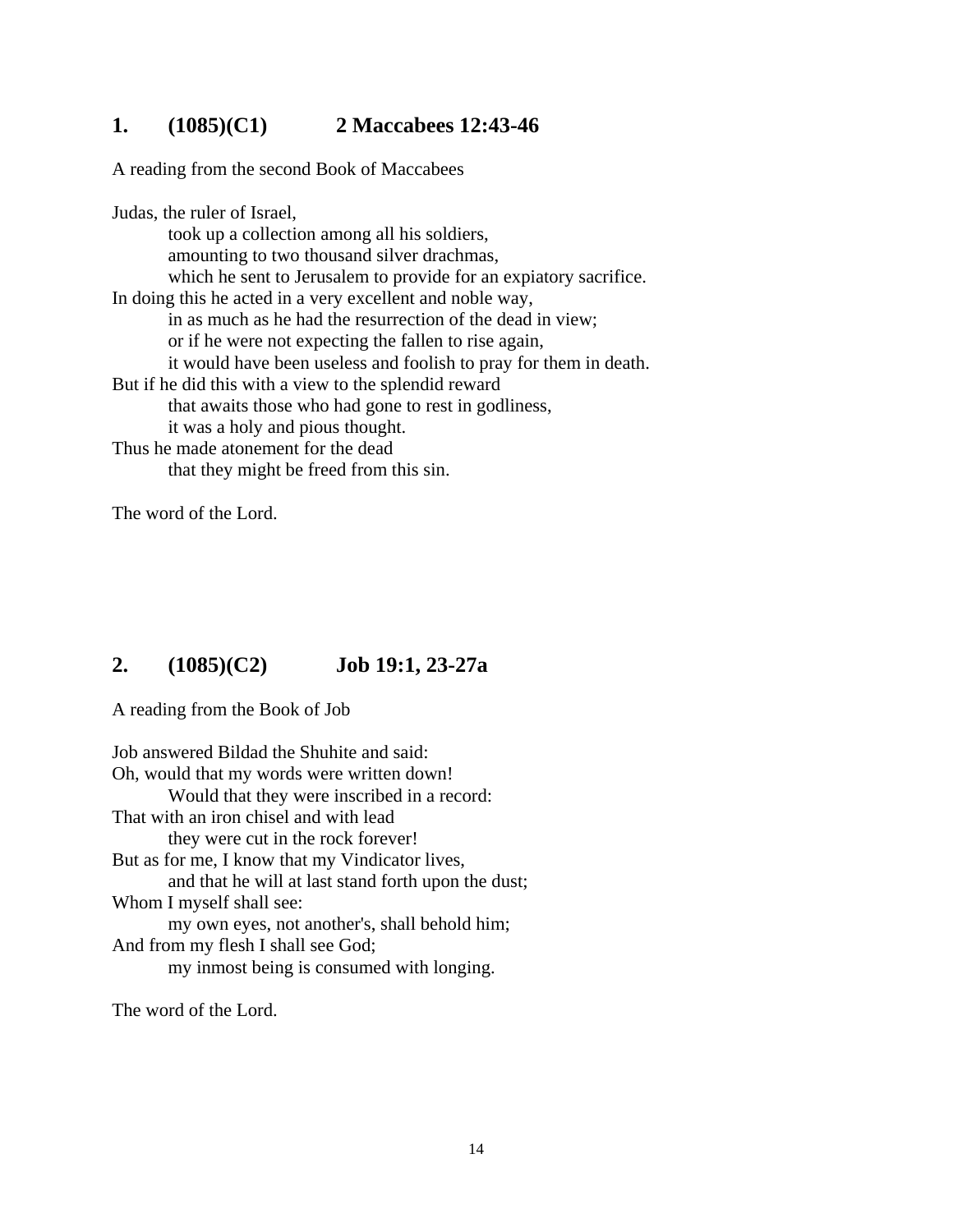#### **3a. (1086)(C3) Long Form: Wisdom 3:1-9**

A reading from the Book of Wisdom

 The souls of the just are in the hand of God, and no torment shall touch them. They seemed, in the view of the foolish, to be dead; and their passing away was thought an affliction and their going forth from us, utter destruction. But they are in peace. For if before men, indeed they be punished, yet is their hope full of immortality; Chastised a little, they shall be greatly blessed, because God tried them and found them worthy of himself. As gold in the furnace, he proved them, and as sacrificial offerings he took them to himself. In the time of their visitation they shall shine, and shall dart about as sparks through stubble; They shall judge nations and rule over peoples, and the LORD shall be their King forever. Those who trust in him shall understand truth, and the faithful shall abide with him in love: Because grace and mercy are with his holy ones, and his care is with his elect.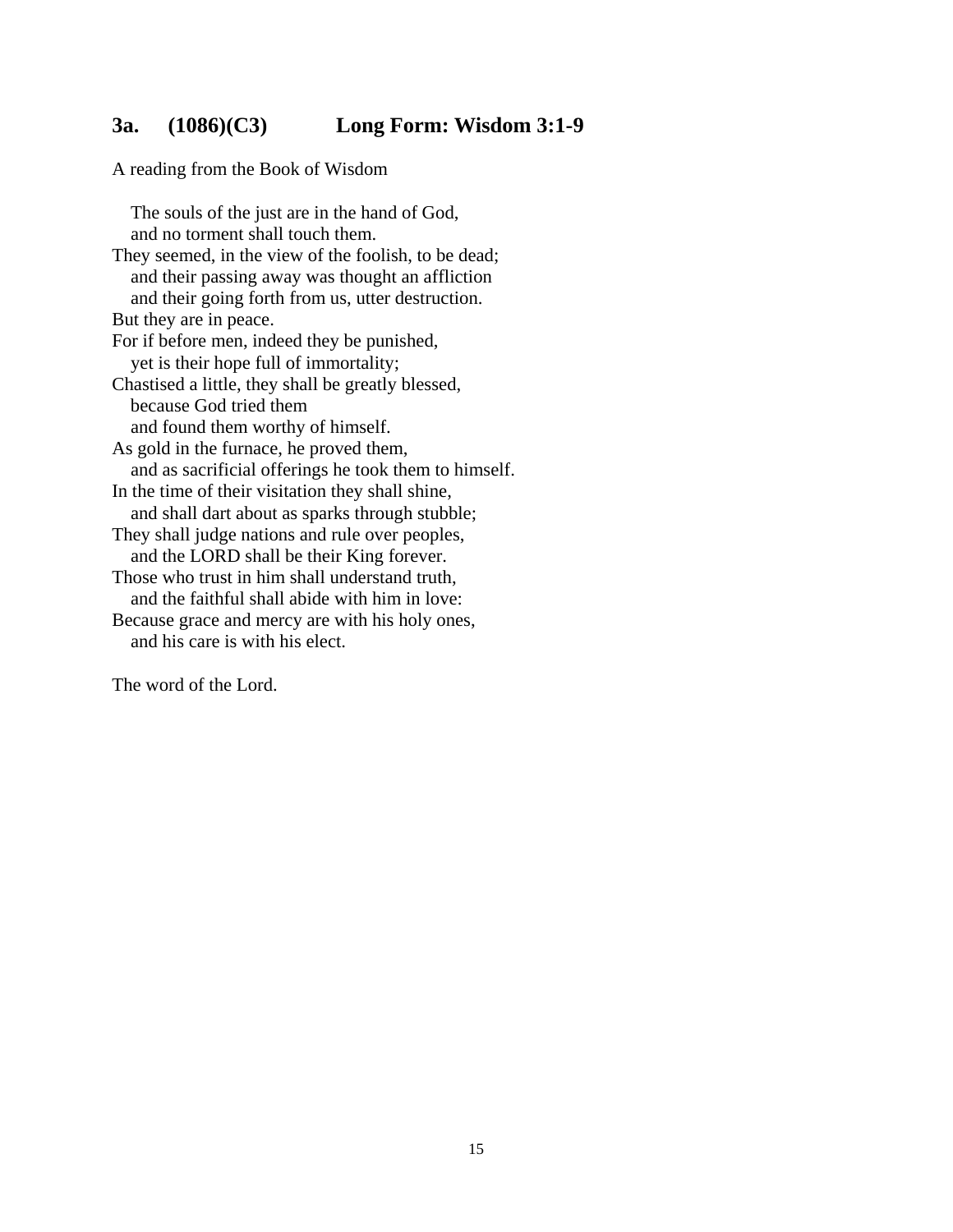#### **OR 3b. (1086)(C3) Short Form: Wisdom 3:1-6, 9**

A reading from the Book of Wisdom

The souls of the just are in the hand of God and no torment shall touch them. They seemed, in the view of the foolish, to be dead; and their passing away was thought an affliction and their going forth from us, utter destruction. Chastised a little, they shall be greatly blessed, because God tried them, and found them worthy of himself. But they are in peace. For if in the eyes of men, indeed they be punished, yet is their hope full of immortality; As gold in the furnace, he proved them, and as sacrificial offerings he took them to himself. Those who trust in him shall understand truth, and the faithful shall abide with him in love: Because grace and mercy are with his holy ones, and his care is with his elect.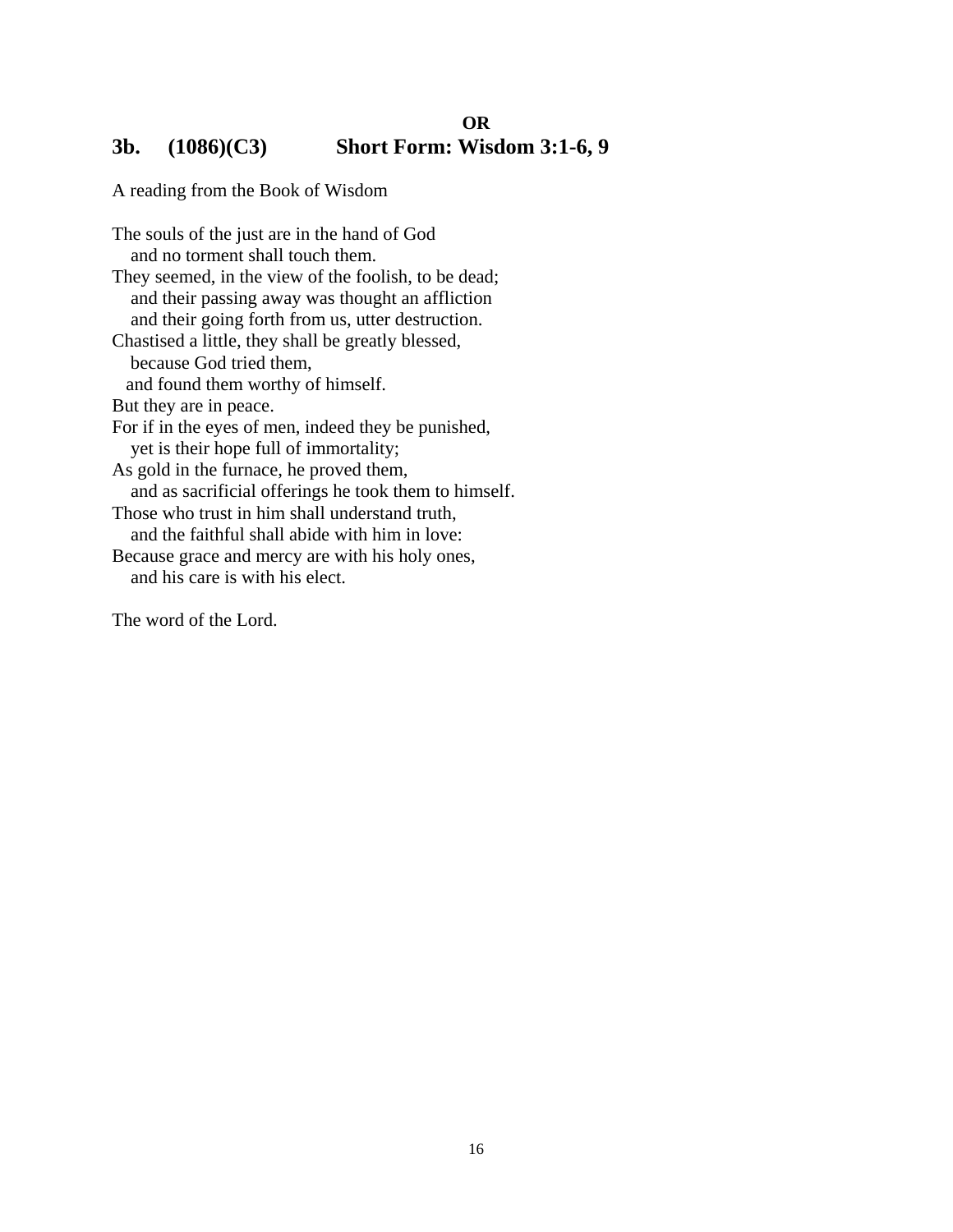#### **4. (1087)(C4) Wisdom 4:7-15**

A reading from the Book of Wisdom

 The just man, though he die early, shall be at rest. For the age that is honorable comes not with the passing of time, nor can it be measured in terms of years. Rather, understanding is the hoary crown for men, and an unsullied life, the attainment of old age. He who pleased God was loved; he who lived among sinners was transported-Snatched away, lest wickedness pervert his mind or deceit beguile his soul; For the witchery of paltry things obscures what is right and the whirl of desire transforms the innocent mind. Having become perfect in a short while, he reached the fullness of a long career; for his soul was pleasing to the LORD, therefore he sped him out of the midst of wickedness. But the people saw and did not understand, nor did they take this into account.

The word of the Lord.

#### **5. (1088)(C5) Isaiah 25:6a, 7-9**

A reading from the Book of the Prophet Isaiah

On this mountain the LORD of hosts will provide for all peoples. On this mountain he will destroy the veil that veils all peoples, The web that is woven over all nations; he will destroy death forever. The Lord GOD will wipe away the tears from all faces; The reproach of his people he will remove from the whole earth; for the LORD has spoken. On that day it will be said: "Behold our God, to whom we looked to save us! This is the LORD for whom we looked;

let us rejoice and be glad that he has saved us!"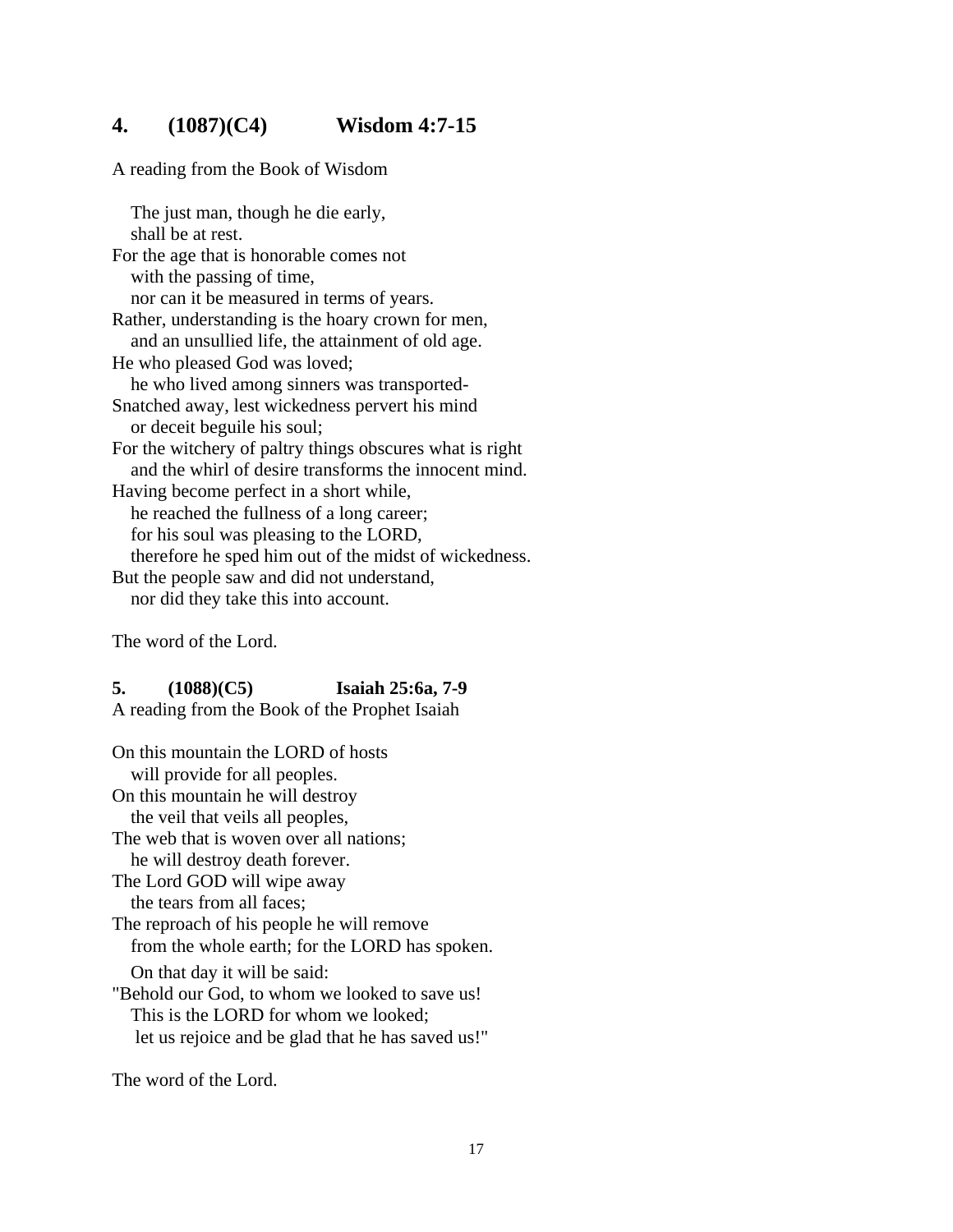#### **6. (1088)(C6) Lamentations 3:17-26**

A reading from the Book of Lamentations

My soul is deprived of peace, I have forgotten what happiness is; I tell myself my future is lost, all that I hoped for from the LORD. The thought of my homeless poverty is wormwood and gall; Remembering it over and over leaves my soul downcast within me. But I will call this to mind, as my reason to have hope:

The favors of the LORD are not exhausted, his mercies are not spent; They are renewed each morning, so great is his faithfulness. My portion is the LORD, says my soul; therefore will I hope in him.

Good is the LORD to one who waits for him, to the soul that seeks him; It is good to hope in silence for the saving help of the LORD.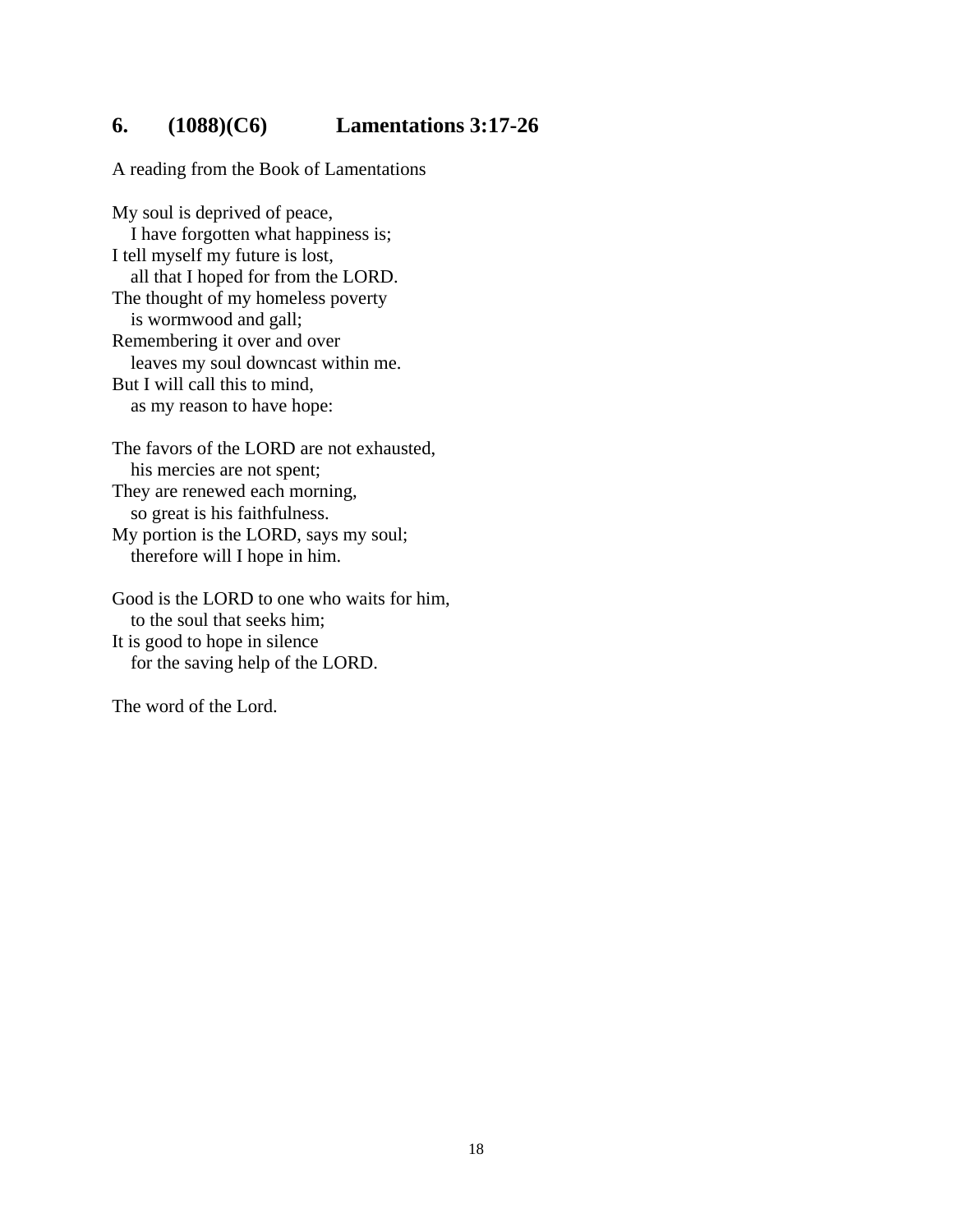#### **7. (1089)(C7) Daniel 12:1-3**

A reading from the Book of the Prophet Daniel

In those days, I**,** Daniel, mourned and heard this word of the Lord: At that time there shall arise Michael, the great prince, guardian of your people; It shall be a time unsurpassed in distress since nations began until that time. At that time your people shall escape, everyone who is found written in the book.

Many of those who sleep in the dust of the earth shall awake; Some shall live forever, others shall be an everlasting horror and disgrace. But the wise shall shine brightly like the splendor of the firmament, And those who lead the many to justice shall be like the stars forever.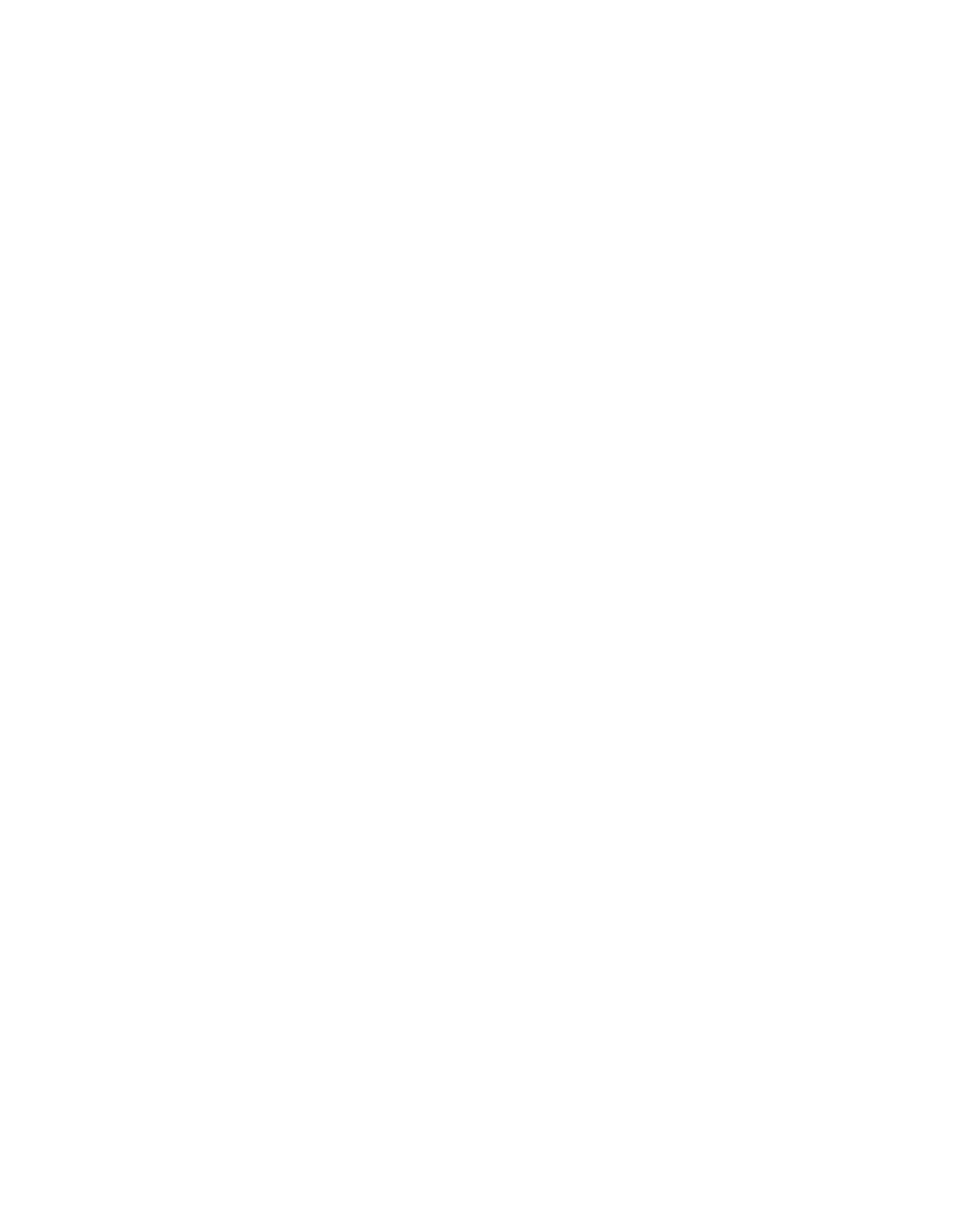## **Appendix B**

## Reading I *New Testament*  During Easter Season

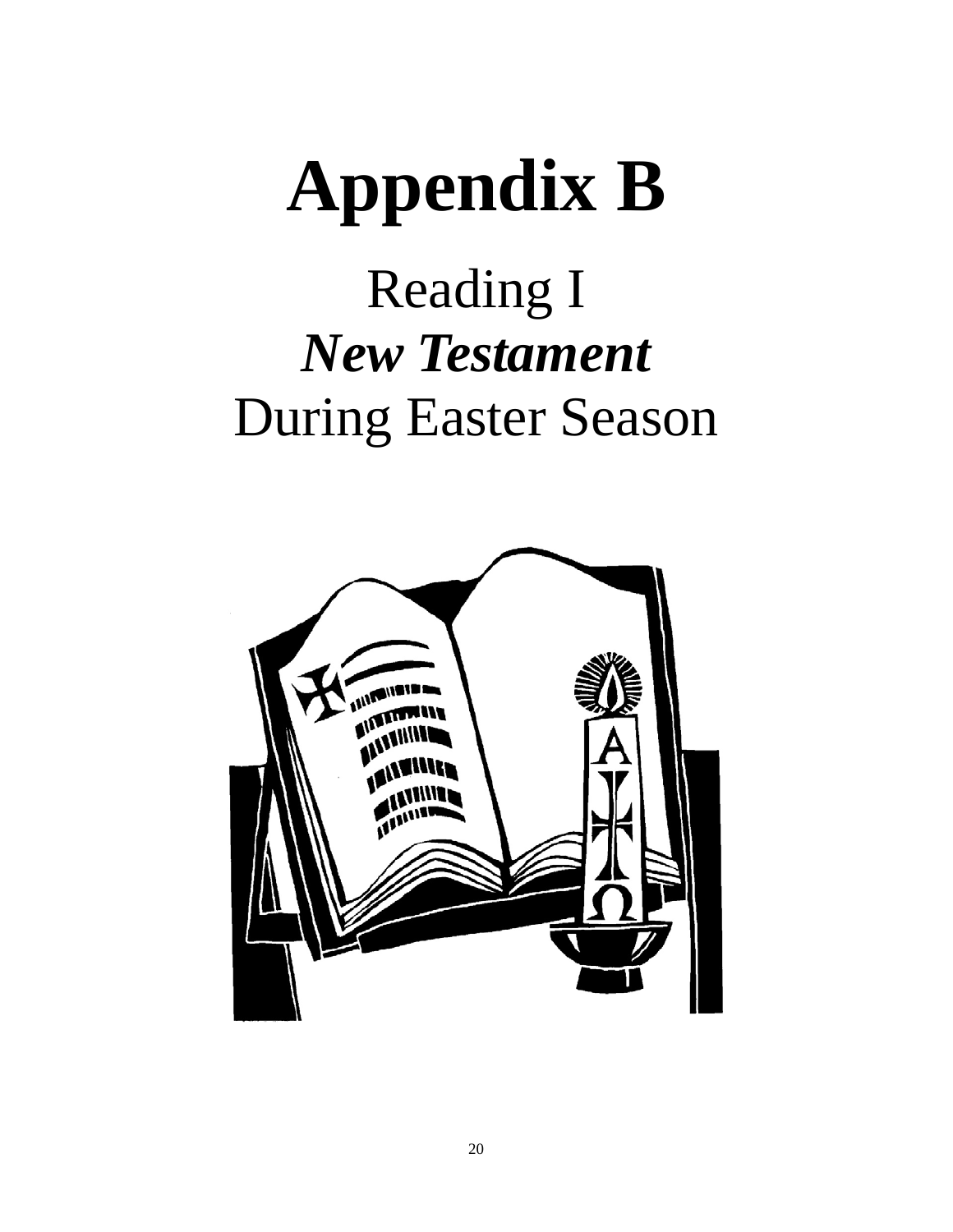#### **1a. (1090)(C8) Long Form: Acts of the Apostles 10:34-43**

A reading from the Acts of the Apostles

Peter proceeded to speak, saying; "In truth, I see that God shows no partiality. Rather, in every nation whoever fears him and acts uprightly is acceptable to him. You know the word that he sent to the children of Israel as he proclaimed peace through Jesus Christ, who is Lord of all, what has happened all over Judea, beginning in Galilee after the baptism that John preached, how God anointed Jesus of Nazareth with the Holy Spirit and power. He went about doing good and healing all those oppressed by the Devil, for God was with him. We are witnesses of all that he did both in the country of the Jews and in Jerusalem. They put him to death by hanging him on a tree. This man God raised on the third day and granted that he be visible, not to all the people, but to us, the witnesses chosen by God in advance, who ate and drank with him after he rose from the dead. He commissioned us to preach to the people and testify that he is the one appointed by God as judge of the living and the dead. To him all the prophets bear witness,

 that everyone who believes in him will receive forgiveness of sins through his name."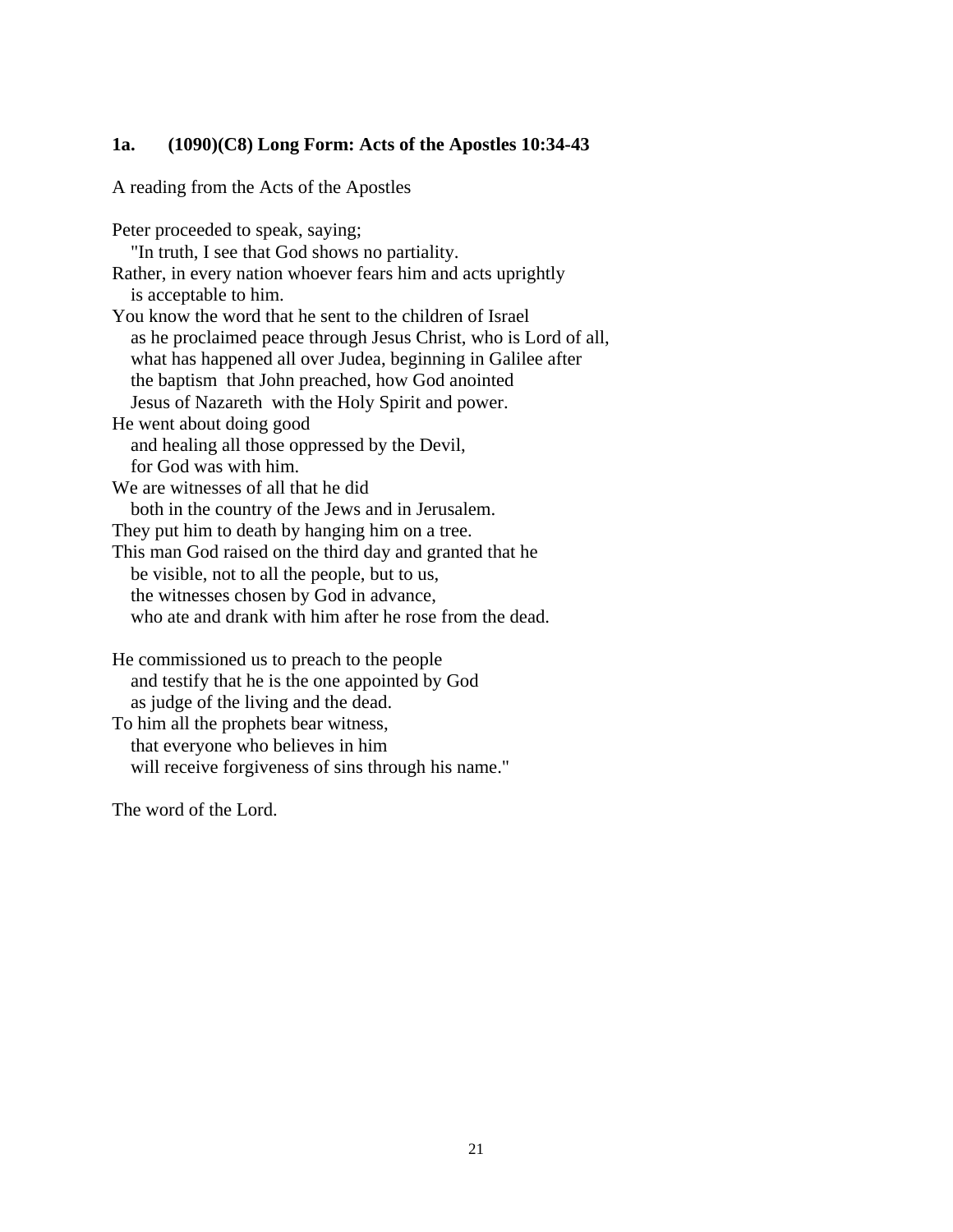#### **1b (1091)(C8) Short Form: Acts of the Apostles 10:34-36, 42-43**

A reading from the Acts of the Apostles

Peter proceeded to speak, saying: "In truth, I see that God shows no partiality. Rather, in every nation whoever fears him and acts uprightly is acceptable to him. You know the word that he sent to the children of Israel as he proclaimed peace through Jesus Christ, who is Lord of all. He commissioned us to preach to the people and testify that he is the one appointed by God as judge of the living and the dead. To him all the prophets bear witness, that everyone who believes in him

will receive forgiveness of sins through his name."

The word of the Lord.

#### **2 (1091)(C9)Revelation 14:13**

A reading from the Book of Revelation

I, John, heard a voice from heaven say, "Write this: Blessed are the dead who die in the Lord from now on." ''Yes,'' said the Spirit, " let them find rest from their labors, for their works accompany them."

The word of Lord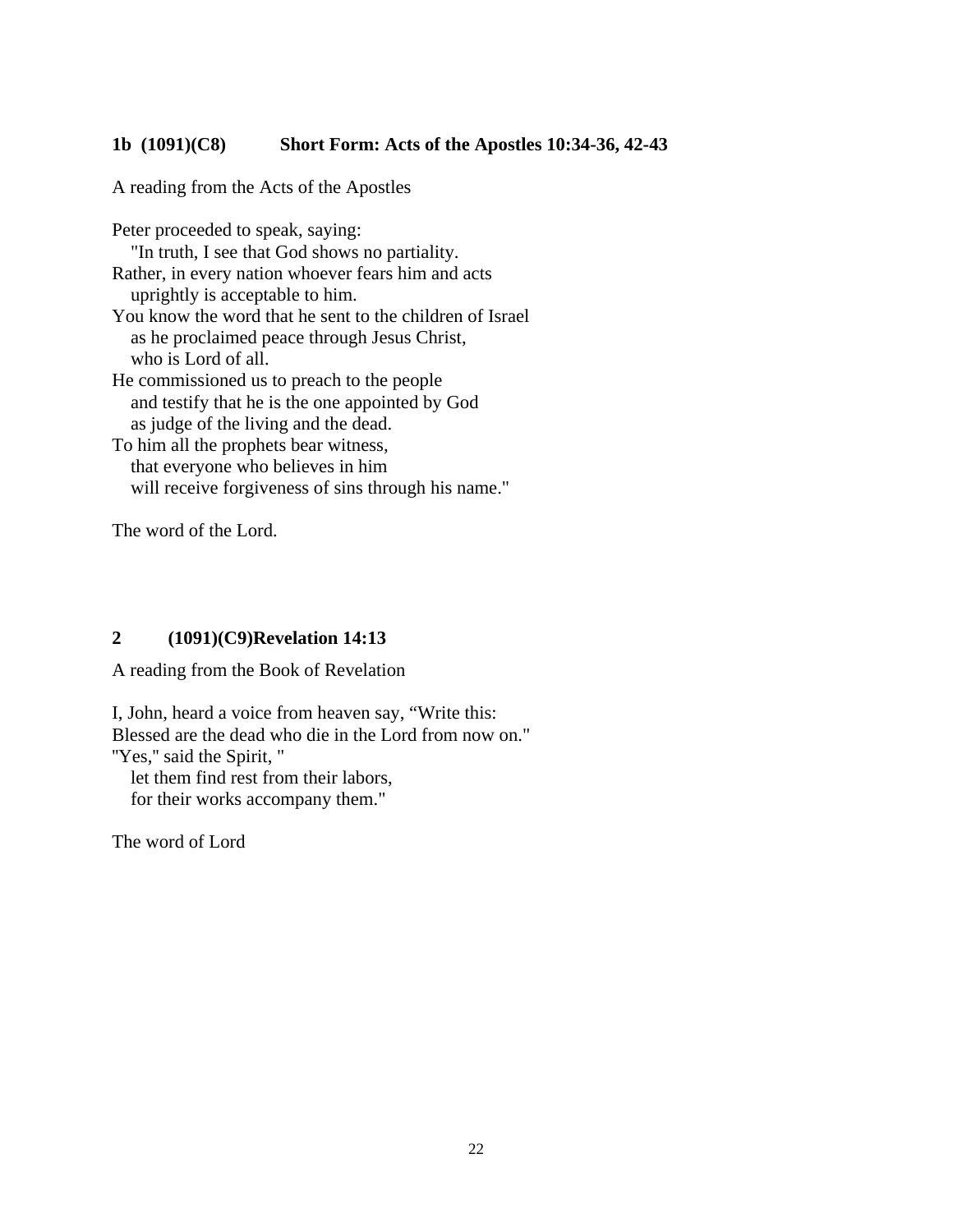#### **3 (1092)(C10) Revelation 20:11-21:1**

A reading from the Book of Revelation

I, John, saw a large white throne and the one who was sitting on it. The earth and the sky fled from his presence and there was no place for them. I saw the dead, the great and the lowly, standing before the throne, and scrolls were opened. Then another scroll was opened, the book of life. The dead were judged according to their deeds, by what was written in the scrolls. The sea gave up its dead; then Death and Hades gave up their dead. All the dead were judged according to their deeds. Then Death and Hades were thrown into the pool of fire. (This pool of fire is the second death.) Anyone whose name was not found written in the book of life was thrown into the pool of fire. Then I saw a new heaven and a new earth.

The former heaven and the former earth had passed away, and the sea was no more.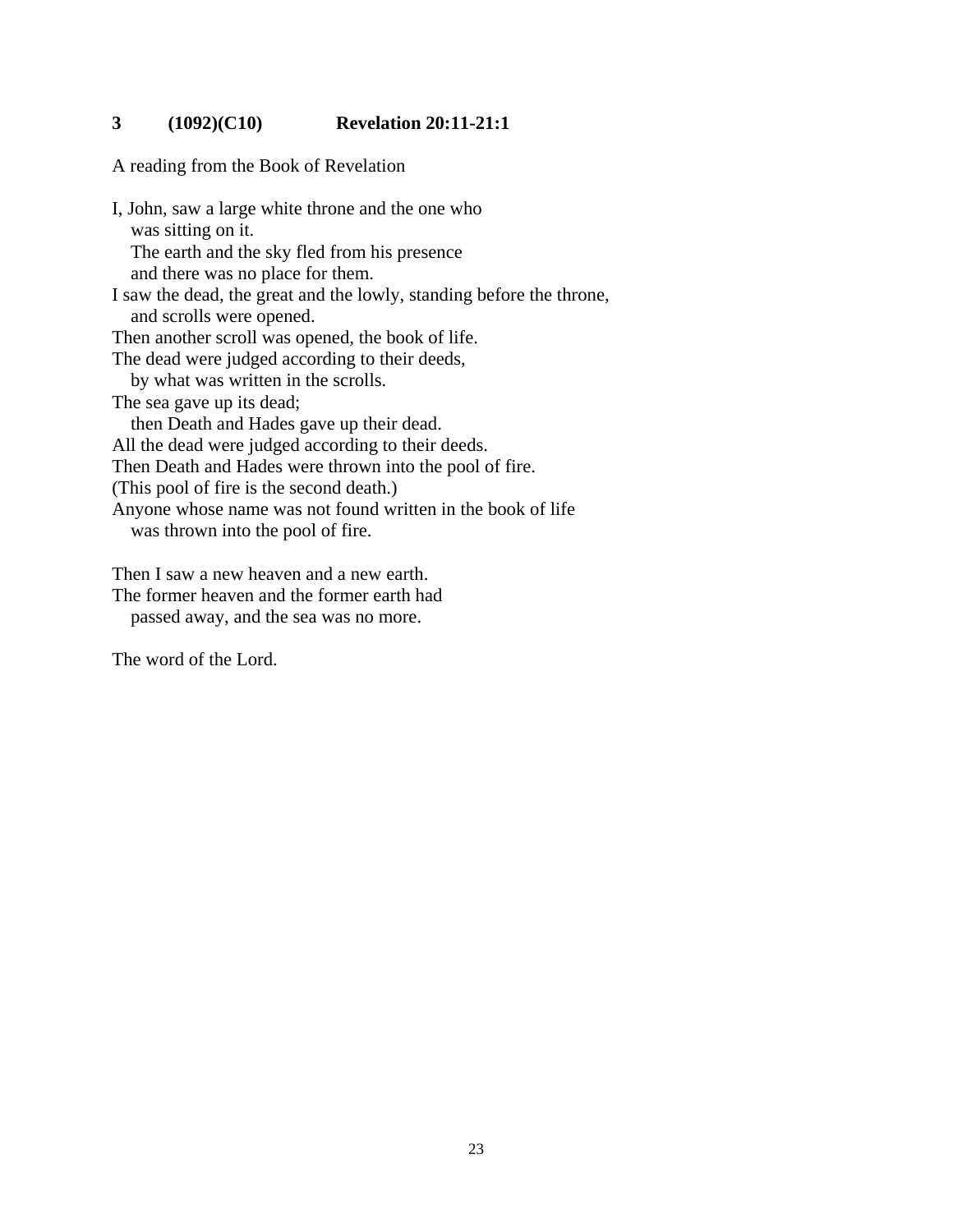#### **4. (1093)(C11) Revelation 21:1-5a, 6b-7**

A reading from the Book of Revelation

I, John, saw a new heaven and a new earth. The former heaven and the former earth had passed away, and the sea was no more. I also saw the holy city, a new Jerusalem, coming down out of heaven from God, prepared as a bride adorned for her husband. I heard a loud voice from the throne saying, "Behold, God's dwelling is with the human race. He will dwell with them and they will be his people and God himself will always be with them as their God. He will wipe every tear from their eyes, and there shall be no more death or mourning, wailing or pain, for the old order has passed away." The One who sat on the throne said, "Behold, I make all things new." I am the Alpha and the Omega, the beginning and the end. To the thirsty I will give a gift from the spring of life-giving water. The victor will inherit these gifts,

 and I shall be his God, and he will be my son."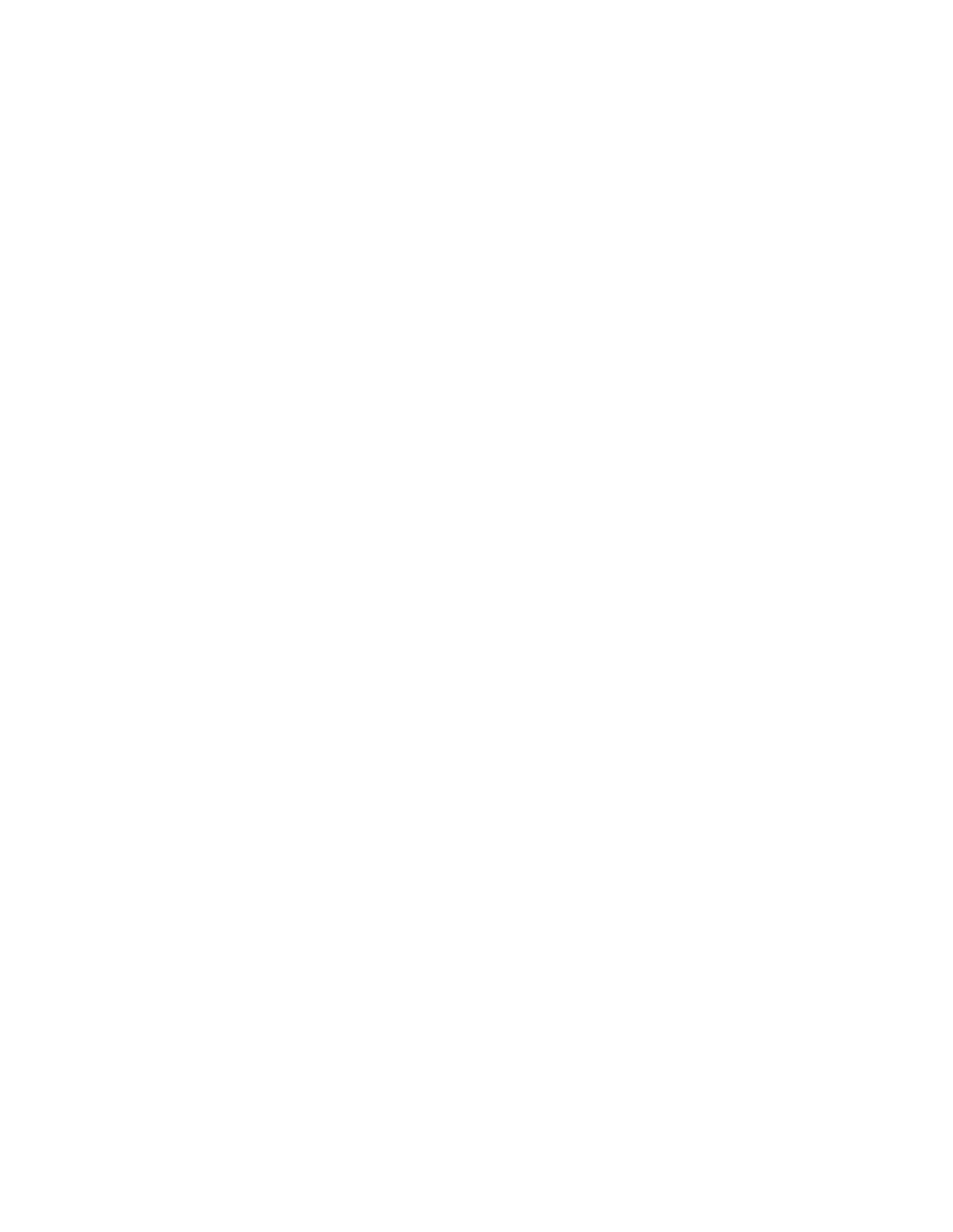## **Appendix C**  *Responsorial Psalms*

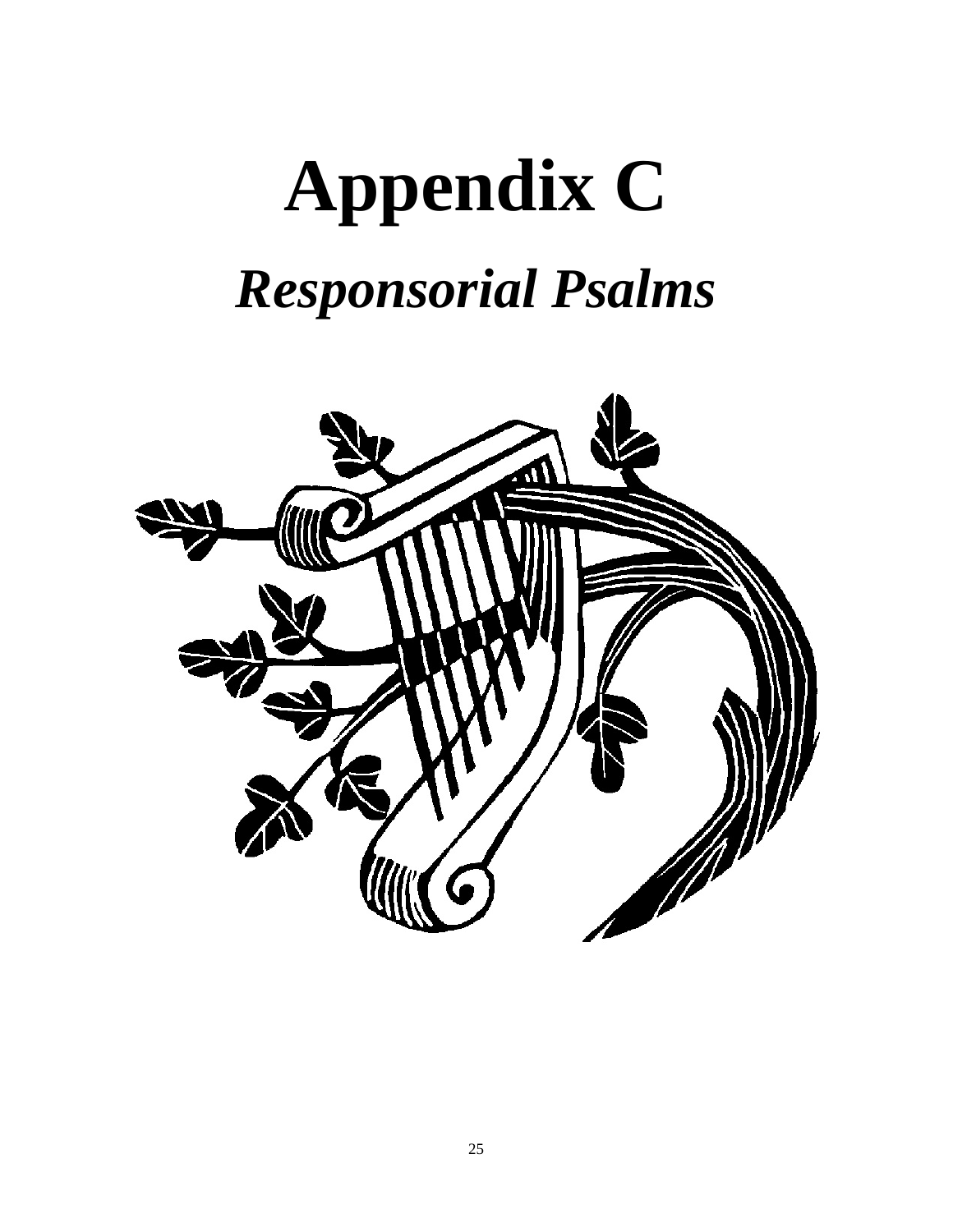#### (First verse only is shown) **Please note that all Responsorial Psalms are sung by a Cantor**

- 1. Psalm 23: (1094)(D1) The Lord is my shepherd; I shall not want.
- 2. Psalm 25: (1095)(D2) To you, O lord, I lift my soul
- 3. Psalm 27: (1096)(D3) The Lord is my light and my salvation;
- 4. Psalm 42: (1097)(D3) My Soul is thirsting for the living God: when shall I see him face to face?
- 5. Psalm 63: (1098)(D5) My soul is thirsting for you, o Lord my God
- 6. Psalm 103: (1098)(D6) The Lord is kind and merciful
- 7. Psalm 116: (1099)(D7) I will walk in the presence of the lord in the land of the living
- 8. Psalm 122: (1100)(D8) I rejoiced when I heard them say: let us go to the house of the Lord
- 9. Psalm 130: (1100)(D9) Out of the depths I cry to you, Lord!
- 10. Psalm 143: (1101)(D10) O Lord, hear my prayer.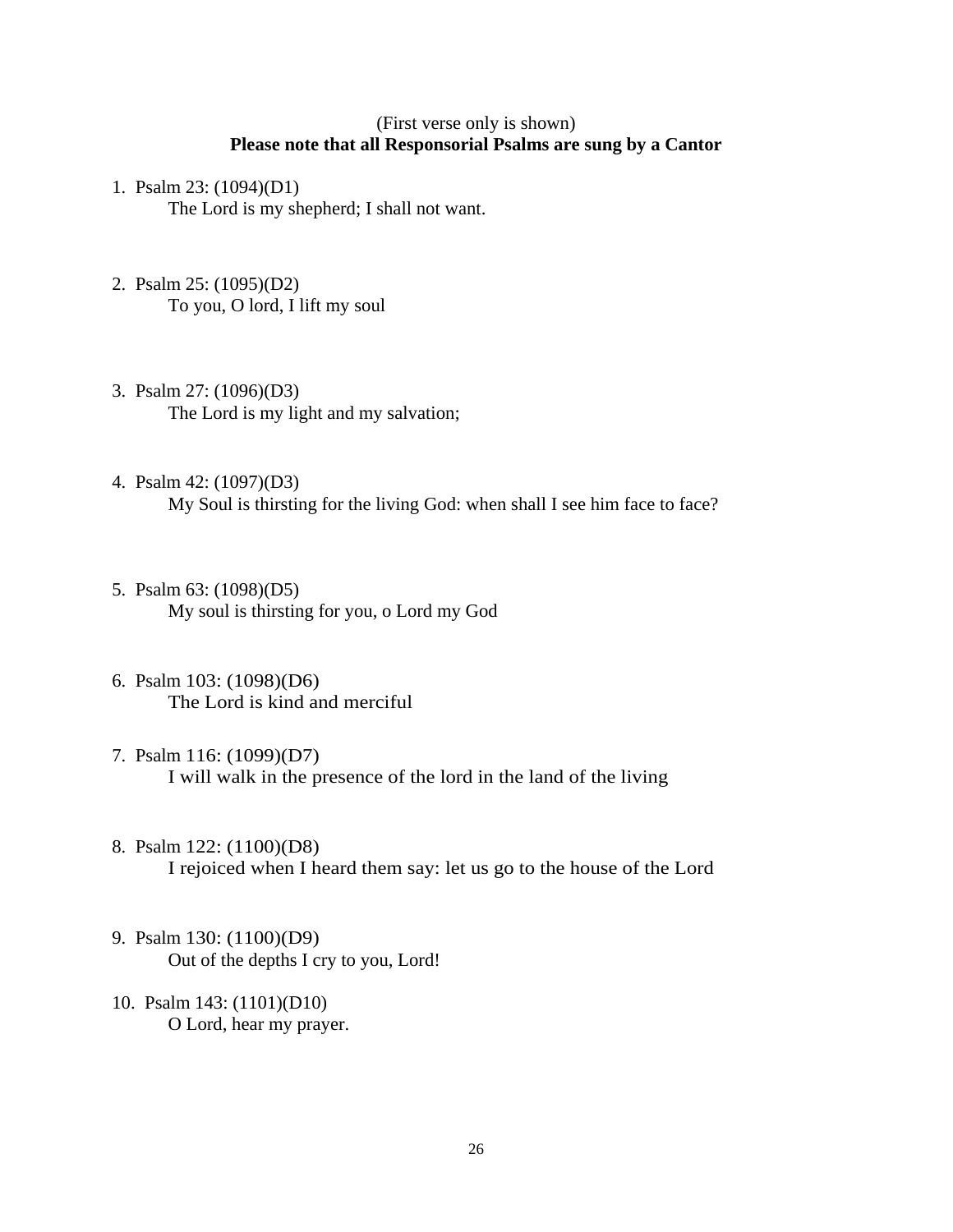# **Appendix D**

## Reading II *New Testament*

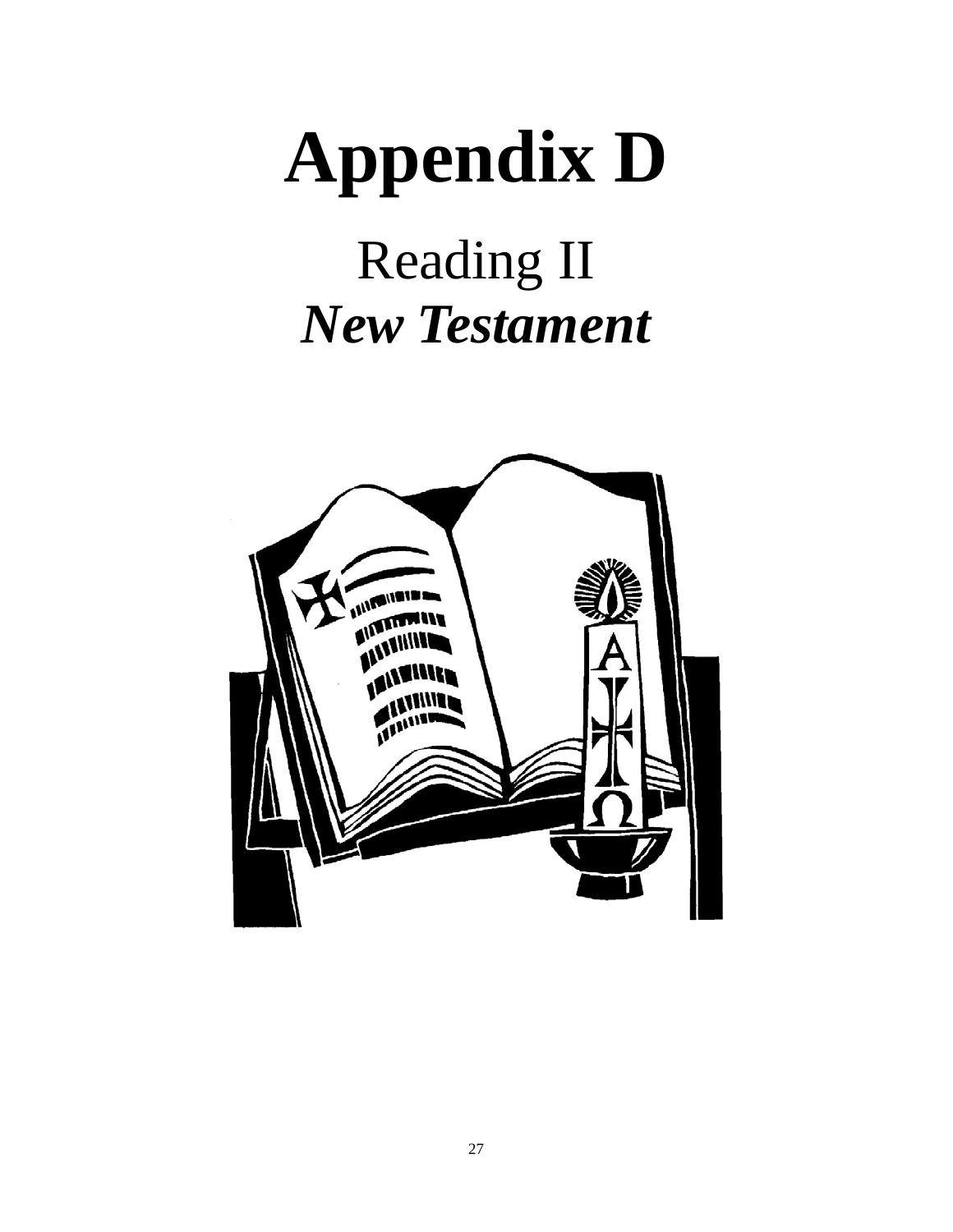#### **1. (1102)(E1) Romans 5:5-11**

A reading from the Letter of Saint Paul to the Romans

Brothers and sisters: Hope does not disappoint, because the love of God has been poured out into our hearts through the Holy Spirit who has been given to us. For Christ, while we were still helpless, died at the appointed time for the ungodly. Indeed, only with difficulty does one die for a just person, though perhaps for a good person one might even find courage to die. But God proves his love for us in that while we were still sinners Christ died for us. How much more then, since we are now justified by his Blood, will we be saved through him from the wrath. Indeed, if, while we were enemies, we were reconciled to God through the death of his Son, how much more, once reconciled, will we be saved by his life. Not only that, but we also boast of God through our Lord Jesus Christ, through whom we have now received reconciliation.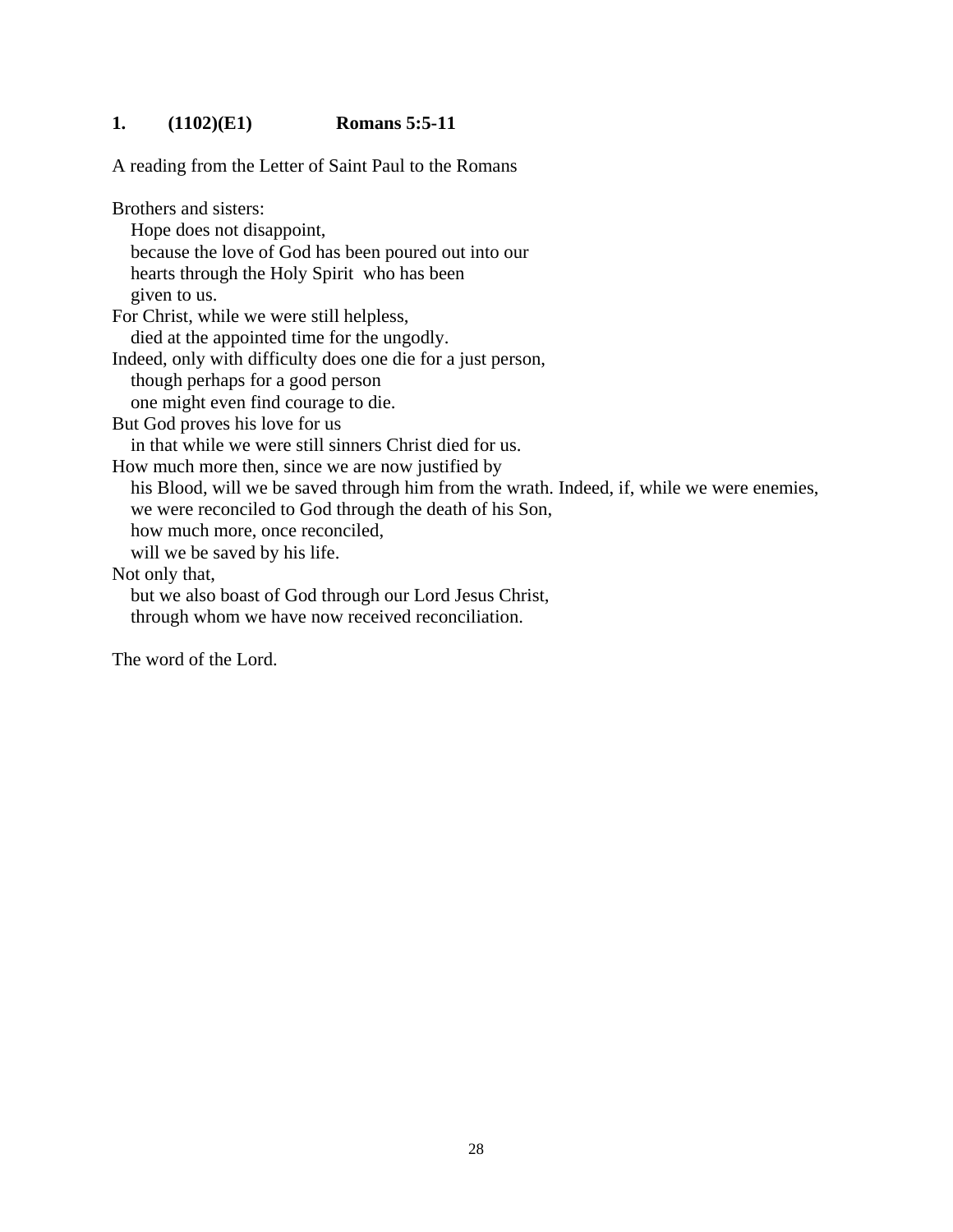#### **2 (1102)(E2) Romans 5:17-21**

A reading from the Letter of Saint Paul to the Romans

Brothers and sisters: If, by the transgression of the one, death came to reign through that one, how much more will those who receive the abundance of grace and of the gift of justification come to reign in life through the one Jesus Christ. In conclusion, just as through one transgression condemnation came upon all, so, through one righteous act, acquittal and life came to all. For just as through the disobedience of the one man the many were made sinners, so through the obedience of the one the many will be made righteous. The law entered in so that transgression might increase but, where sin increased, grace over-flowed all the more, so that, as sin reigned in death, grace also might reign through justification for eternal life through Jesus Christ our Lord.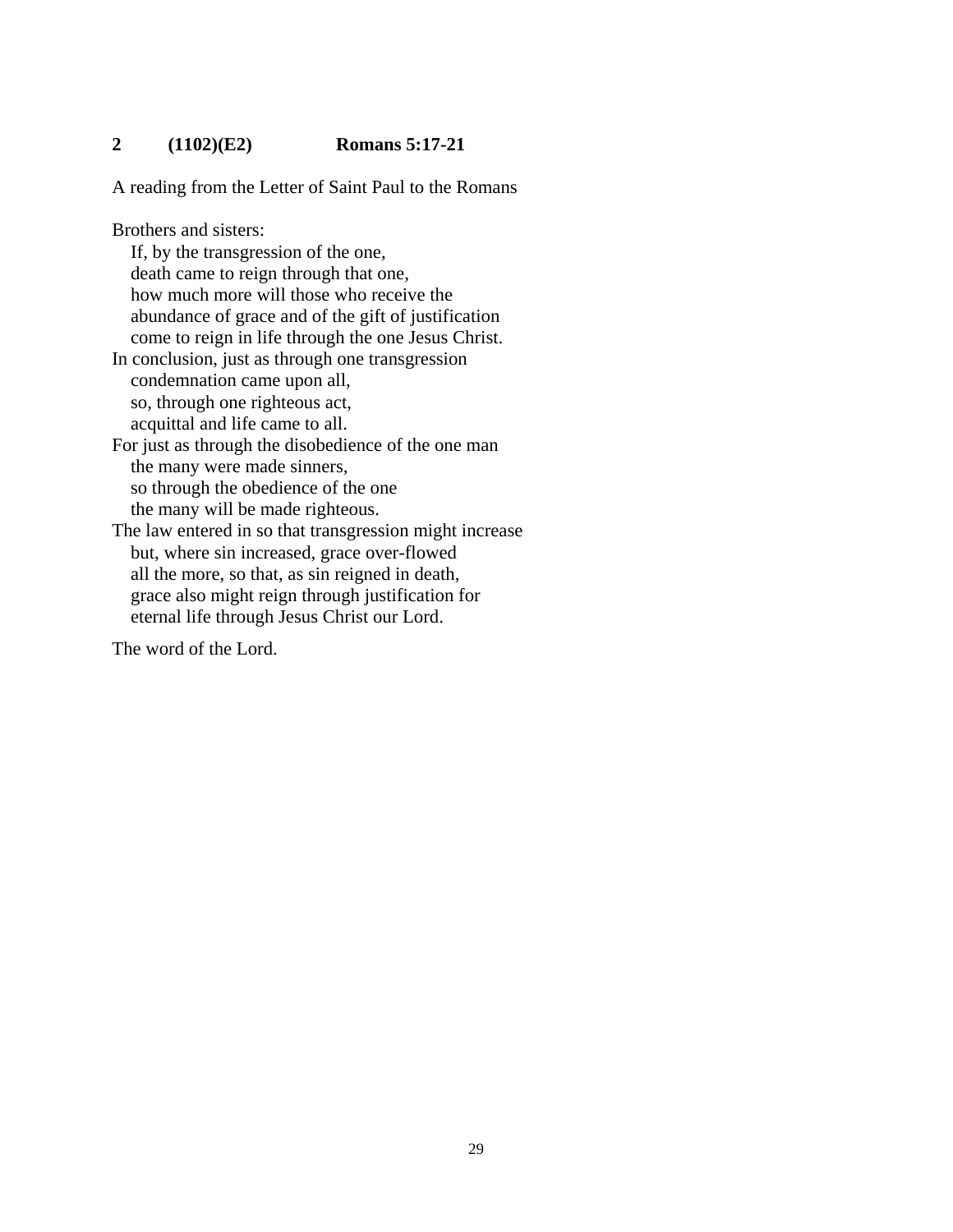#### **3a (1103)(E3) Long Form: Romans 6:3-9**

A reading from the Letter of Saint Paul to the Romans

Brothers and sisters: Are you unaware that we who were baptized into Christ Jesus were baptized into his death? We were indeed buried with him through baptism into death, so that, just as Christ was raised from the dead by the glory of the Father, we too might live in newness of life. For if we have grown into union with him through a death like his, we shall also be united with him in the resurrection. We know that our old self was crucified with him. so that our sinful body might be done away with, that we might no longer be in slavery to sin. For a dead person has been absolved from sin. If, then, we have died with Christ, we believe that we shall also live with him. We know that Christ, raised from the dead, dies no more; death no longer has power over him.

The word of the Lord.

#### **OR**

#### **3b (1104)(E3) Short Form: Romans 6:3-4, 8-9**

A reading from the Letter of Saint Paul to the Romans

Brothers and sisters:

- Are you unaware that we who were baptized into Christ Jesus were baptized into his death? We were indeed buried with him through baptism
- into death, so that, just as Christ was raised from the dead by the glory of the Father, we too might live in newness of life.

If, then, we have died with Christ,

we believe that we shall also live with him.

We know that Christ, raised from the dead, dies no more; death no longer has power over him.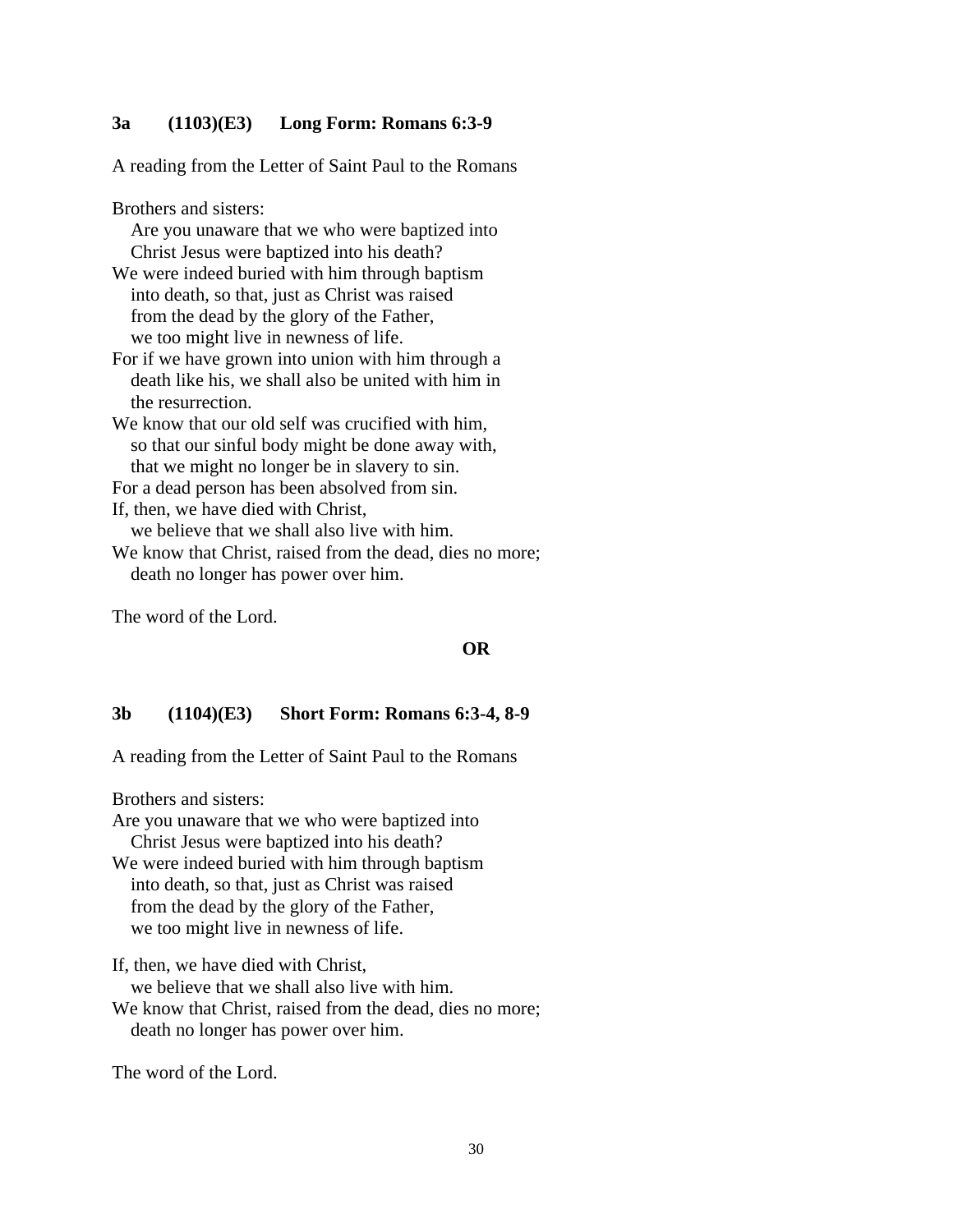#### **4. (1104)(E4) Romans 8:14-23**

A reading from the Letter of Saint Paul to the Romans

Brothers and sisters: Those who are led by the Spirit of God are sons of God. For you did not receive a spirit of slavery to fall back into fear, but you received a spirit of adoption, through which we cry, *Abba,* "Father!" The Spirit itself bears witness with our spirit that we are children of God, and if children, then heirs, heirs of God and joint heirs with Christ, if only we suffer with him so that we may also be glorified with him. I consider that the sufferings of this present time are as nothing compared with the glory to be revealed for us. For creation awaits with eager expectation the revelation of the children of God; for creation was made subject to futility, not of its own accord but because of the one who subjected it, in hope that creation itself would be set free from slavery to corruption and share in the glorious freedom of the children of God. We know that all creation is groaning in labor pains even until now; and not only that, but we ourselves, who have the first fruits of the Spirit, we also groan within ourselves as we wait for adoption, the redemption of our bodies.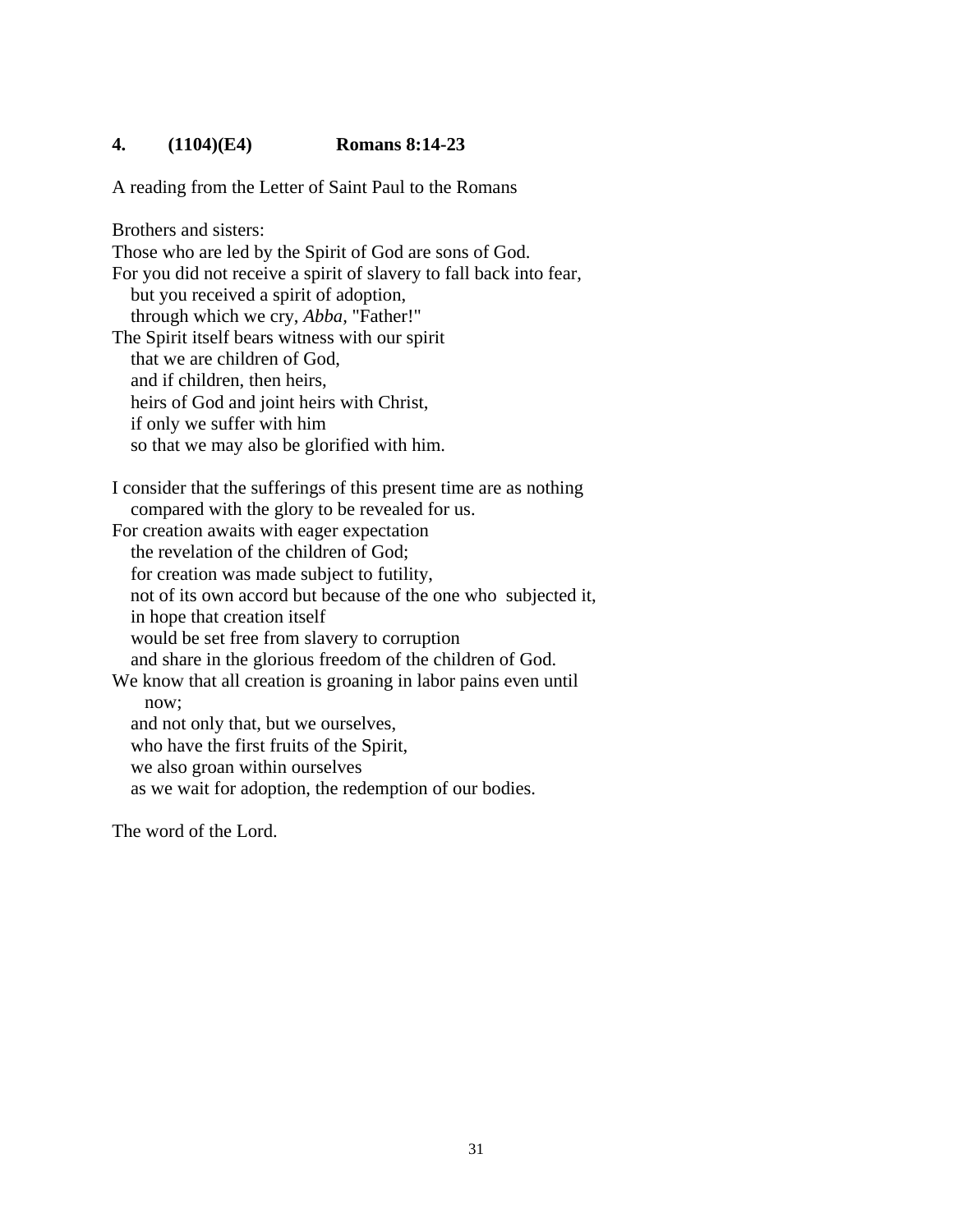#### **5. (1105)(E5) Romans 8:31b-35, 37-39**

A reading from the Letter of Saint Paul to the Romans

Brothers and sisters: If God is for us, who can be against us? He did not spare his own Son but handed him over for us all, will he not also give us everything else along with him? Who will bring a charge against God's chosen ones? It is God who acquits us. Who will condemn? It is Christ Jesus who died, rather, was raised, who also is at the right hand of God, who indeed intercedes for us. What will separate us from the love of Christ? Will anguish, or distress or persecution, or famine, or nakedness, or peril, or the sword? No, in all these things, we conquer overwhelmingly through him who loved us. For I am convinced that neither death, nor life, nor angels, nor principalities, nor present things, nor future things, nor powers, nor height, nor depth, nor any other creature will be able to separate us from the love of God in Christ Jesus our Lord.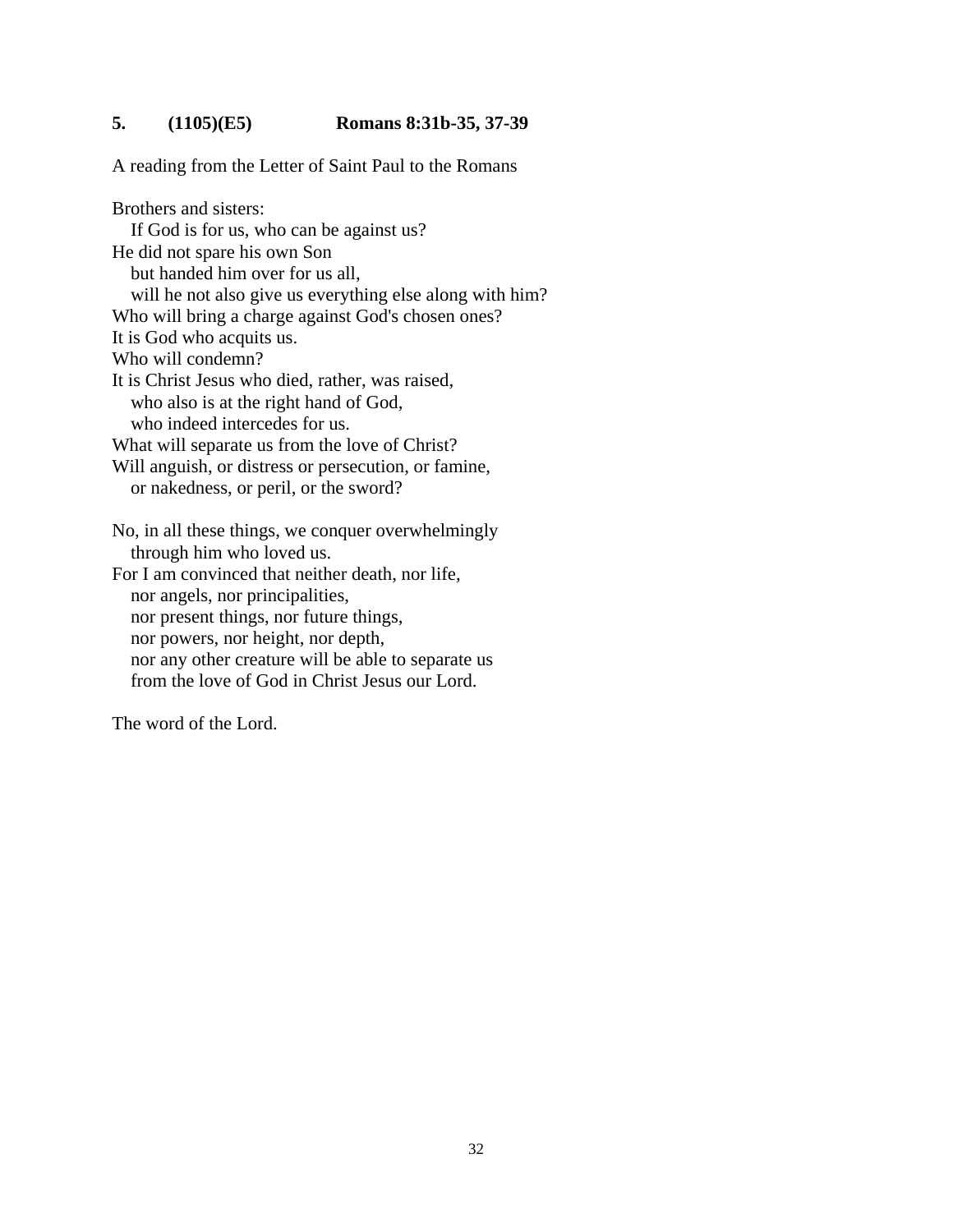#### **6. (1106)(E6) Romans 14:7-9, 10c-12**

A reading from the Letter of Saint Paul to the Romans

Brothers and sisters: No one lives for oneself, and no one dies for oneself. For if we live, we live for the Lord, and if we die, we die for the Lord; so then, whether we live or die, we are the Lord's. For this is why Christ died and came to life, that he might be Lord of both the dead and the living. Why then do you judge your brother? Or you, why do you look down on your brother? For we shall all stand before the judgment seat of God; for it is written:

 *As I live, says the Lord, every knee shall bend before me, and every tongue shall give praise to God*.

So then each of us shall give an accounting of himself to God.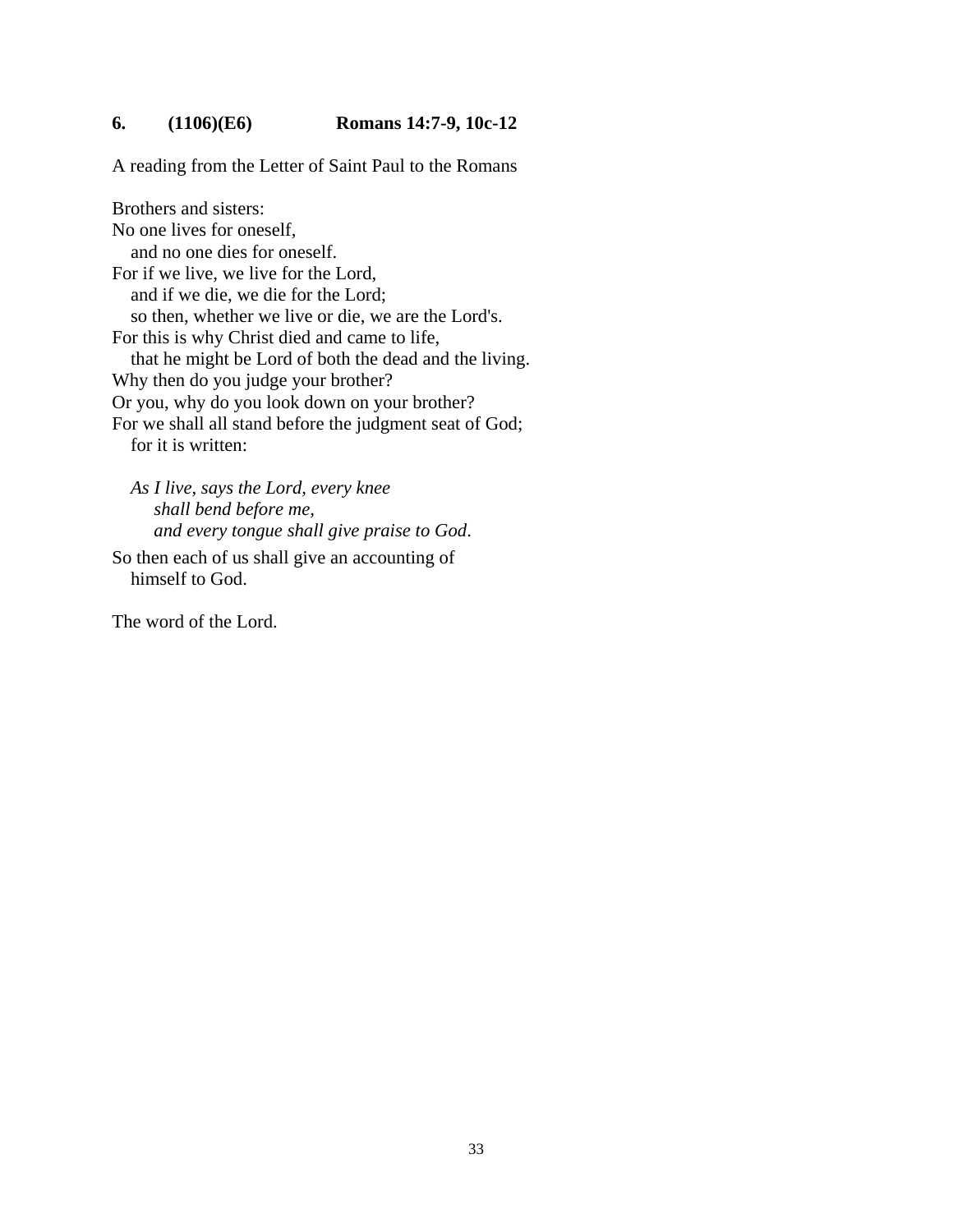A reading from the first Letter of Saint Paul to the Corinthians

Brothers and sisters: Christ has been raised from the dead, the first fruits of those who have fallen asleep. For since death came through a man, the resurrection of the dead came also through man. For just as in Adam all die, so too in Christ shall all be brought to life, but each one in proper order: Christ the first fruits; then, at his coming, those who belong to Christ; then comes the end, when he hands over the Kingdom to his God and Father For he must reign until he has put all his enemies under his feet. The last enemy to be destroyed is death, for "*he subjected everything under his feet*" But when it says that everything has been subjected, it is clear that it excludes the one who subjected everything to him. When everything is subjected to him, then the Son himself will also be subjected to the one who subjected everything to him, so that God may be all in all.

The word of the Lord.

#### **7b. (1107)(E7) Short Form: 1 Corinthians 15:20-23**

A reading from the first Letter of Saint Paul to the Corinthians

Brothers and sisters: Christ has been raised from the dead, the first fruits of those who have fallen asleep. For since death came through a man, the resurrection of the dead came also through a man. For just as in Adam all die, so too in Christ shall all be brought to life, but each one in proper order: Christ the first fruits; then, at his coming, those who belong to Christ.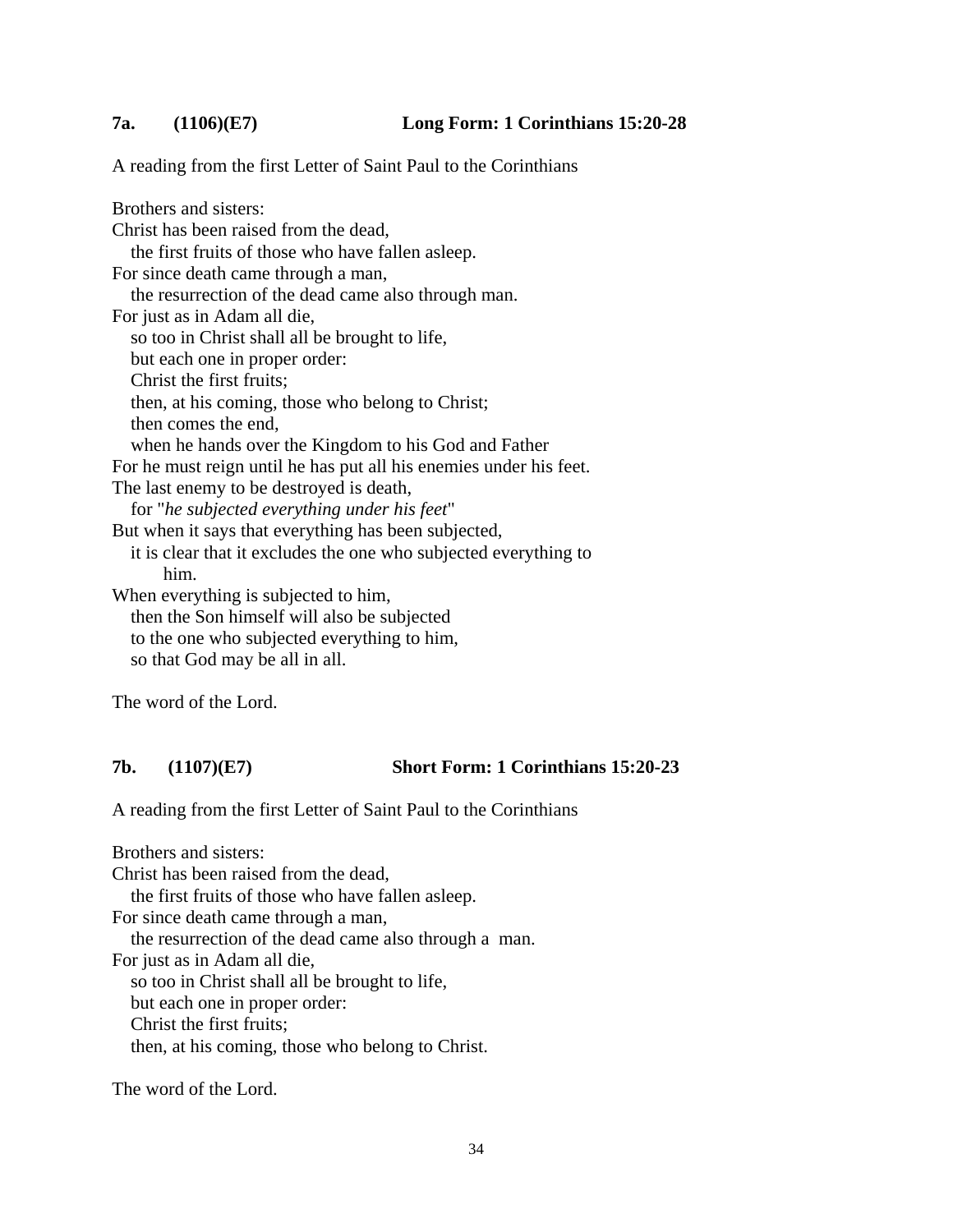#### **8. (1108)(E8)1 Corinthians 15:51-57**

A reading from the first Letter of Saint Paul to the Corinthians

Brothers and sisters: Behold, I tell you a mystery. We shall not all fall asleep, but we will all be changed, in an instant, in the blink of an eye, at the last trumpet. For the trumpet will sound, the dead will be raised incorruptible, and we shall be changed. For that which is corruptible must clothe itself with incorruptibility, and that which is mortal must clothe itself with immortality. And when this which is corruptible clothes itself with incorruptibility and this which is mortal clothes itself with immortality, then the word that is written shall come about: *Death is swallowed up in victory. Where, 0 death, is your victory? Where*, *0 death, is your sting?*  The sting of death is sin, and the power of sin is the law. But thanks be to God who gives us the victory through our Lord Jesus Christ.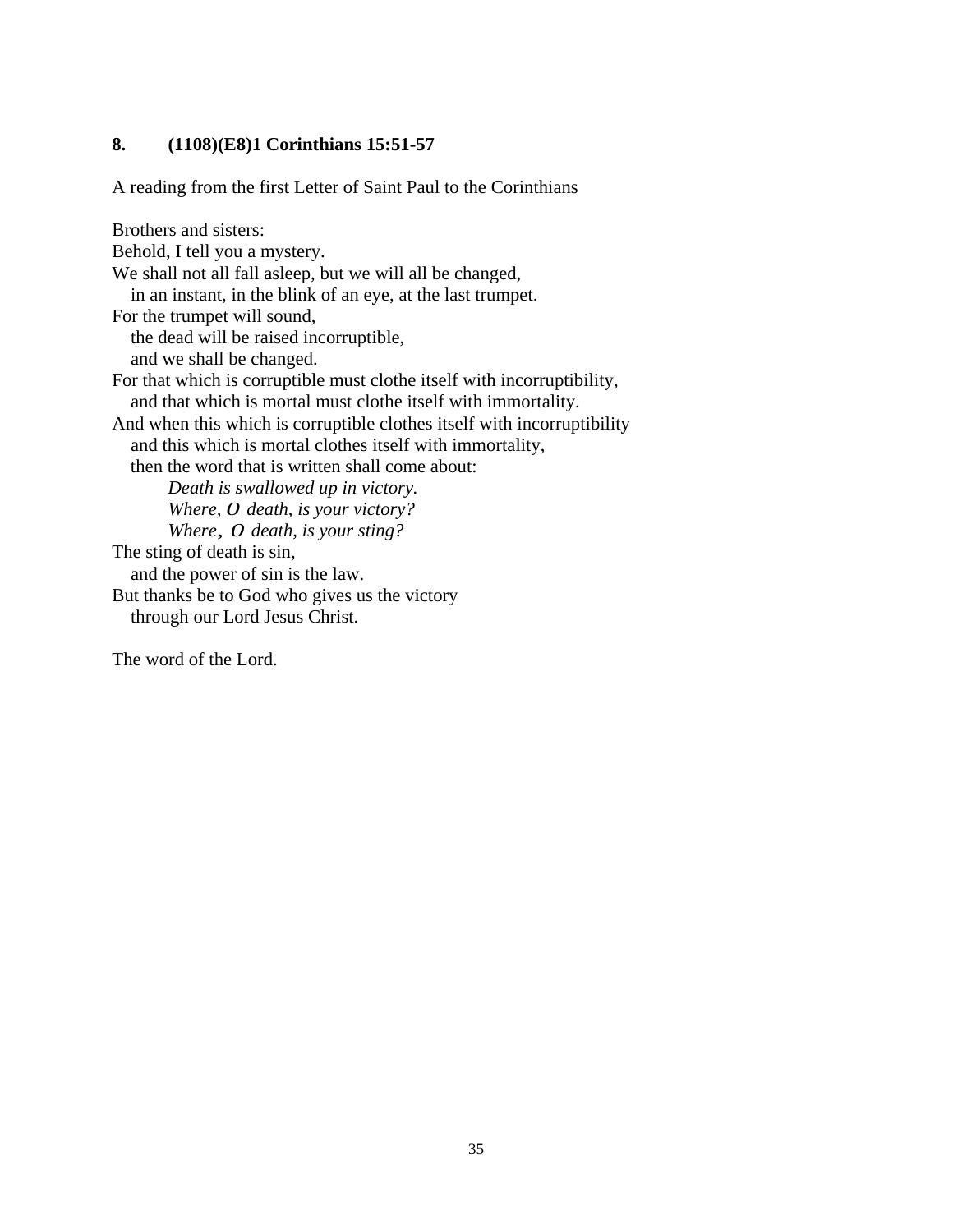#### **9. (1108)(E9) 2 Corinthians 4:14-5:1**

A reading from the second Letter of Saint Paul to the Corinthians

Brothers and sisters: We know that the One who raised the Lord Jesus will raise us also with Jesus and place us with you in his presence. Everything indeed is for you, so that the grace bestowed in abundance on more and more people may cause the thanksgiving to overflow for the glory of God. Therefore, we are not discouraged; rather, although our outer self is wasting away, our inner self is being renewed day by day. For this momentary light affliction is producing for us an eternal weight of glory beyond all comparison, as we look not to what is seen but to what is unseen; for what is seen is transitory, but what is unseen is eternal. For we know that if our earthly dwelling, a tent, should be destroyed, we have a building from God, a dwelling not made with hands, eternal in heaven.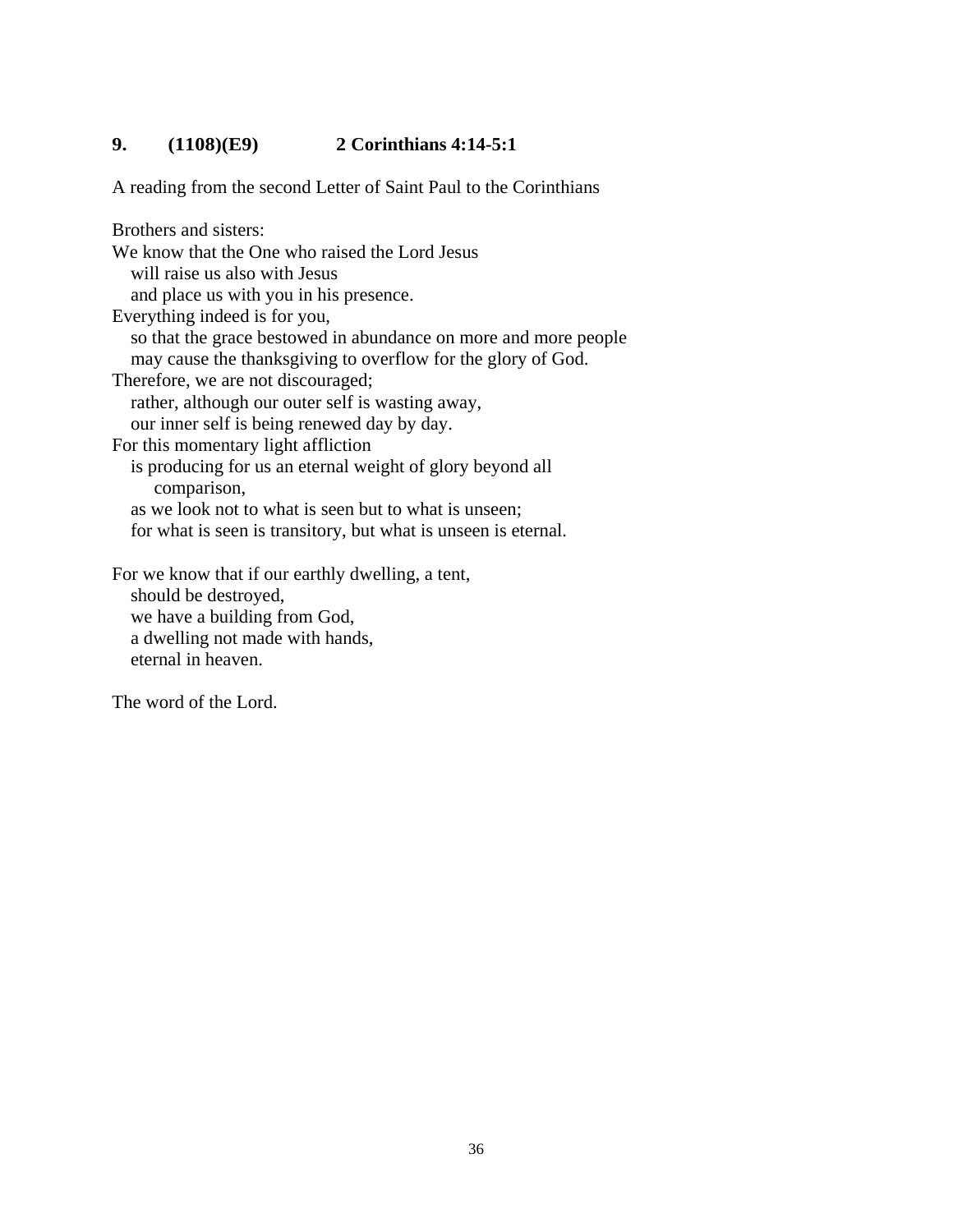#### **10. (1109)(E10) 2 Corinthians 5:1,6-10**

A reading from the second Letter of Saint Paul to the Corinthians

Brothers and sisters: We know that if our earthly dwelling, a tent, should be destroyed, we have a building from God, a dwelling not made with hands, eternal in heaven. We are always courageous, although we know that while we are at home in the body we are away from the Lord, for we walk by faith, not by sight. Yet we are courageous, and we would rather leave the body and go home to the Lord. Therefore, we aspire to please him, whether we are at home or away. For we must all appear before the judgment seat of Christ, so that each may receive recompense, according to what he did in the body, whether good or evil.

The word of the Lord.

#### **11. (1110)(E11) Philippians 3:20-21**

A reading from the Letter of Saint Paul to the Philippians

Brothers and sisters: Our citizenship is in heaven, and from it we also await a savior, the Lord Jesus Christ. He will change our lowly body to conform with his glorified Body by the power that enables him also to bring all things into subjection to himself.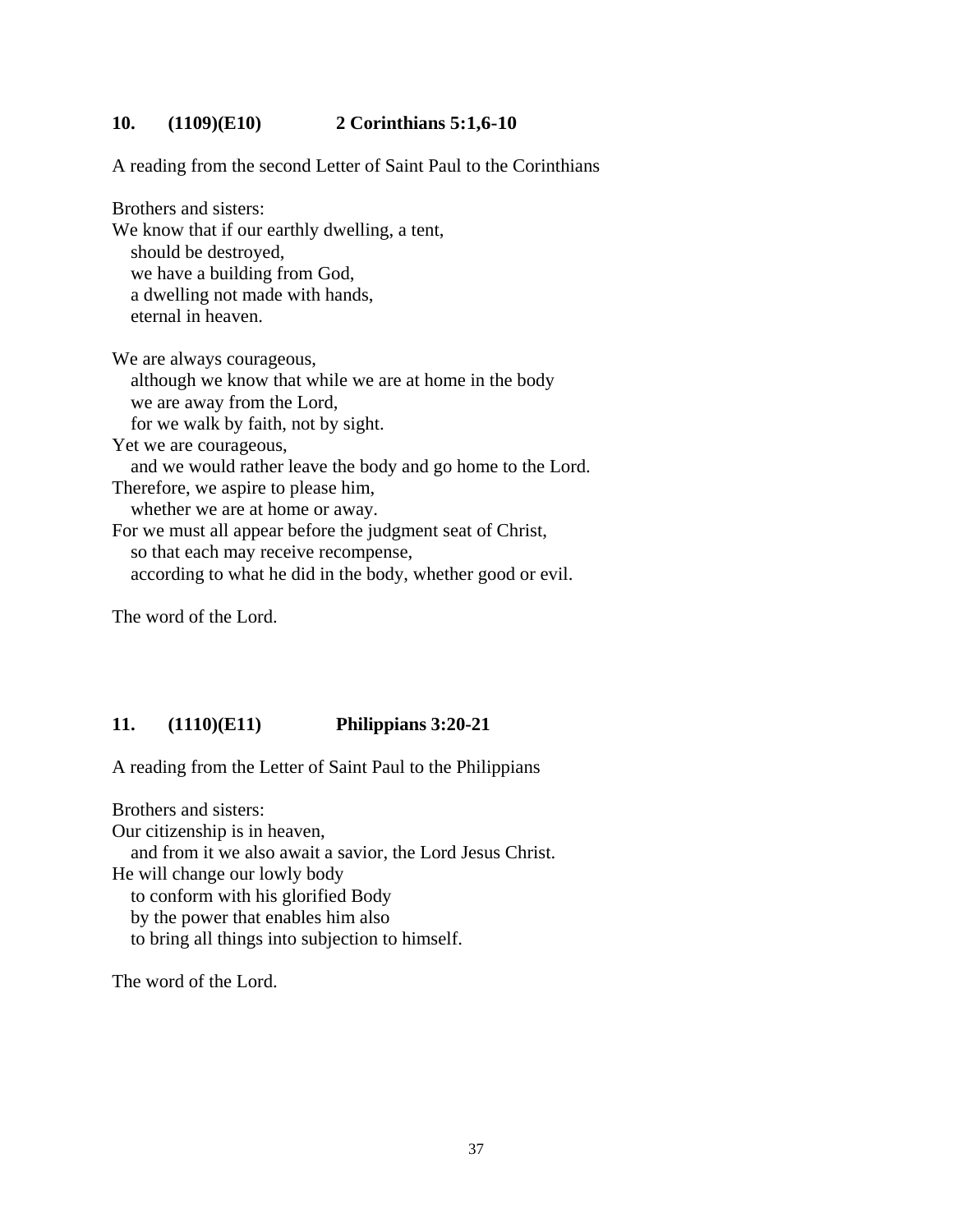#### **12. (1110)(E12) 1 Thessalonians 4:13-18**

A reading from the first Letter of Saint Paul to the Thessalonians

We do not want you to be unaware, brothers and sisters, about those who have fallen asleep, so that you may not grieve like the rest, who have no hope. For if we believe that Jesus died and rose, so too will God, through Jesus, bring with him those who have fallen asleep. Indeed, we tell you this, on the word of the Lord, that we who are alive, who are left until the coming of the Lord, will surely not precede those who have fallen asleep. For the Lord himself, with a word of command, with the voice of an archangel and with the trumpet of God, will come down from heaven, and the dead in Christ will rise first. Then we who are alive, who are left. will be caught up together with them in the clouds to meet the Lord in the air. Thus we shall always be with the Lord. Therefore, console one another with these words.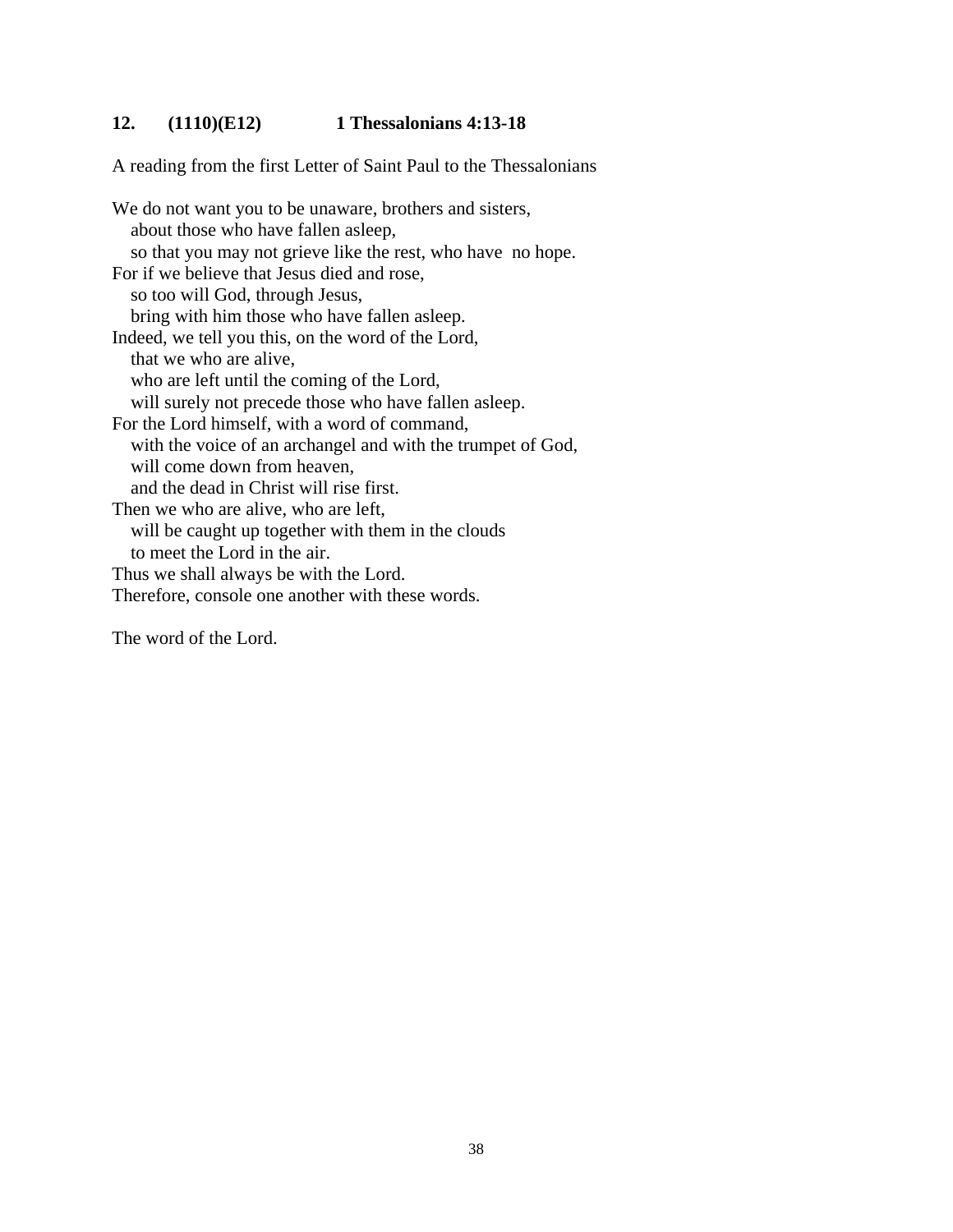#### **13 (1111)(E(13) 2 Timothy 2:8-13**

A reading from the second Letter of Saint Paul to Timothy

Beloved: Remember Jesus Christ, raised from the dead, a descendant of David: such is my Gospel, for which I am suffering, even to the point of chains, like a criminal. But the word of God is not chained. Therefore, I bear with everything for the sake of those who are chosen, so that they too may obtain the salvation that is in Christ Jesus, together with eternal glory. This saying is trustworthy: If we have died with him we shall also live with him; if we persevere we shall also reign with him. But if we deny him he will deny us. If we are unfaithful he remains faithful, for he cannot deny himself. The word of the Lord. **14 (1111)(E12) 1 John 3:1-2** 

A reading from the first Letter of Saint John

See what love the Father has bestowed on us that we may be called the children of God. Yet so we are. The reason the world does not know us is that it did not know him. Beloved, we are God's children now; what we shall be has not yet been revealed. We do know that when it is revealed we shall be like him, for we shall see him as he is.

The word of the Lord.

Beloved: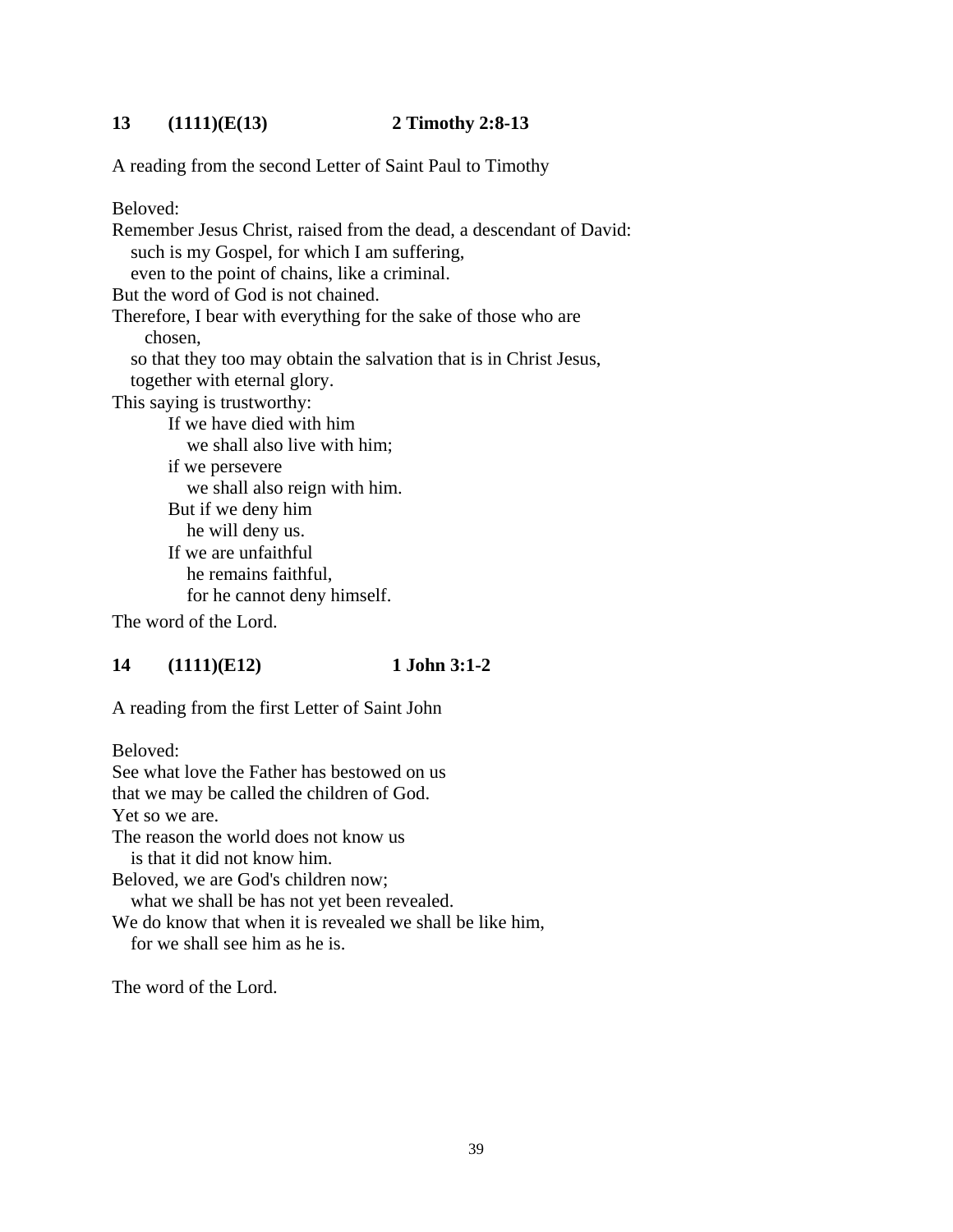#### **15 (1112)(E15) 1 John 3:14-16**

A reading from the first Letter of Saint John

Beloved: We know that we have passed from death to life because we love our brothers. Whoever does not love remains in death. Everyone who hates his brother is a murderer, and you know that no murderer has eternal life remaining in him. The way we came to know love was that he laid down his life for us; so we ought to lay down our lives for our brothers.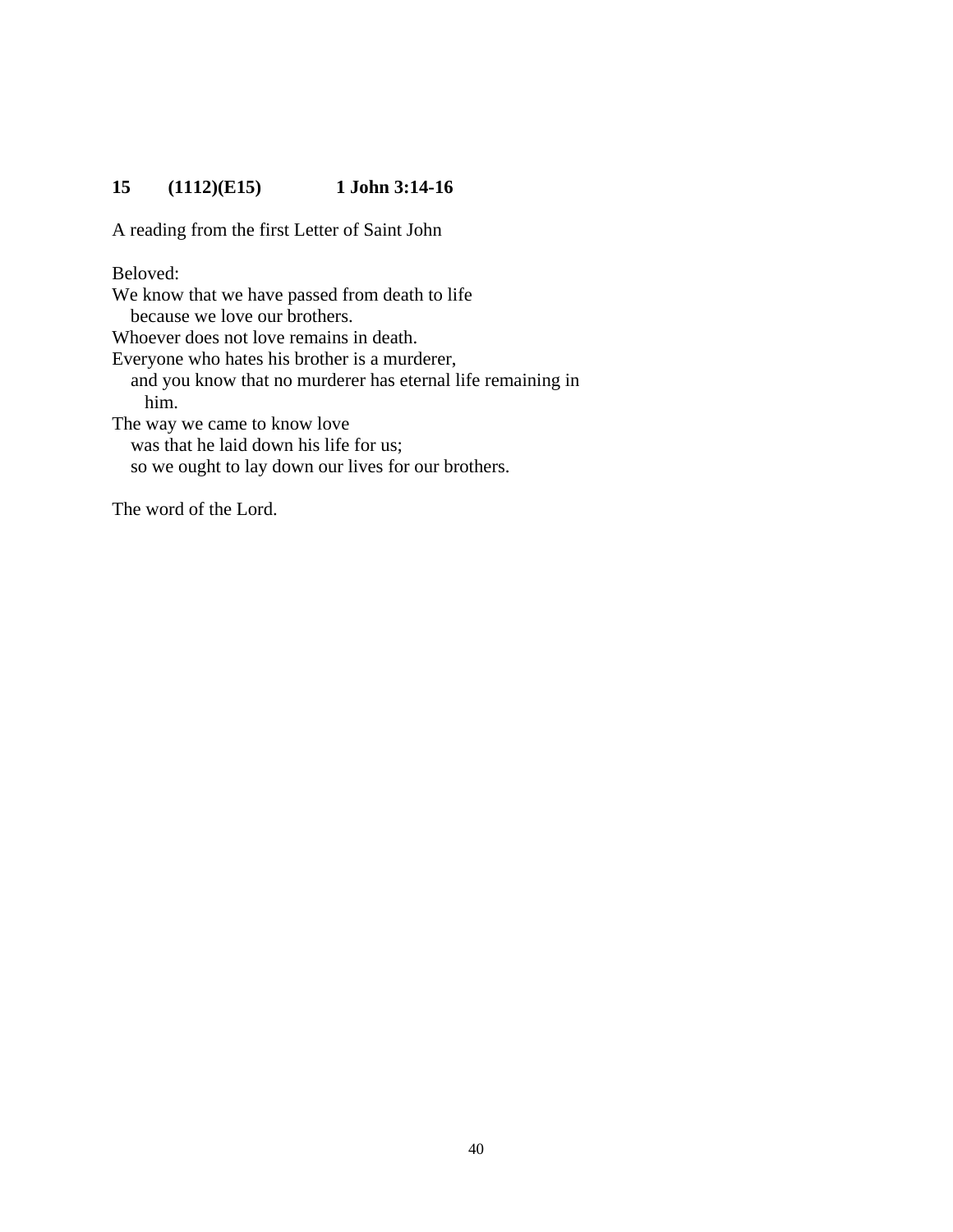## **Appendix E**

### *Gospel*

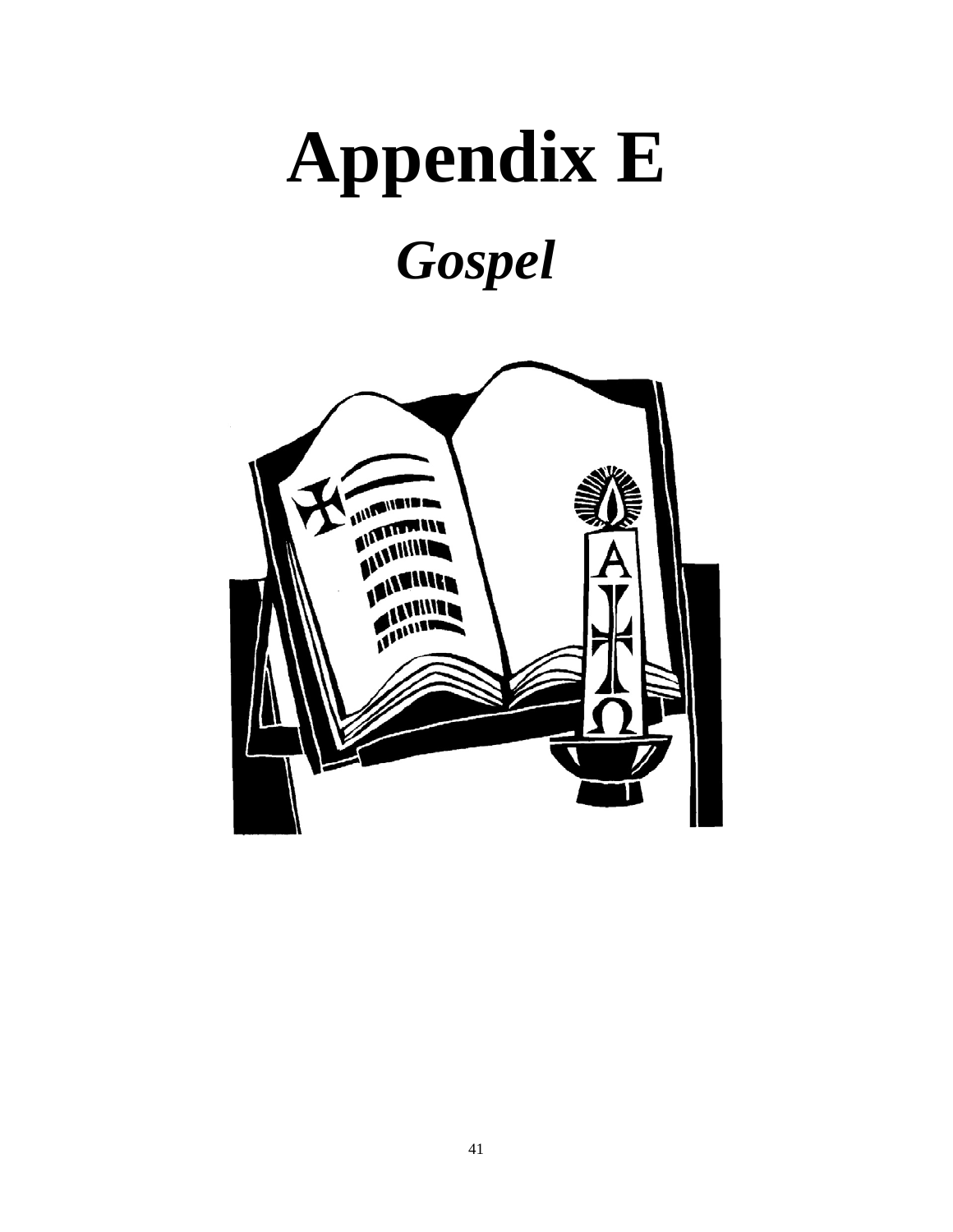#### **1. (1114)(G1) Matthew 5:1-12a**

A reading from the holy Gospel according to Matthew

When Jesus saw the crowds, he went up the mountain, and after he had sat down, his disciples came to him. He began to teach them, saying:

 "Blessed are the poor in spirit, for theirs is the Kingdom of heaven. Blessed are they who mourn, for they will be comforted. Blessed are the meek, for they will inherit the land. Blessed are they who hunger and thirst for righteousness, for they will be satisfied. Blessed are the merciful, for they will be shown mercy. Blessed are the clean of heart, for they will see God. Blessed are the peacemakers, for they will be called children of God. Blessed are they who are persecuted for the sake of righteousness, for theirs is the Kingdom of heaven. Blessed are you when they insult you and persecute you and utter every kind of evil against you falsely because of me. Rejoice and be glad, for your reward will be great in heaven."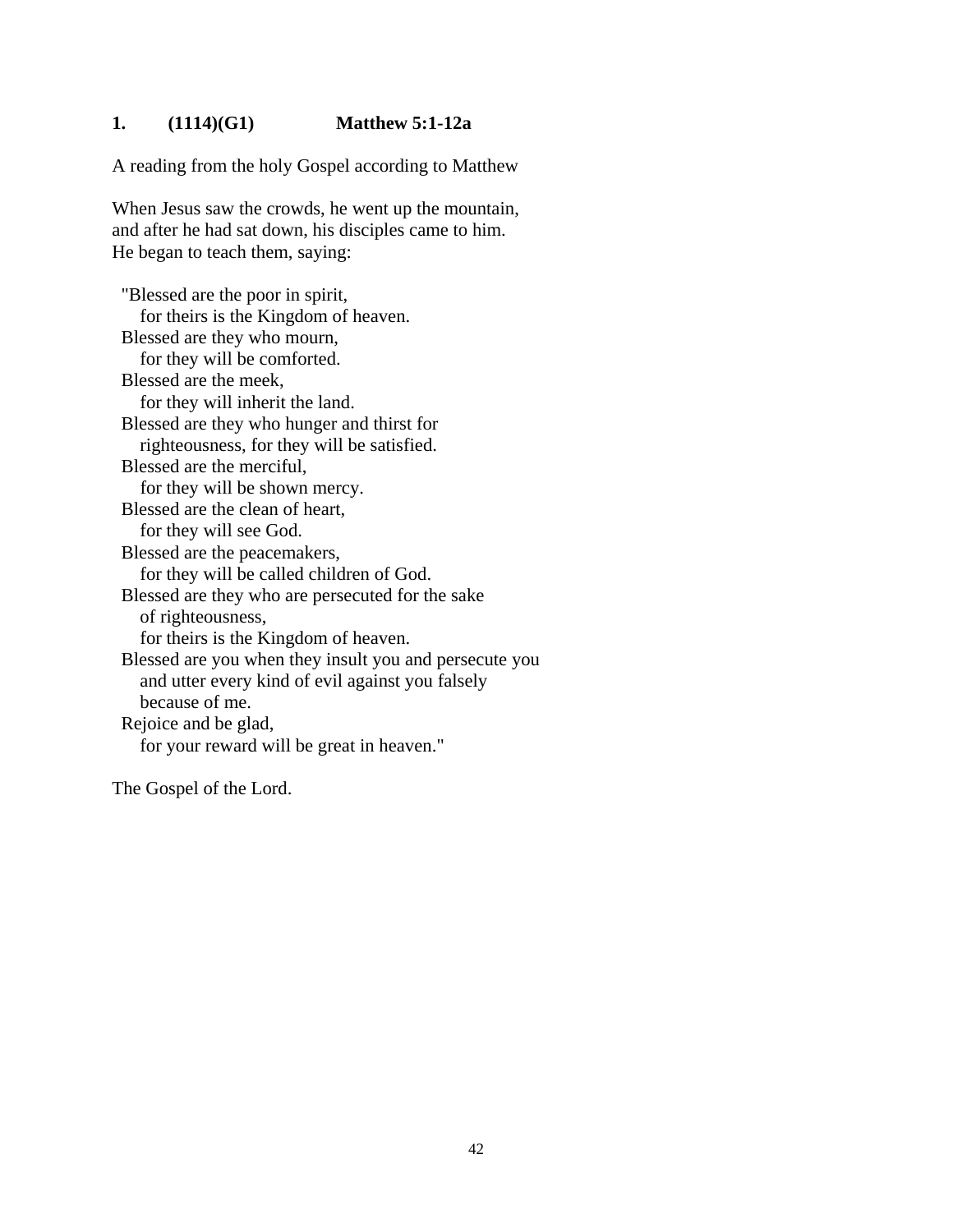#### **2. (1115)(G2) Matthew 11:25-30**

A reading from the holy Gospel according to Matthew

At that time Jesus answered: "I give praise to you, Father, Lord of heaven and earth, for although you have hidden these things from the wise and the learned you have revealed them to the childlike. Yes, Father, such has been your gracious will. All things have been handed over to me by my Father. No one knows the Son except the Father, and no one knows the Father except the Son and anyone to whom the Son wishes to reveal him."

"Come to me, all you who labor and are burdened, and I will give you rest. Take my yoke upon you and learn from me, for I am meek and humble of heart;

and you will find rest for yourselves.

For my yoke is easy, and my burden light."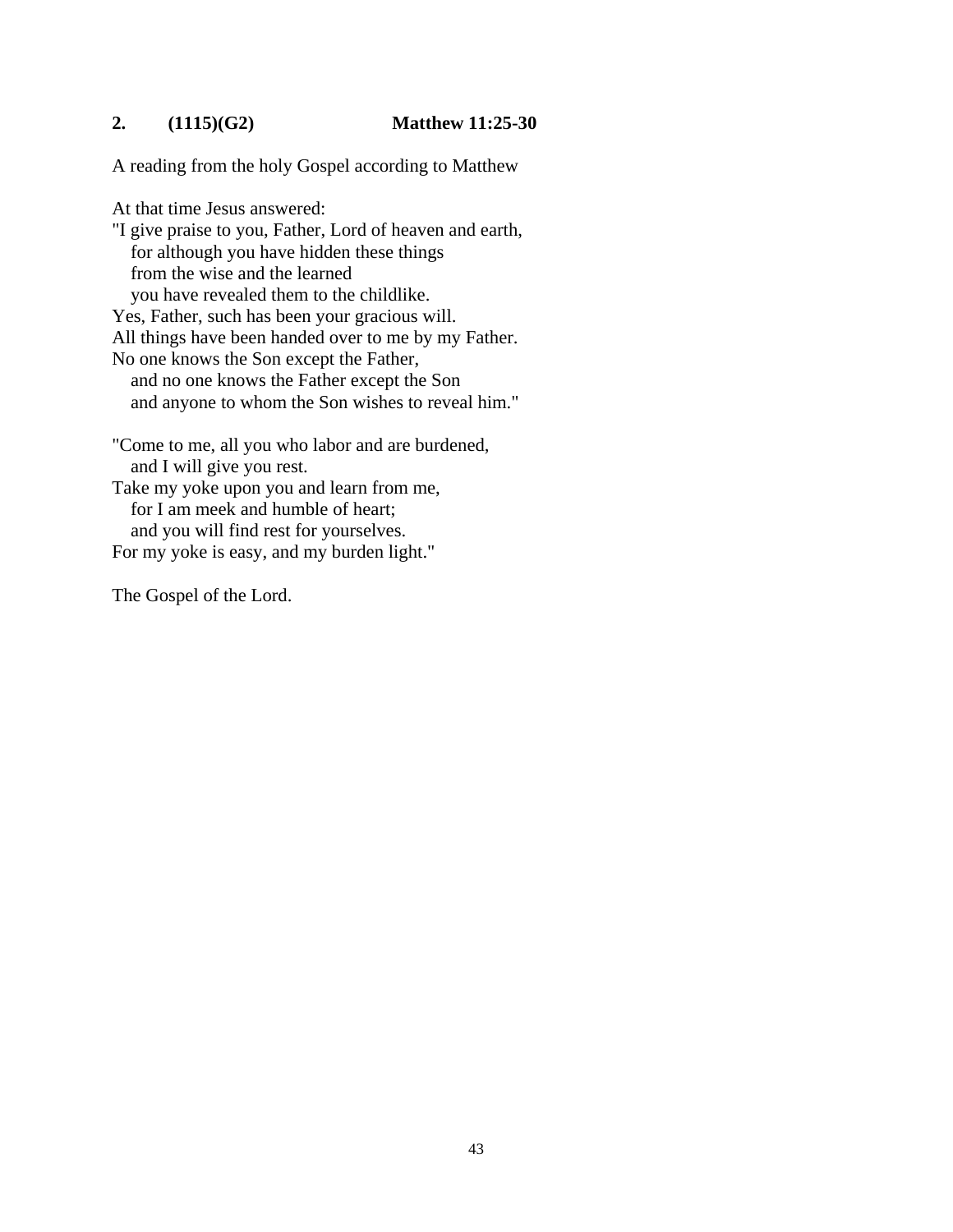#### **3. (1116)(G3) Matthew 25:1-13**

A reading from the holy Gospel according to Matthew Jesus told his disciples this parable: "The Kingdom of heaven will be like ten virgins who took their lamps and went out to meet the bridegroom. Five of them were foolish and five were wise. The foolish ones, when taking their lamps, brought no oil with them, but the wise brought flasks of oil with their lamps. Since the bridegroom was long delayed, they all became drowsy and fell asleep. At midnight, there was a cry, 'Behold, the bridegroom! Come out to meet him!' Then all those virgins got up and trimmed their lamps. The foolish ones said to the wise, 'Give us some of your oil, for our lamps are going out.' But the wise ones replied, 'No, for there may not be enough for us and you. Go instead to the merchants and buy some for yourselves.' While they went off to buy it, the bridegroom came and those who were ready went into the wedding feast with him. Then the door was locked. Afterwards the other virgins came and said, 'Lord, Lord, open the door for us!' But he said in reply, 'Amen, I say to you, I do not know you.' Therefore, stay awake, for you know neither the day nor the hour."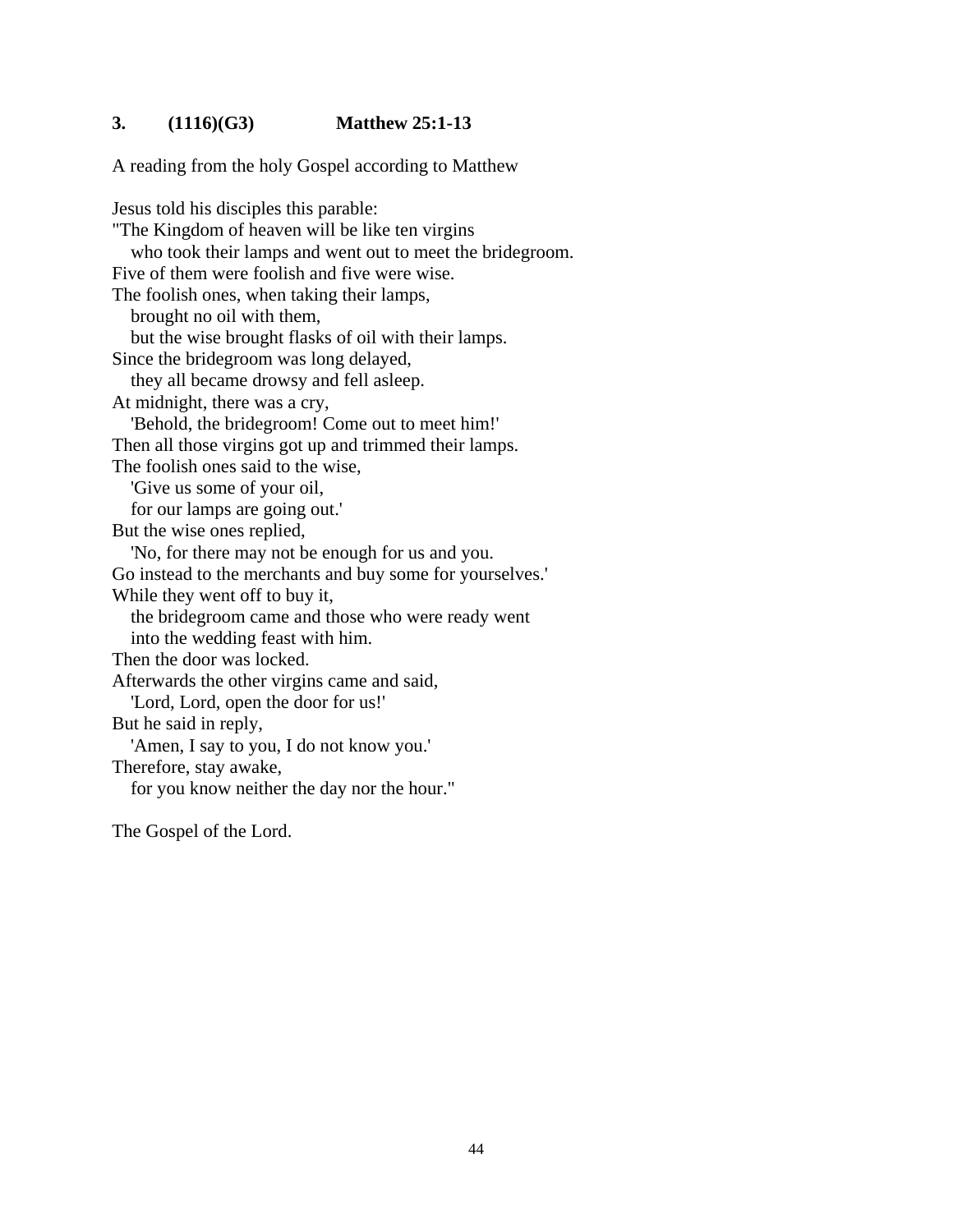#### **4 (1116)(G4) Matthew 25:31-46**

A reading from the holy Gospel according to Matthew

Jesus said to his disciples: 'When the Son of Man comes in his glory, and all the angels with him, he will sit upon his glorious throne, and all the nations will be assembled before him. And he will separate them one from another, as a shepherd separates the sheep from the goats. He will place the sheep on his right and the goats on his left. Then the king will say to those on his right, 'Come, you who are blessed by my Father. Inherit the kingdom prepared for you from the foundation of the world. For I was hungry and you gave me food, I was thirsty and you gave me drink, a stranger and you welcomed me, naked and you clothed me, ill and you cared for me, in prison and you visited me.' Then the righteous will answer him and say, 'Lord, when did we see you hungry and feed you, or thirsty and give you drink? When did we see you a stranger and welcome you, or naked and clothe you? When did we see you ill or in prison, and visit you?' And the king will say to them in reply, 'Amen, I say to you, whatever you did for one of these least brothers of mine, you did for me.' Then he will say to those on his left, 'Depart from me, you accursed, into the eternal fire prepared for the Devil and his angels. For I was hungry and you gave me no food, I was thirsty and you gave me no drink, a stranger and you gave me no welcome, naked and you gave me no clothing, ill and in prison, and you did not care for me.' For I was hungry and you gave me no food, I was thirsty and you gave me no drink, a stranger and you gave me no welcome, naked and you gave me no clothing, ill and in prison, and you did not care for me.' Then they will answer and say, 'Lord, when did we see you hungry or thirsty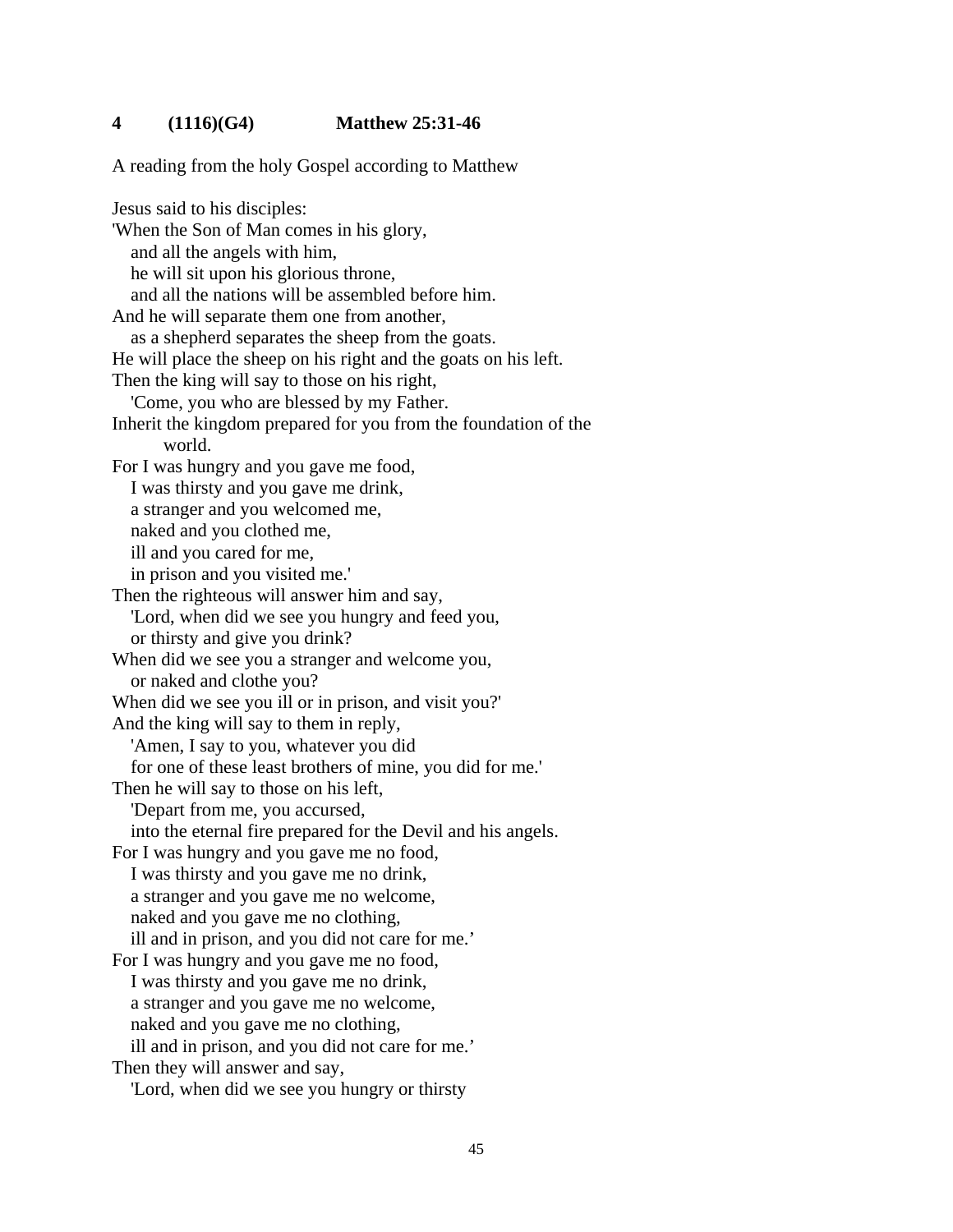or a stranger or naked or ill or in prison, and not minister to your needs?' He will answer them, 'Amen, I say to you, what you did not do for one of these least ones, you did not do for me.' And these will go off to eternal punishment, but the righteous to eternal life."

The Gospel of the Lord.

#### **5a. (1118)(G5) Long Form: Mark 15:33-39; 16:1-6**

A reading from the holy Gospel according to Mark

At noon darkness came over the whole land until three in the after-noon. And at three o'clock Jesus cried out in a loud voice, *"Eloi, Eloi, lema sabachthani?"*  which is translated. "My God, my God, why have you forsaken me?" Some of the bystanders who heard it said, "Look, he is calling Elijah." One of them ran, soaked a sponge with wine, put it on a reed, and gave it to him to drink, saying, "Wait, let us see if Elijah comes to take him down." Jesus gave a loud cry and breathed his last. The veil of the sanctuary was torn in two from top to bottom. When the centurion who stood facing him saw how he breathed his last he said, "Truly this man was the Son of God!" When the Sabbath was over, Mary Magdalene, Mary, the mother of James, and Salome bought spices so that they might go and anoint him. Very early when the sun had risen, on the first day of the week, they came to the tomb. They were saying to one another, "Who will roll back the stone for us from the entrance to the tomb?" When they looked up, they saw that the stone had been rolled back; it was very large. On entering the tomb they saw a young man sitting on the right side, clothed in a white robe, and they were utterly amazed. He said to them, "Do not be amazed!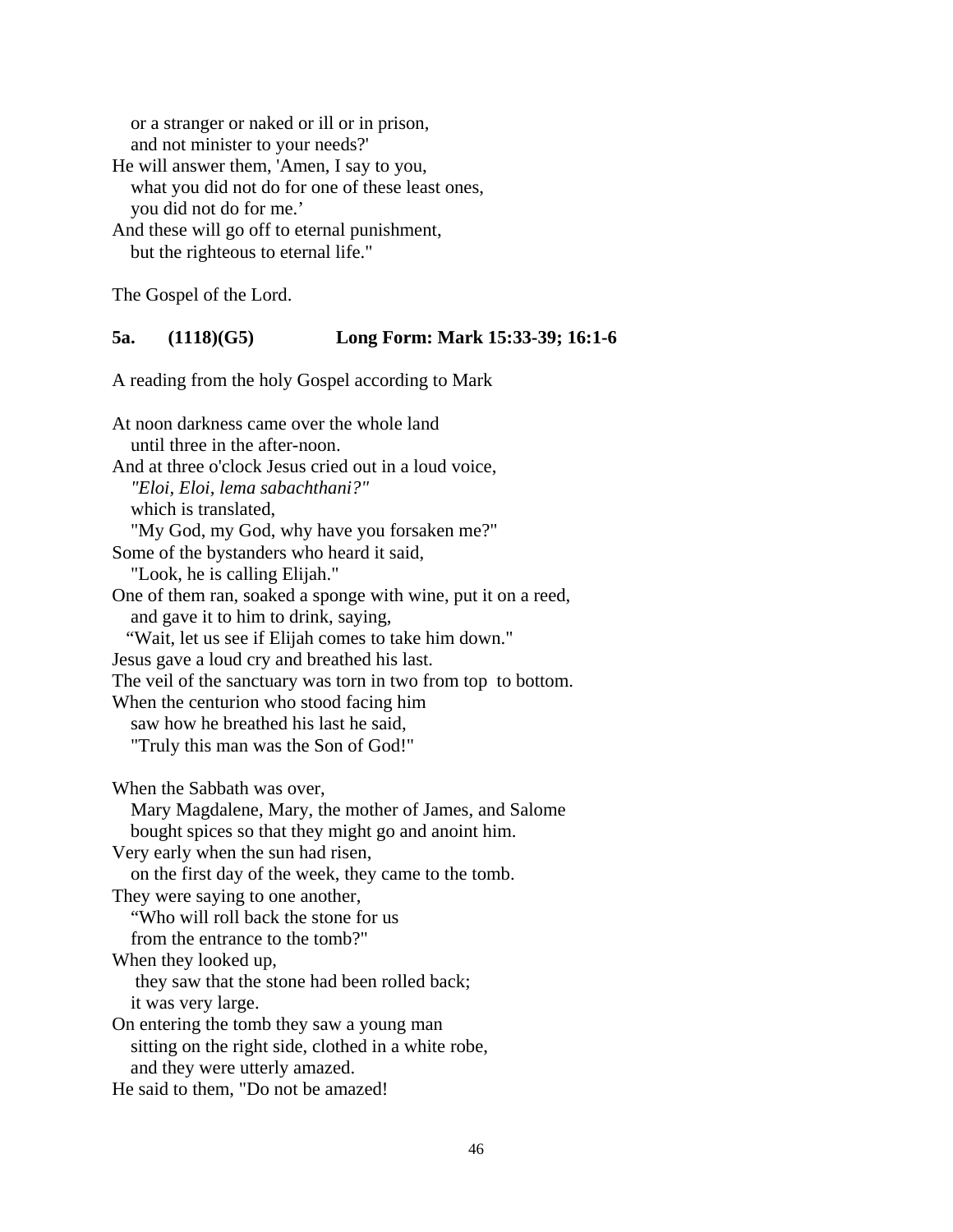You seek Jesus of Nazareth, the crucified. He has been raised; he is not here. Behold the place where they laid him."

The Gospel of the Lord.

#### **5b. (1119)(G5) Long Form: Mark 15:33-39**

A reading from the holy Gospel according to Mark

At noon darkness came over the whole land until three in the after-noon. And at three o'clock Jesus cried out in a loud voice, *"Eloi, Eloi, lema sabachthani?"*  which is translated. "My God, my God, why have you forsaken me?" Some of the bystanders who heard it said, "Look, he is calling Elijah." One of them ran, soaked a sponge with wine, put it on a reed, and gave it to him to drink, saying, "Wait, let us see if Elijah comes to take him down." Jesus gave a loud cry and breathed his last. The veil of the sanctuary was torn in two from top to bottom. When the centurion who stood facing him saw how he breathed his last he said, "Truly this man was the Son of God!"

The Gospel of the Lord.

#### **6. (1120)(G6) Luke 7:11-17**

A reading from the holy Gospel according to Luke

Jesus journeyed to a city called Nain, and his disciples and a large crowd accompanied him. As he drew near to the gate of the city, a man who had died was being carried out, the only son of his mother, and she was a widow. A large crowd from the city was with her. When the Lord saw her, he was moved with pity for her and said to her, "Do not weep." He stepped forward and touched the coffin; at this the bearers halted, and he said, "Young man, I tell you, arise!"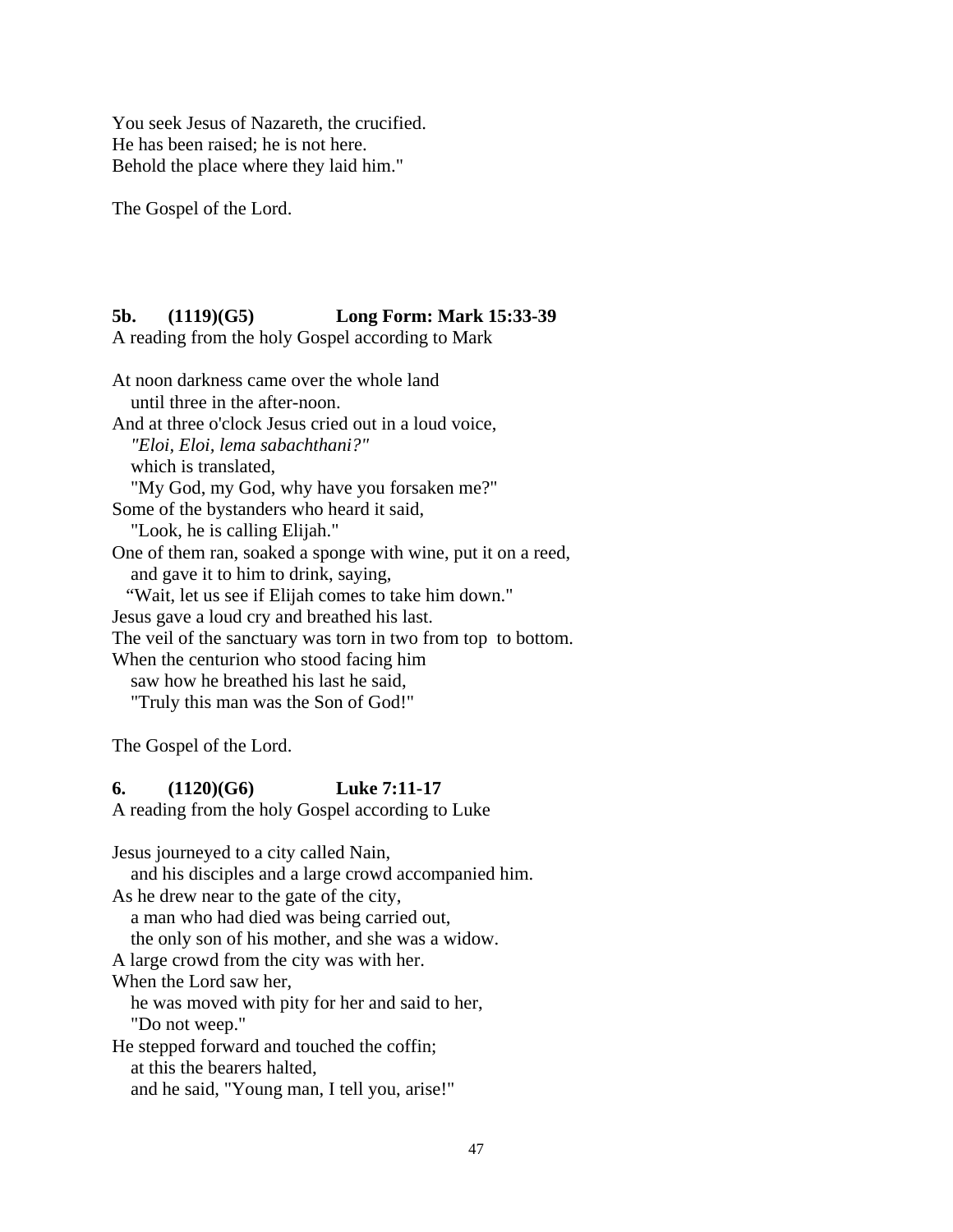The dead man sat up and began to speak,

and Jesus gave him to his mother.

Fear seized them all, and they glorified God, exclaiming,

"A great prophet has arisen in our midst,"

and "God has visited his people."

This report about him spread through the whole of Judea and in all the surrounding region.

The Gospel of the Lord

#### **7. (1120)(G7) Luke 12:35-40**

A reading from the holy Gospel according to Luke

Jesus said to his disciples: "Gird your loins and light your lamps and be like servants who await their master's return from a wedding, ready to open immediately when he comes and knocks. Blessed are those servants whom the master finds vigilant on his arrival. Amen, I say to you, he will gird himself, have them recline at table, and proceed to wait on them. And should he come in the second or third watch and find them prepared in this way, blessed are those servants. Be sure of this: if the master of the house had known the hour when the thief was coming, he would not have let his house be broken into. You also must be prepared, for at an hour you do not expect, the Son of Man will come."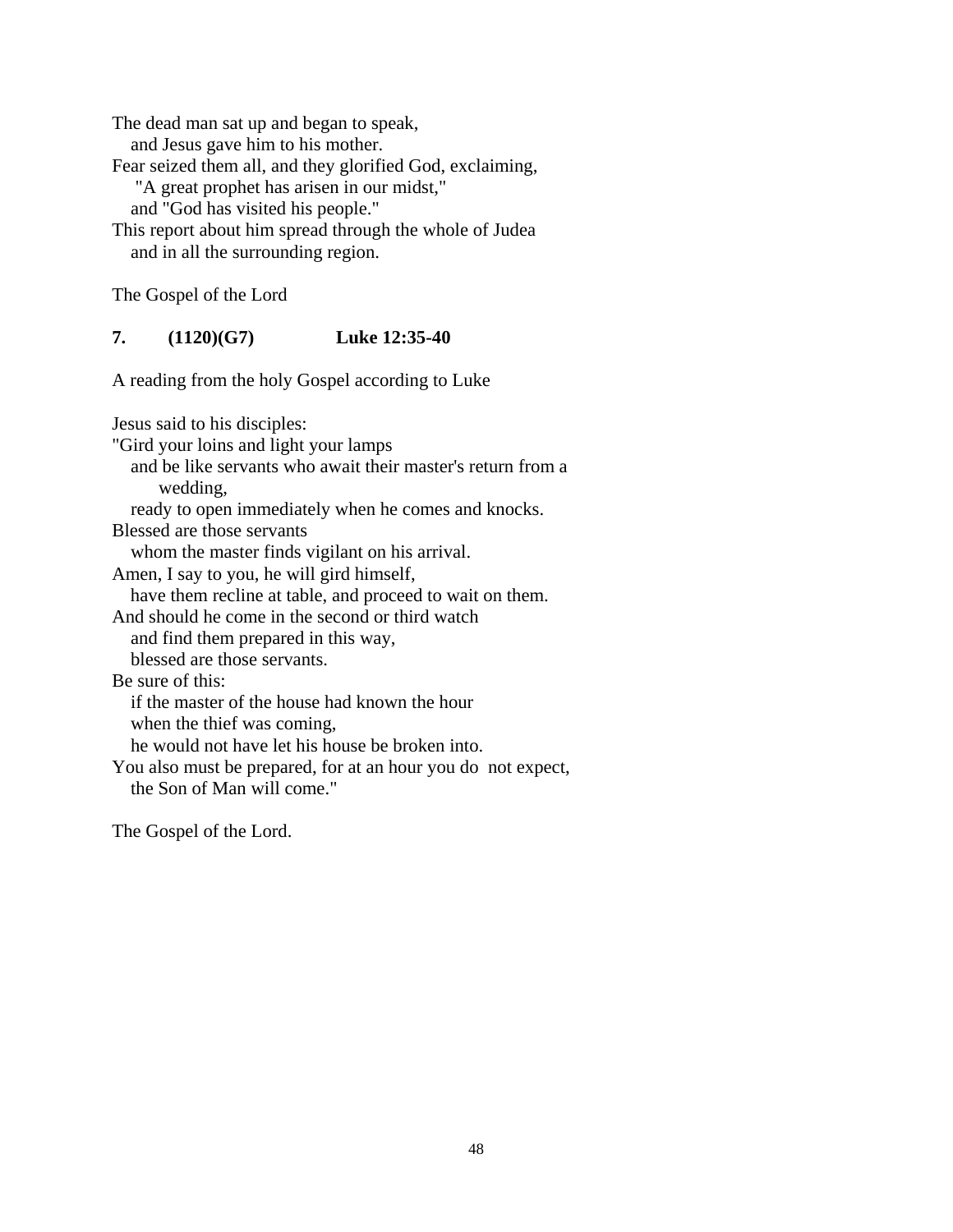#### **8. (1121)(G8) Luke 23:33.39-43**

A reading from the holy Gospel according to Luke

When they came to the place called the Skull, they crucified him and the criminals there, one on his right, the other on his left

Now one of the criminals hanging there reviled Jesus, saying, "Are you not the Christ? Save yourself and us." The other, however, rebuking him, said in reply, "Have you no fear of God, for you are subject to the same condemnation? And indeed, we have been condemned justly, for the sentence we received corresponds to our crimes, but this man has done nothing criminal." Then he said, "Jesus, remember me when you come into your kingdom." He replied to him, " Amen, I say to you, today you will be with me in Paradise."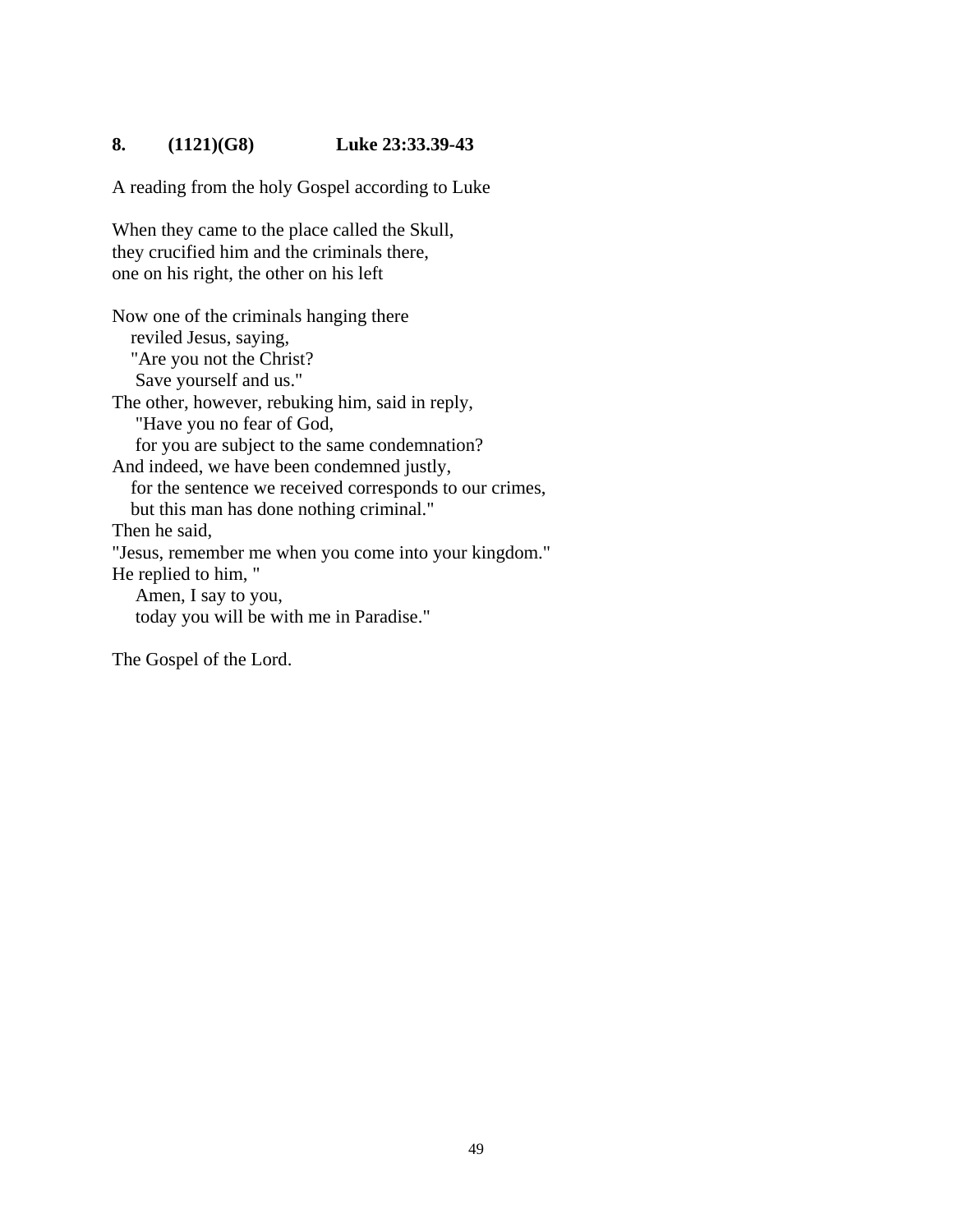#### **9a. (1122)(G9) Long Form: Luke 23:44-46,50,52-53; 24:1-6a**

A reading from the holy Gospel according to Luke

It was about noon and darkness came over the whole land until three in the afternoon because of an eclipse of the sun. Then the veil of the temple was torn down the middle. Jesus cried out in a loud voice, "Father, into your hands I commend my spirit"; and when he had said this he breathed his last. Now there was a virtuous and righteous man named Joseph who, though he was a member of the council, went to Pilate and asked for the Body of Jesus. After he had taken the Body down, he wrapped it in a linen cloth and laid him in a rock-hewn tomb in which no one had yet been buried. At daybreak on the first day of the week the women took the spices they had prepared and went to the tomb. They found the stone rolled away from the tomb; but when they entered, they did not find the Body of the Lord Jesus. While they were puzzling over this, behold, two men in dazzling garments appeared to them. They were terrified and bowed their faces to the ground. They said to them, "Why do you seek the living one among the dead? He is not here, but he has been raised."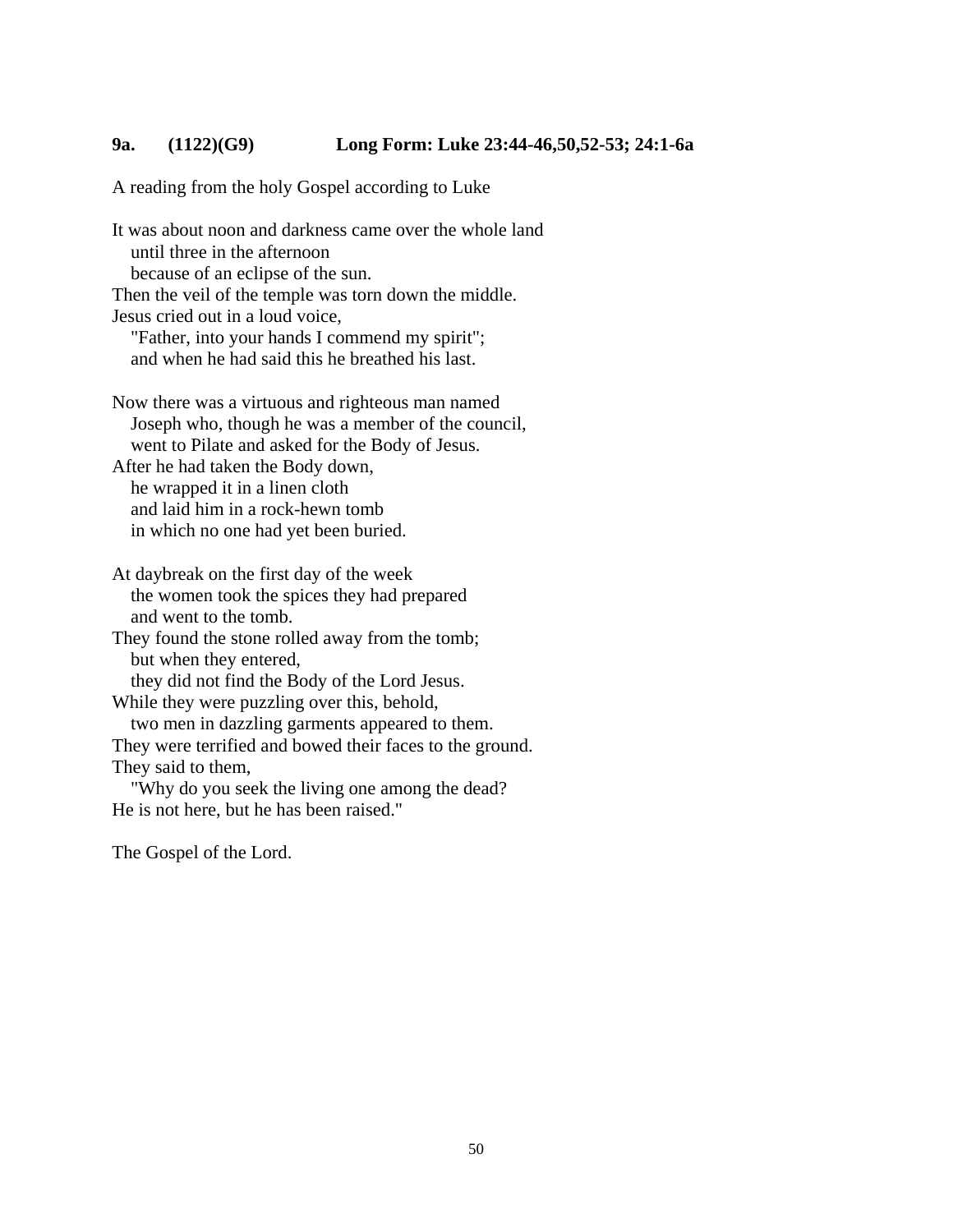#### **9b. (1123)(G9) short Form: Luke 23:44-46,50,52-53**

A reading from the holy Gospel according to Luke

It was about noon and darkness came over the whole land until three in the afternoon because of an eclipse of the sun. Then the veil of the temple was torn down the middle. Jesus cried out in a loud voice, "Father, into your hands I commend my spirit"; and when he had said this he breathed his last.

Now there was a virtuous and righteous man named Joseph who, though he was a member of the council, went to Pilate and asked for the Body of Jesus. After he had taken the Body down, he wrapped it in a linen cloth and laid him in a rock-hewn tomb in which no one had yet been buried.

The Gospel of the Lord.

#### **10a (1124)(G10) Long Form: Luke 24:13-35**

A reading from the holy Gospel according to Luke

That very day, the first day of the week, two of the disciples of Jesus were going to a village called Emmaus, seven miles from Jerusalem, and they were conversing about all the things that had occurred. And it happened that while they were conversing and debating, Jesus himself drew near and walked with them, but their eyes were prevented from recognizing him. He asked them, "What are you discussing as you walk along?" They stopped, looking downcast. One of them, named Cleopas, said to him in reply, "Are you the only visitor to Jerusalem who does not know of the things that have taken place there in these days?" And he replied to them, "What sort of things?" They said to him, "The things that happened to Jesus the Nazarene, who was a prophet mighty in deed and word before God and all the people,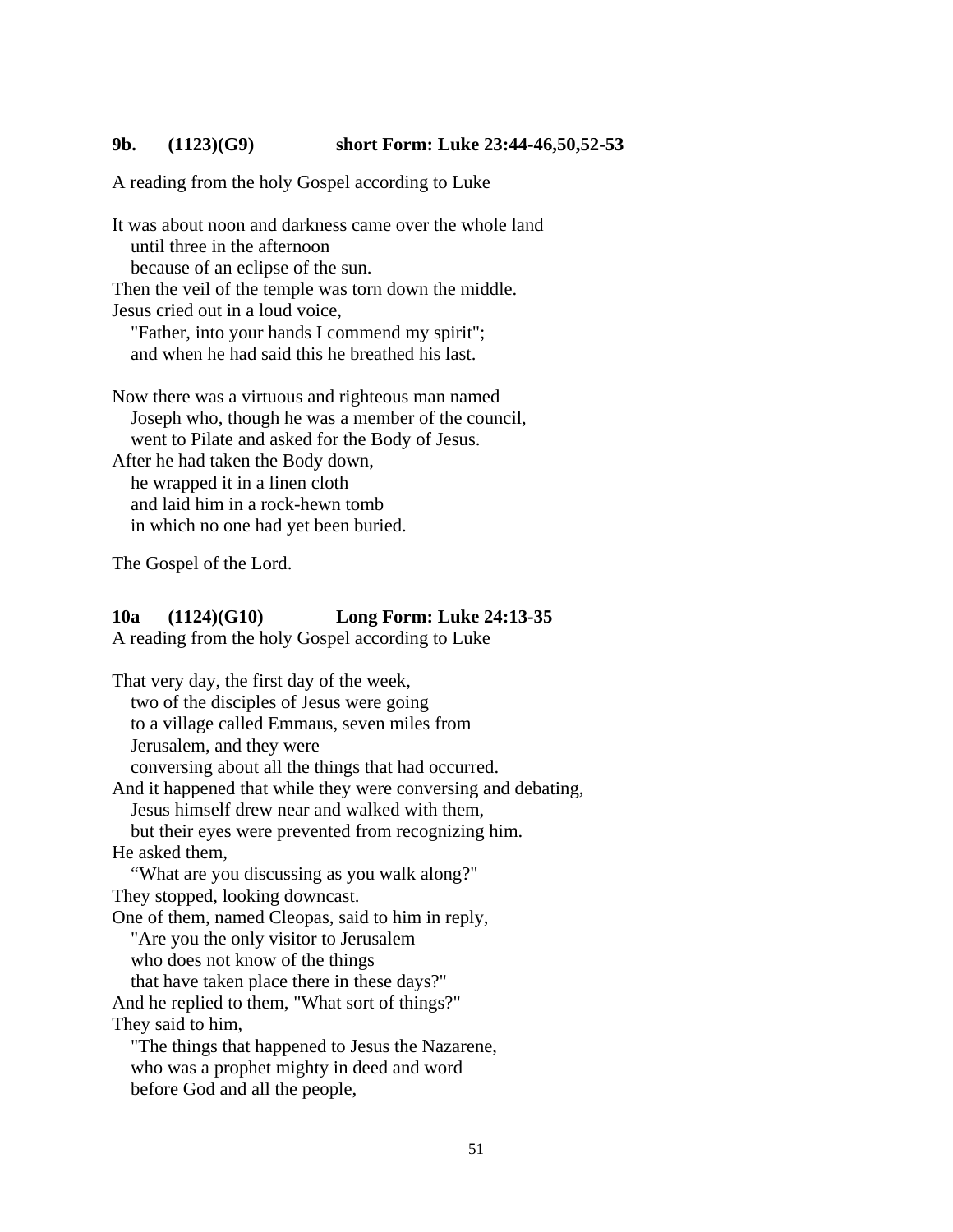how our chief priests and rulers both handed him over to a sentence of death and crucified him. But we were hoping that he would be the one to redeemIsrael; and besides all this, it is now the third day since this took place. Some women from our group, however, have astounded us: they were at the tomb early in the morning and did not find his Body; they came back and reported that they had indeed seen a vision of angels who announced that he was alive. Then some of those with us went to the tomb and found things just as the women had described, but him they did not see." And he said to them "Oh, how foolish you are! How slow of heart to believe all that the prophets spoke! Was it not necessary that the Christ should suffer these things and enter into his glory?" Then beginning with Moses and all the prophets, Jesus interpreted to them what referred to him in all the Scriptures. As they approached the village to which they were going, Jesus gave the impression that he was going on farther. But they urged him, "Stay with us, for it is nearly evening and the day is almost over." So he went in to stay with them. And it happened that, while he was with them at table, he took bread, said the blessing, broke it, and gave it to them. With that their eyes were opened and they recognized him, but he vanished from their sight. Then they said to each other, "Were not our hearts burning within us while he spoke to us on the way and opened the Scriptures to us?" So they set out at once and returned to Jerusalem where they found gathered together the Eleven and those with them, who were saying, "The Lord has truly been raised and has appeared to Simon!" Then the two recounted what had taken place on the way and how he was made known to them in the breaking of the bread.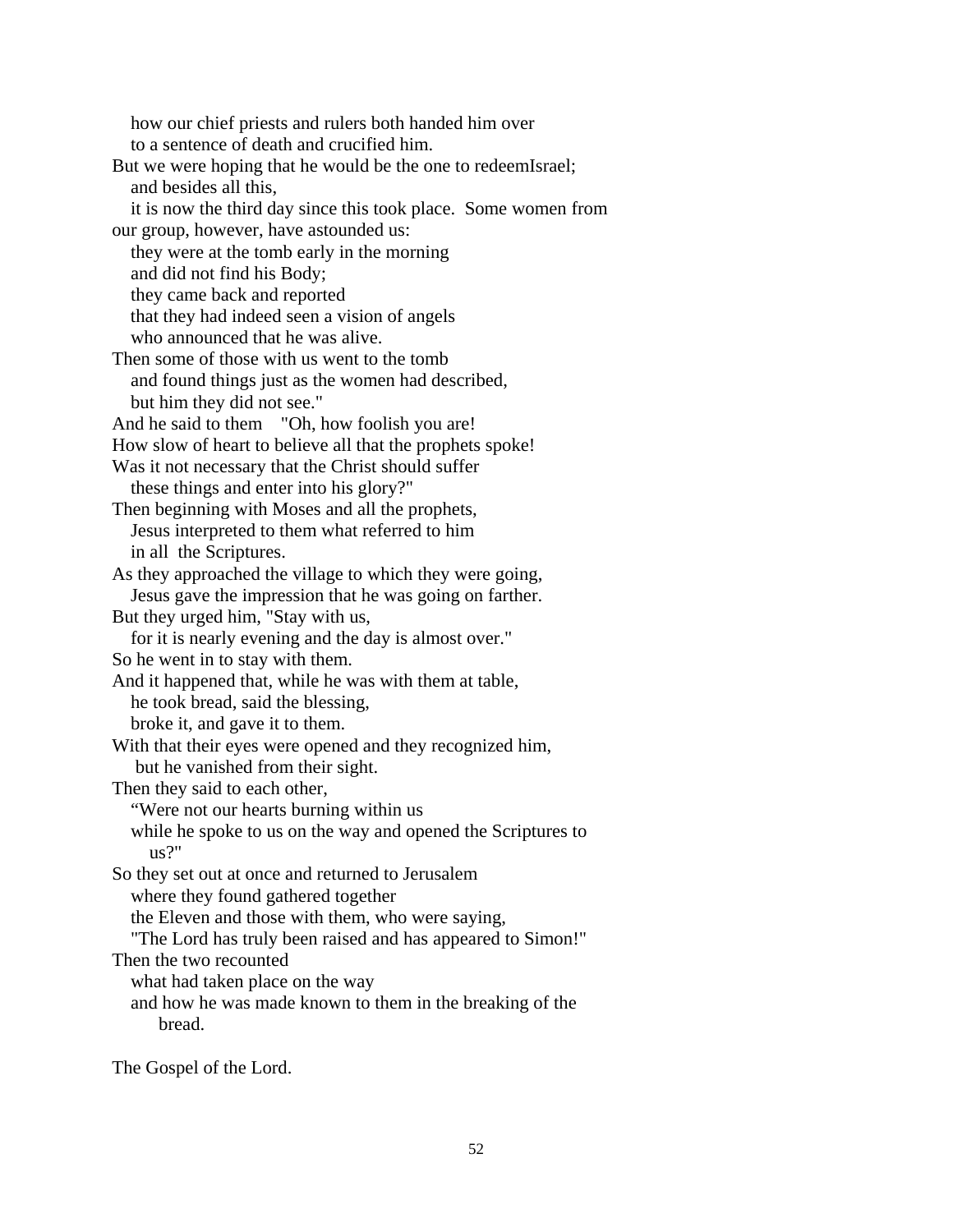#### **10a (1126)(G10) Short Form: Luke 24:13-16, 28-35**

A reading from the holy Gospel according to Luke

That very day, the first day of the week, two of the disciples of Jesus were going to a village called Emmaus, seven miles from Jerusalem, and they were conversing about all the things that had occurred. And it happened that while they were conversing and debating, Jesus himself drew near and walked with them, but their eyes were prevented from recognizing him. As they approached the village to which they were going, Jesus gave the impression that he was going on farther. But they urged him, "Stay with us, for it is nearly evening and the day is almost over." So he went in to stay with them. And it happened that, while he was with them at table, he took bread, said the blessing, broke it, and gave it to them. With that their eyes were opened and they recognized him, but he vanished from their sight. Then they said to each other, "Were not our hearts burning within us while he spoke to us on the way and opened the Scriptures to us?" So they set out at once and returned to Jerusalem where they found gathered together the Eleven and those with them, who were saying, "The Lord has truly been raised and has appeared to Simon!" Then the two recounted what had taken place on the way and how he was made known to them in the breaking of the bread. The Gospel of the Lord.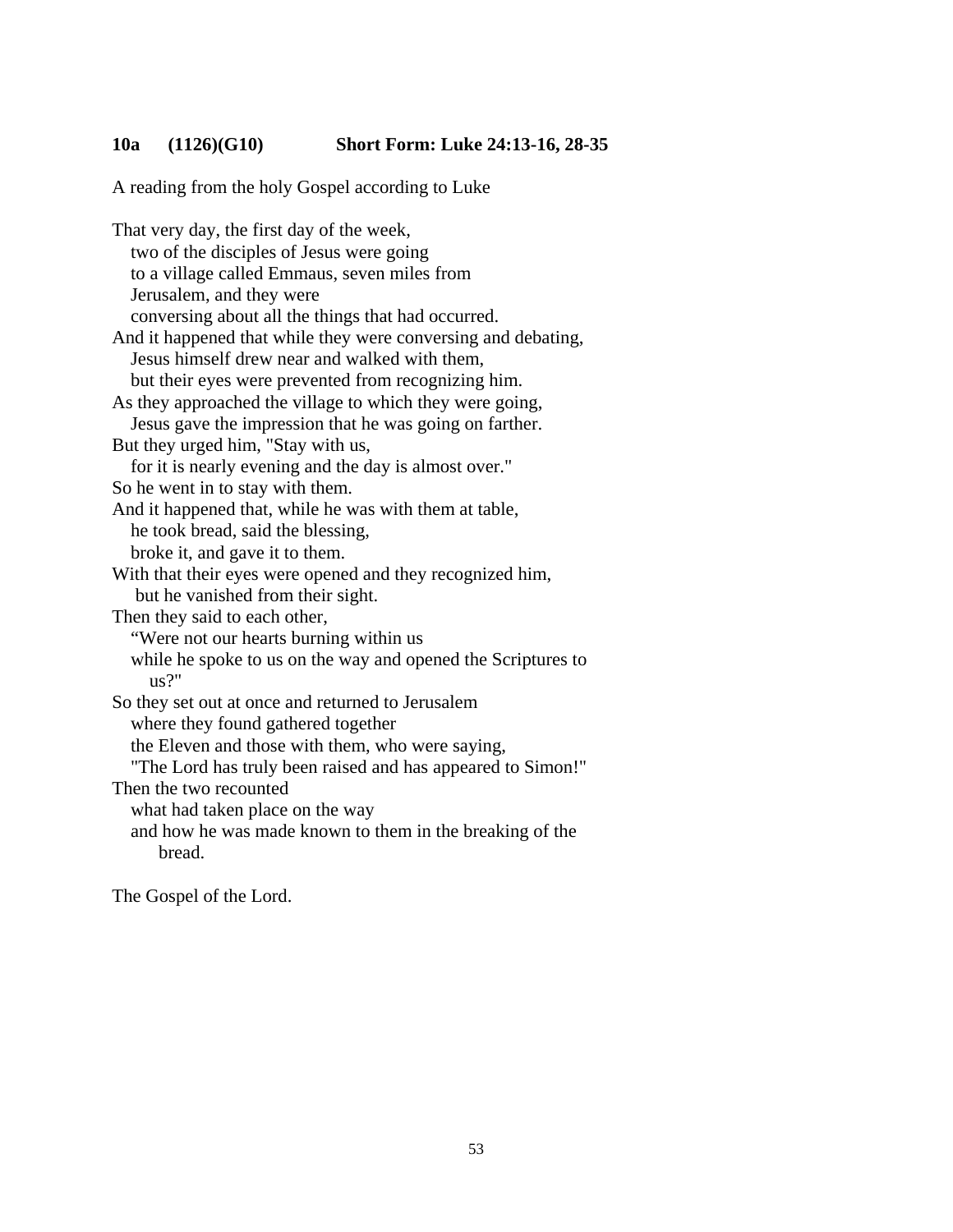#### **11. John 5:24-29**

A reading from the holy Gospel according to John

Jesus answered the Jews and said to them: Amen, amen, I say to you, whoever hears my word and believes in the one who sent me has eternal life and will not come to condemnation, but has passed from death to life. Amen, amen, I say to you, the hour is coming and is now here when the dead will hear the voice of the Son of God, and those who hear will live. For just as the Father has life in himself, so also he gave to his Son the possession of life in himself. And he gave him power to exercise judgment, because he is the Son of Man. Do not be amazed at this, because the hour is coming in which all who are in the tombs will hear his voice and will come out, those who have done good deeds to the resurrection of life, but those who have done wicked deeds to the resurrection of condemnation.

The Gospel of the Lord.

#### **12. (1127)(G12) John 6:37-40**

A reading from the holy Gospel according to John

Jesus said to the crowds: "Everything that the Father gives me will come to me, and I will not reject anyone who comes to me, because I came down from heaven not to do my own will but the will of the one who sent me. And this is the will of the one who sent me, that I should not lose anything of what he gave me, but that I should raise it on the last day. For this is the will of my Father, that everyone who sees the Son and believes in him may have eternal life, and I shall raise him on the last day."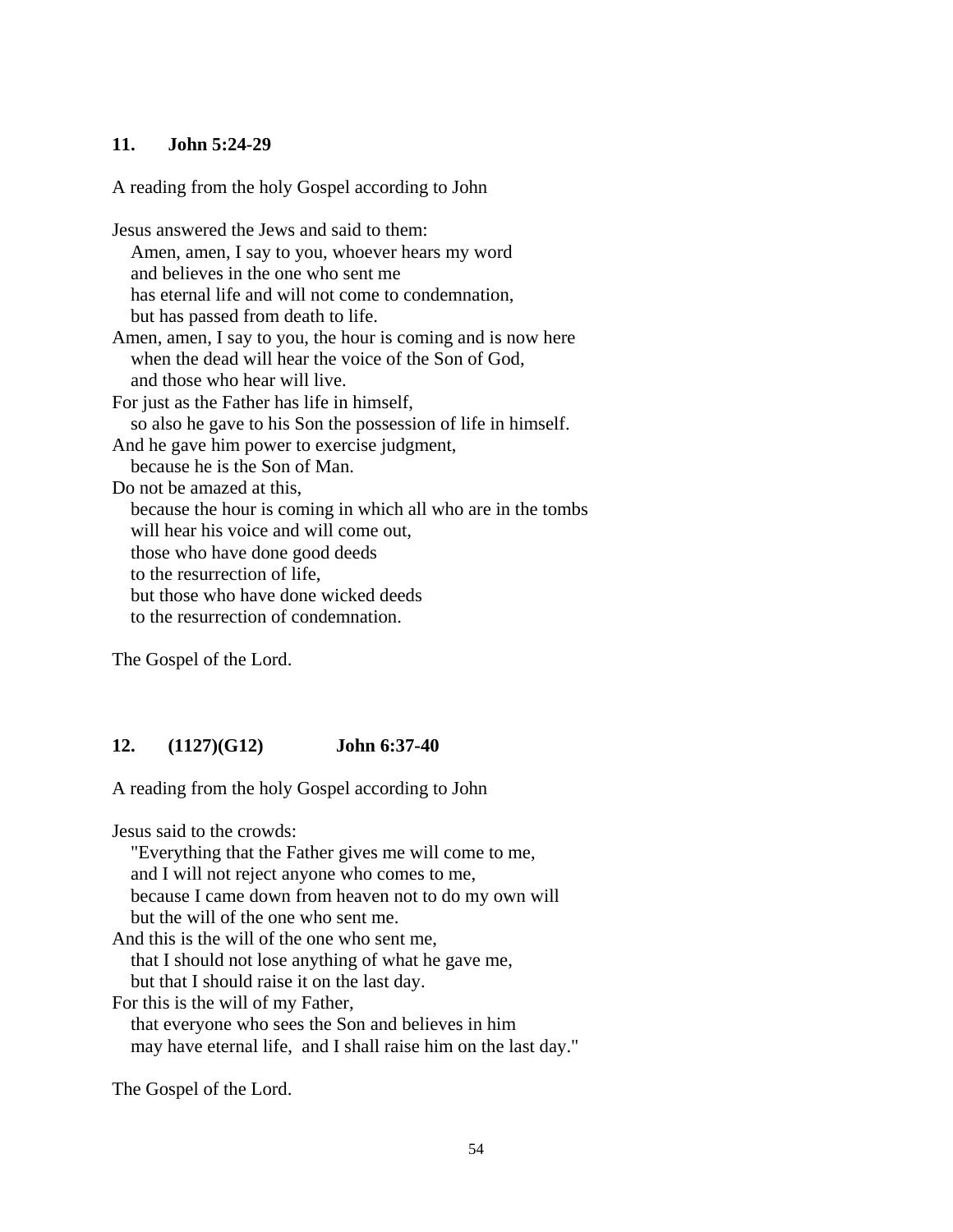#### **13. John 6:51-59**

A reading from the holy Gospel according to John

Jesus said to the crowds: I am the living bread that came down from heaven; whoever eats this bread will live forever; and the bread that I will give is my flesh for the life of the world." The Jews quarreled among themselves, saying, "How can this man give us (his) flesh to eat?" Jesus said to them, "Amen, amen, I say to you, unless you eat the flesh of the Son of Man and drink his blood, you do not have life within you. Whoever eats my flesh and drinks my blood has eternal life, and I will raise him on the last day. For my flesh is true food, and my blood is true drink. Whoever eats my flesh and drinks my blood remains in me and I in him. Just as the living Father sent me and I have life because of the Father, so also the one who feeds on me will have life because of me. This is the bread that came down from heaven. Unlike your ancestors who ate and still died, whoever eats this bread will live forever."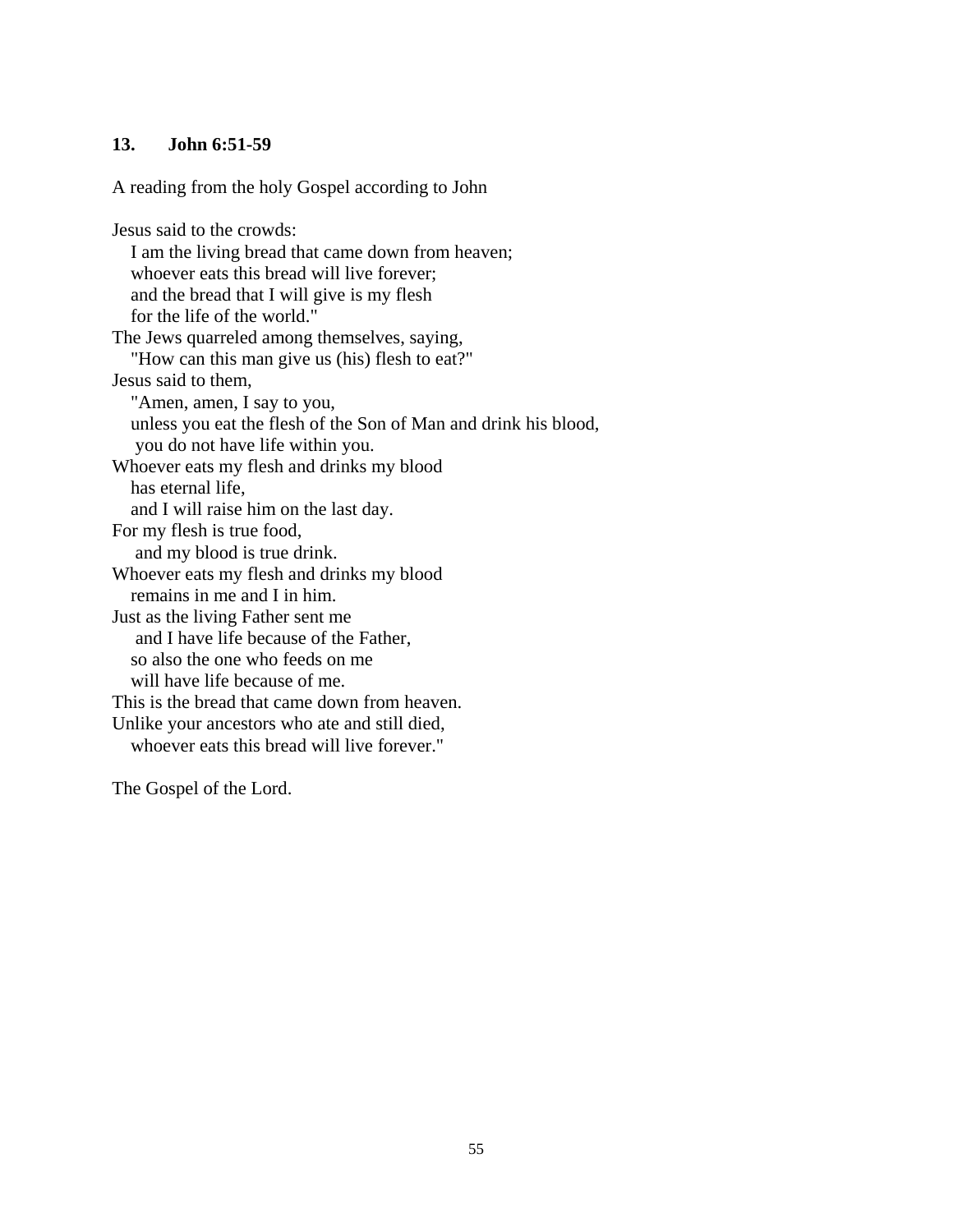#### **14a (1129)(G14) Long Form: John 11:17-27**

A reading from the holy Gospel according to John

When Jesus arrived in Bethany, he found that Lazarus had already been in the tomb for four days. Now Bethany was near Jerusalem, only about two miles away. Many of the Jews had come to Martha and Mary to comfort them about their brother. When Martha heard that Jesus was coming, she went to meet him; but Mary sat at home. Martha said to Jesus, "Lord, if you had been here, my brother would not have died. But even now I know that whatever you ask of God, God will give you." Jesus said to her, ''Your brother will rise." Martha said to him, "I know he will rise, in the resurrection on the last day." Jesus told her, "I am the resurrection and the life; whoever believes in me, even if he dies, will live, and everyone who lives and believes in me will never die. Do you believe this?" She said to him, "Yes, Lord. I have come to believe that you are the Christ, the Son of God, the one who is coming into the world."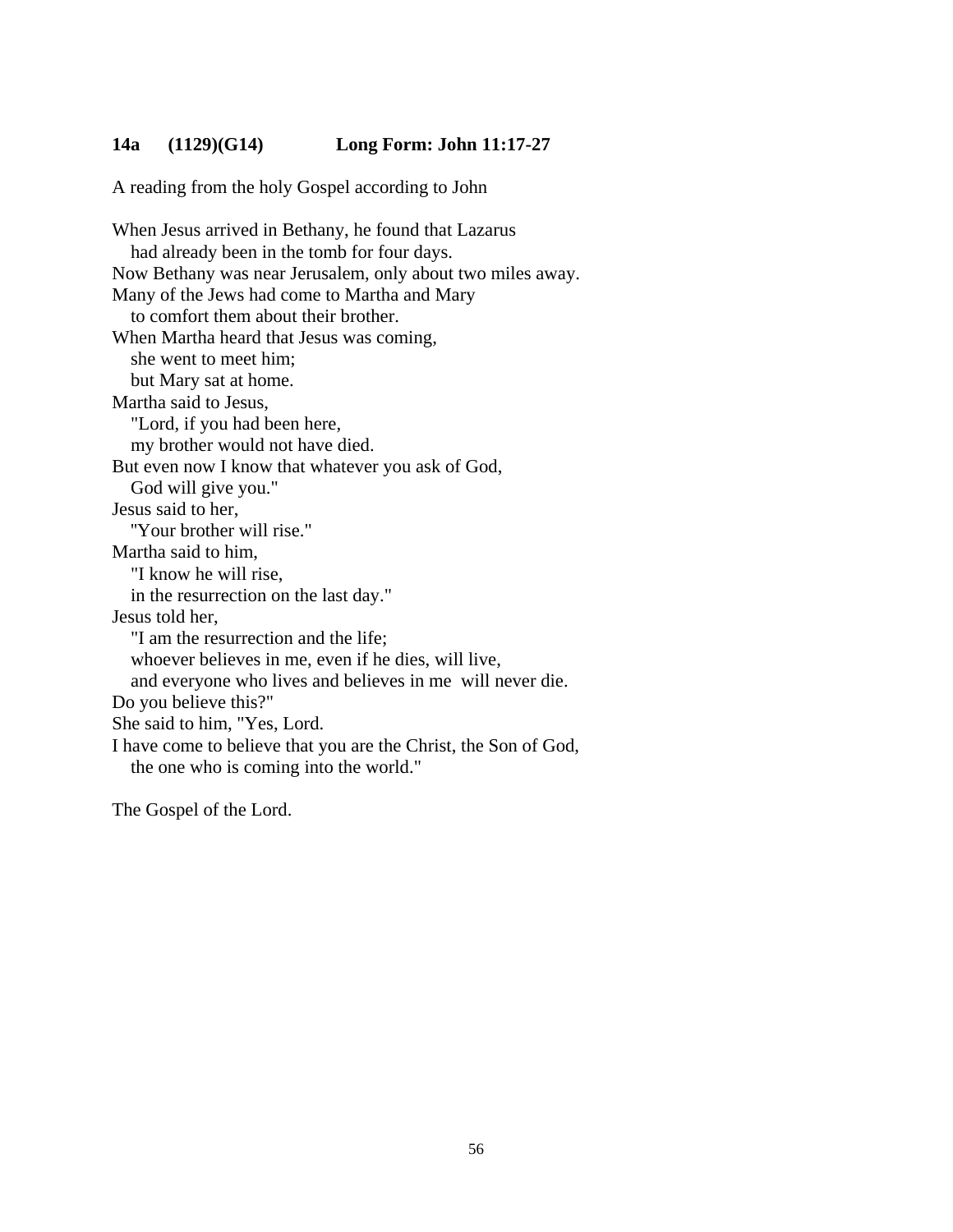#### **14a (1130)(G14) Short Form: John 11:21-27**

A reading from the holy Gospel according to John

Martha said to Jesus, "Lord, if you had been here, my brother would not have died. But even now I know that whatever you ask of God, God will give you." Jesus said to her, ''Your brother will rise." Martha said to him, "I know he will rise, in the resurrection on the last day." Jesus told her, "I am the resurrection and the life; whoever believes in me, even if he dies, will live, and everyone who lives and believes in me will never die. Do you believe this?" She said to him, "Yes, Lord. I have come to believe that you are the Christ, the Son of God, the one who is coming into the world."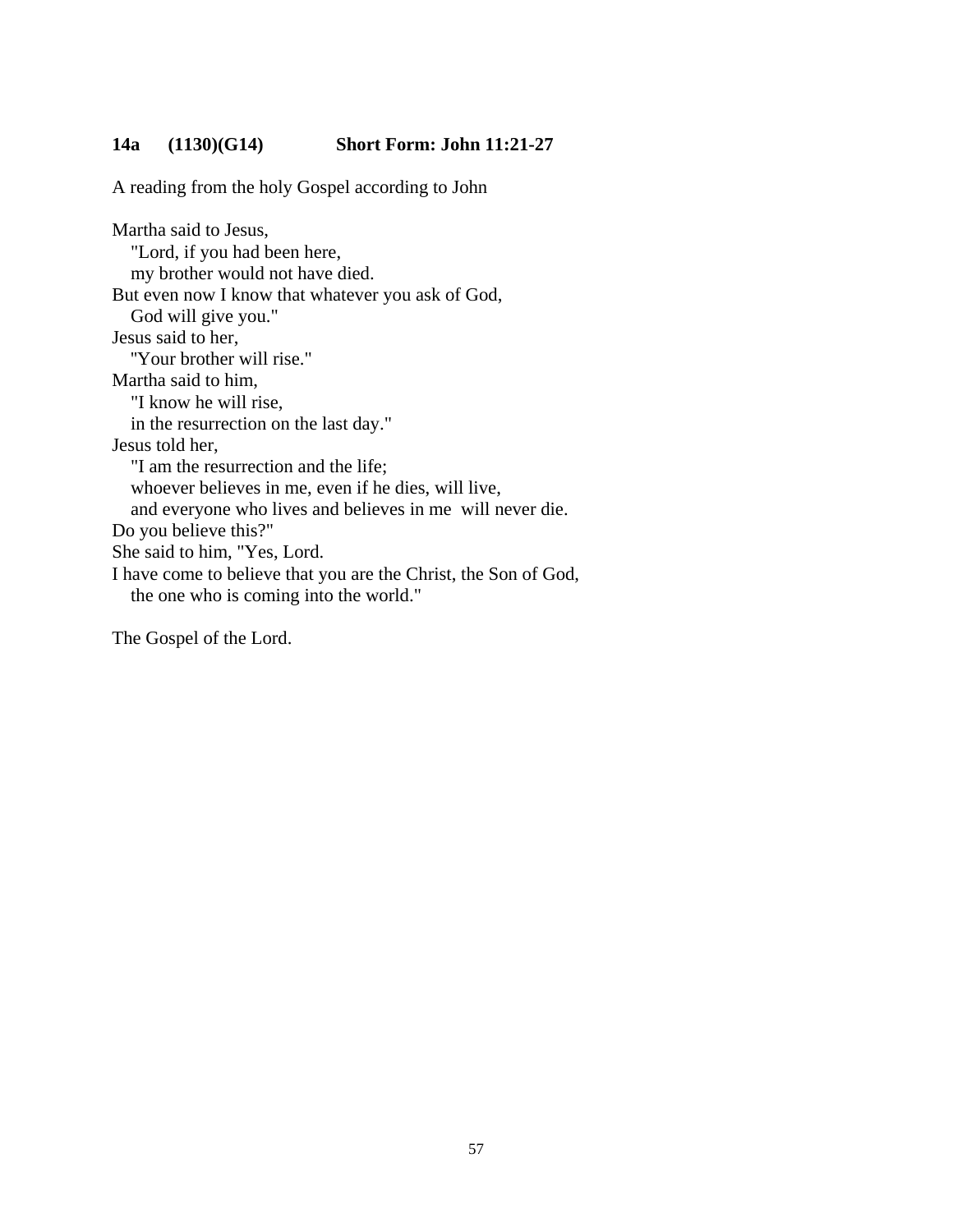#### **15 (1130)9G15) John 11:32-45**

A reading from the holy Gospel according to John When Mary came to where Jesus was and saw him, she fell at his feet and said to him, "Lord, if you had been here, my brother would not have died." When Jesus saw her weeping and the Jews who had come with her weeping, he became perturbed  $\frac{7}{2}$  and deeply troubled, and said, "Where have you laid him?" They said to him, "Sir, come and see." And Jesus wept. So the Jews said, "See how he loved him." But some of them said, "Could not the one who opened the eyes of the blind man have done something so that this man would not have died?" So Jesus, perturbed again, came to the tomb. It was a cave, and a stone lay across it. Jesus said, "Take away the stone." Martha, the dead man's sister, said to him, "Lord, by now there will be a stench; he has been dead for four days." Jesus said to her, "Did I not tell you that if you believe you will see the glory of God?" So they took away the stone. And Jesus raised his eyes and said, "Father, I thank you for hearing me. I know that you always hear me; but because of the crowd here I have said this, that they may believe that you sent me." And when he had said this, he cried out in a loud voice, "Lazarus, come out!" The dead man came out, tied hand and foot with burial bands, and his face was wrapped in a cloth. So Jesus said to them, "Untie him and let him go." Now many of the Jews who had come to Mary

and seen what he had done began to believe in him.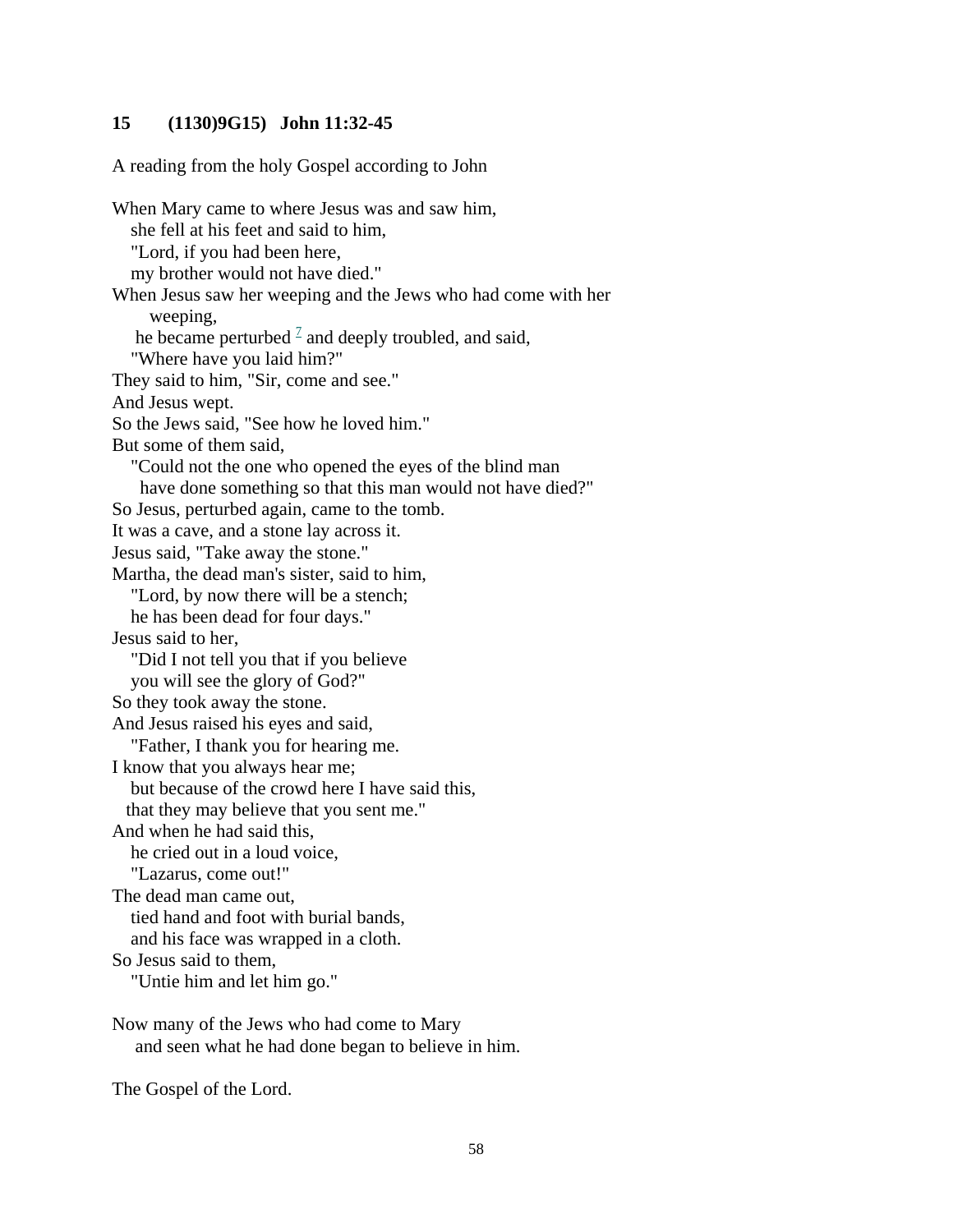#### **16b (1132)(G16) Long Form: John 12:23-28**

A reading from the holy Gospel according to John

Jesus said to his disciples: "The hour has come for the Son of Man to be glorified. Amen, amen, I say to you, unless a grain of wheat falls to the ground and dies, it remains just a grain of wheat; but if it dies, it produces much fruit. Whoever loves his life will lose it, and whoever hates his life in this world will preserve it for eternal life. Whoever serves me must follow me, and where I am, there also will my servant be. The Father will honor whoever serves me."

I am troubled now. Yet what should I say? 'Father, save me from this hour'? But it was for this purpose that I came to this hour. Father, glorify your name." Then a voice came from heaven, "I have glorified it and will glorify it again."

The Gospel of the Lord.

#### **16b (1133)(G16) Short Form: John 12:23-26**

A reading from the holy Gospel according to John

Jesus said to his disciples: "The hour has come for the Son of Man to be glorified. Amen, amen, I say to you, unless a grain of wheat falls to the ground and dies, it remains just a grain of wheat; but if it dies, it produces much fruit. Whoever loves his life will lose it, and whoever hates his life in this world will preserve it for eternal life. Whoever serves me must follow me, and where I am, there also will my servant be. The Father will honor whoever serves me."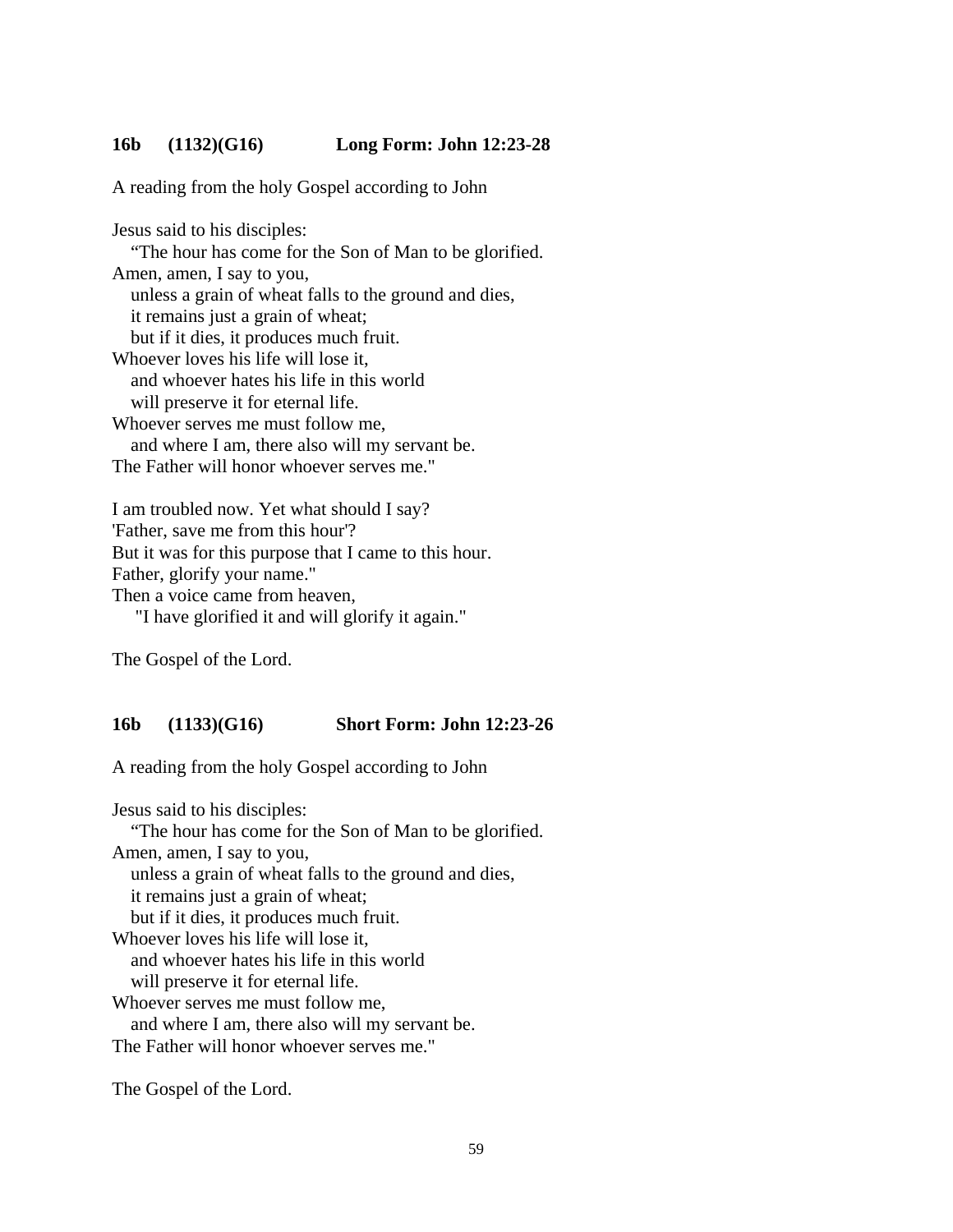#### **17 (1133)(G17)John 14:1-6**

A reading from the holy Gospel according to John

Jesus said to his disciples: "Do not let your hearts be troubled. You have faith in God; have faith also in me. In my Father's house there are many dwelling places. If there were not, would I have told you that I am going to prepare a place for you? And if I go and prepare a place for you, I will come back again and take you to myself, so that where I am you also may be. Where I am going you know the way." Thomas said to him, "Master, we do not know where you are going; how can we know the way?" Jesus said to him, "I am the way and the truth and the life. No one comes to the Father except through me."

The Gospel of the Lord.

#### **18. (1134)(G18) John 17:24-26**

A reading from the holy Gospel according to John

Jesus raised his eye to heaven and said: Father, those whom you gave me are your gift to me. I wish that where I am they also may be with me, that they may see my glory that you gave me, because you loved me before the foundation of the world. Righteous Father, the world also does not know you, but I know you, and they know that you sent me. I made known to them your name and I will make it known, that the love with which you loved me may be in them and I in them."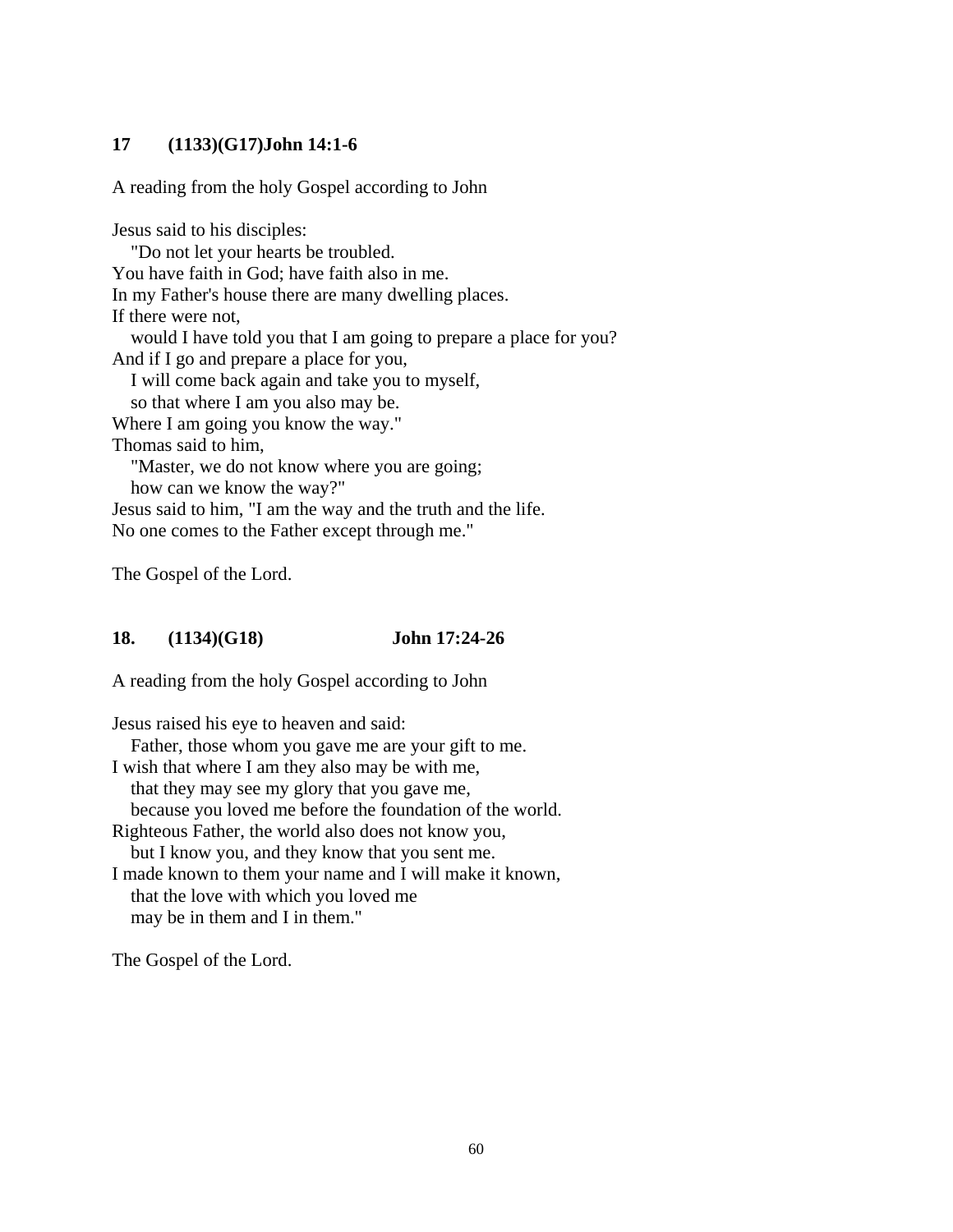#### **19. (1134)(G19) John 19:17-18,25-39**

A reading from the holy Gospel according to John

So they took Jesus, and carrying the cross himself, he went out to what is called the Place of the Skull, in Hebrew, Golgotha. There they crucified him, and with him two others, one on either side, with Jesus in the middle. Standing by the cross of Jesus were his mother and his mother's sister, Mary the wife of Clopas, and Mary of Magdala. When Jesus saw his mother and the disciple there whom he loved, he said to his mother, "Woman, behold, your son." Then he said to the disciple, "Behold, your mother." And from that hour the disciple took her into his home. After this, aware that everything was now finished, in order that the scripture might be fulfilled, Jesus said, "I thirst." There was a vessel filled with common wine. So they put a sponge soaked in wine on a sprig of hyssop and put it up to his mouth. When Jesus had taken the wine, he said, "It is finished." And bowing his head, he handed over the spirit. Now since it was preparation day, in order that the bodies might not remain on the cross on the sabbath, for the sabbath day of that week was a solemn one, the Jews asked Pilate that their legs be broken and they be taken down. So the soldiers came and broke the legs of the first and then of the other one who was crucified with Jesus. But when they came to Jesus and saw that he was already dead, they did not break his legs, but one soldier thrust his lance into his side, and immediately blood and water flowed out. An eyewitness has testified, and his testimony is true; he knows that he is speaking the truth, so that you also may come to believe. For this happened so that the scripture passage might be fulfilled: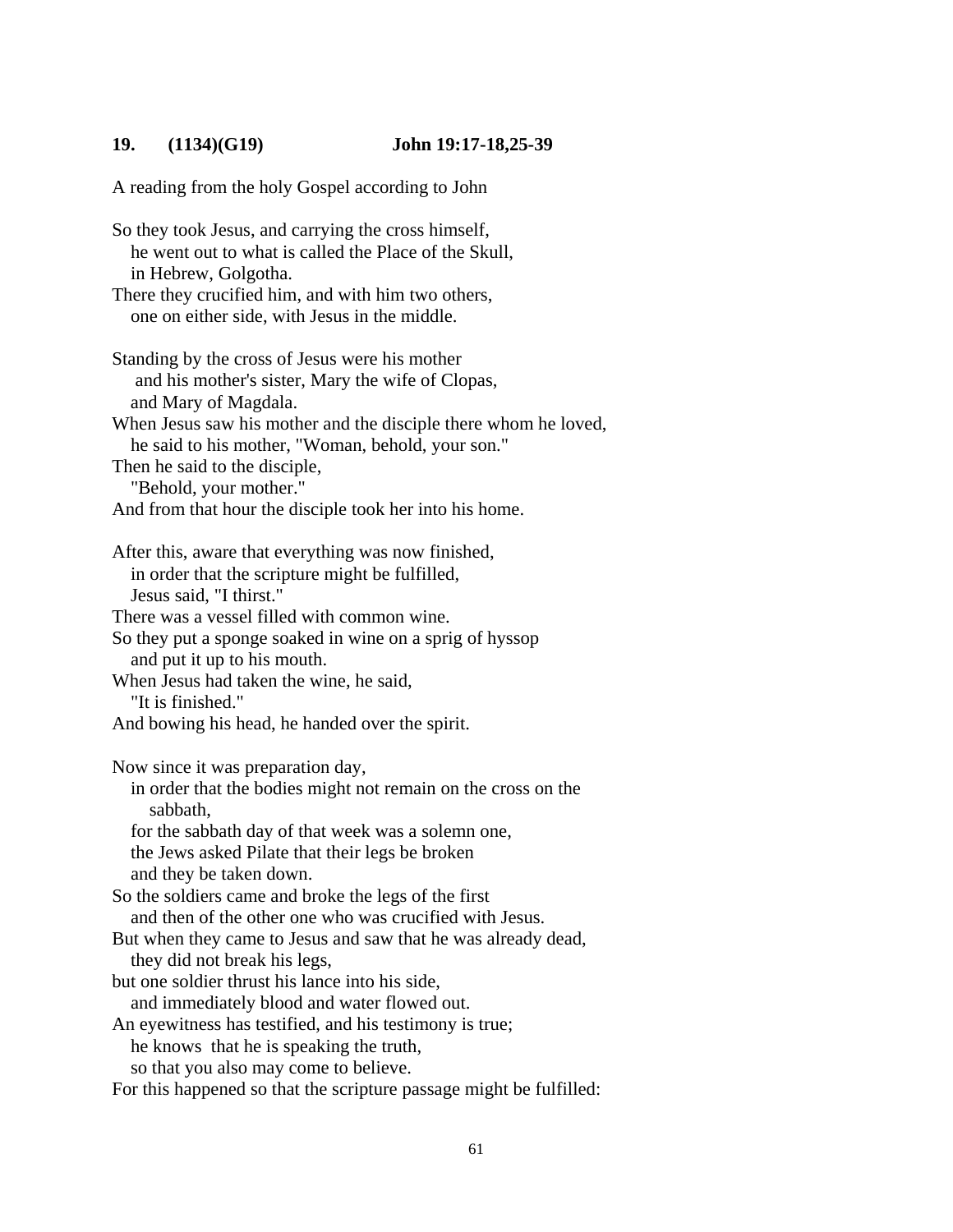*"Not a bone of it will be broken."*  And again another passage says:  *"They will look upon him whom they have pierced."*  After this, Joseph of Arimathea, secretly a disciple of Jesus for fear of the Jews, asked Pilate if he could remove the body of Jesus. And Pilate permitted it. So he came and took his body. Nicodemus, the one who had first come to him at night, also came bringing a mixture of myrrh and aloes weighing about one hundred pounds.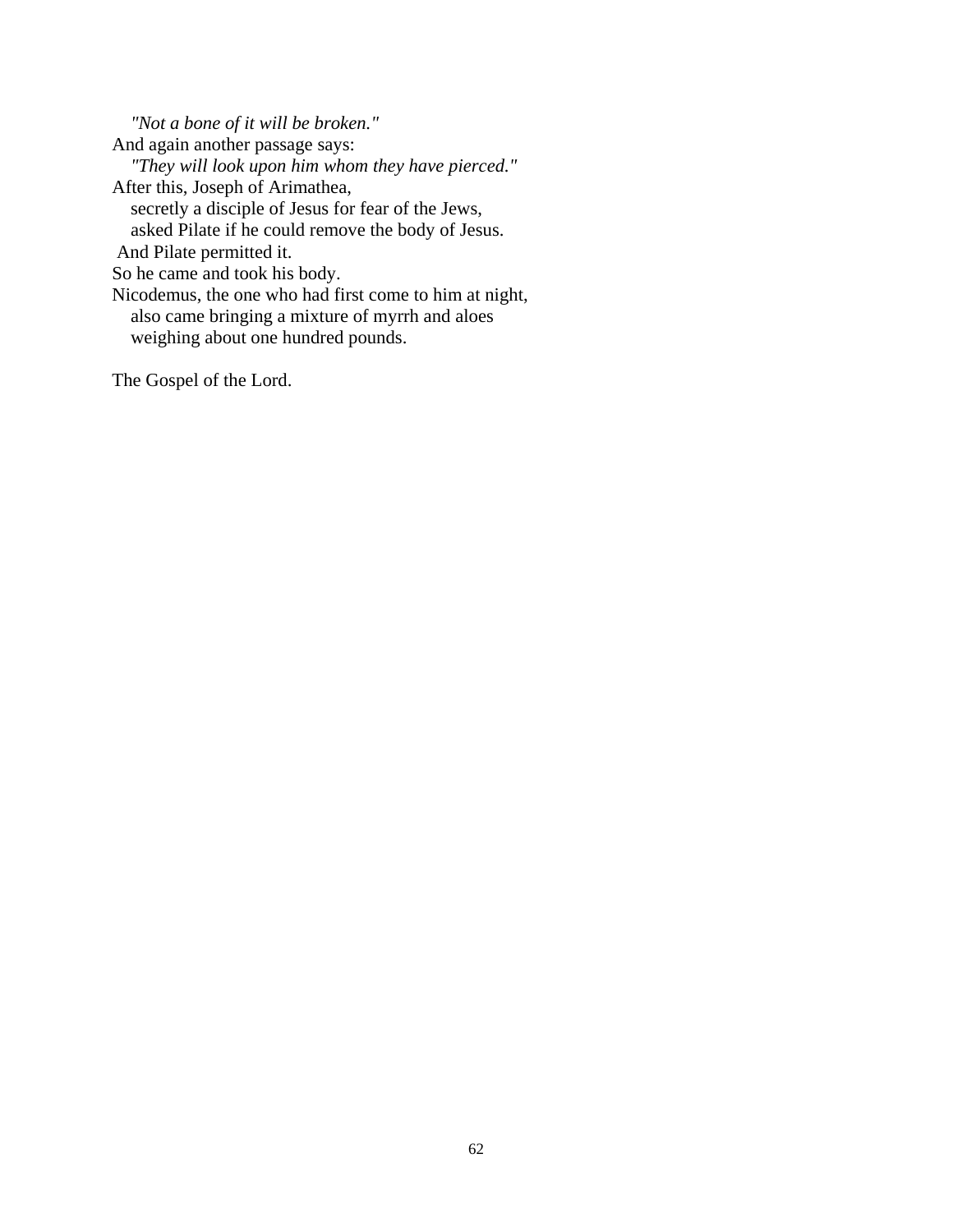## **Funeral Mass Selections**

### A Guide for Preparing Funeral Liturgies

| Name                         | Phone $\frac{1}{\sqrt{1-\frac{1}{2}}\sqrt{1-\frac{1}{2}}\sqrt{1-\frac{1}{2}}\sqrt{1-\frac{1}{2}}\sqrt{1-\frac{1}{2}}\sqrt{1-\frac{1}{2}}\sqrt{1-\frac{1}{2}}\sqrt{1-\frac{1}{2}}\sqrt{1-\frac{1}{2}}\sqrt{1-\frac{1}{2}}\sqrt{1-\frac{1}{2}}\sqrt{1-\frac{1}{2}}\sqrt{1-\frac{1}{2}}\sqrt{1-\frac{1}{2}}\sqrt{1-\frac{1}{2}}\sqrt{1-\frac{1}{2}}\sqrt{1-\frac{1}{2}}\sqrt{1-\frac{1}{2}}\sqrt{1-\frac{1}{2}}$ |  |
|------------------------------|---------------------------------------------------------------------------------------------------------------------------------------------------------------------------------------------------------------------------------------------------------------------------------------------------------------------------------------------------------------------------------------------------------------|--|
|                              |                                                                                                                                                                                                                                                                                                                                                                                                               |  |
|                              |                                                                                                                                                                                                                                                                                                                                                                                                               |  |
|                              |                                                                                                                                                                                                                                                                                                                                                                                                               |  |
|                              |                                                                                                                                                                                                                                                                                                                                                                                                               |  |
|                              |                                                                                                                                                                                                                                                                                                                                                                                                               |  |
|                              |                                                                                                                                                                                                                                                                                                                                                                                                               |  |
| Date and Time of the Funeral |                                                                                                                                                                                                                                                                                                                                                                                                               |  |
|                              |                                                                                                                                                                                                                                                                                                                                                                                                               |  |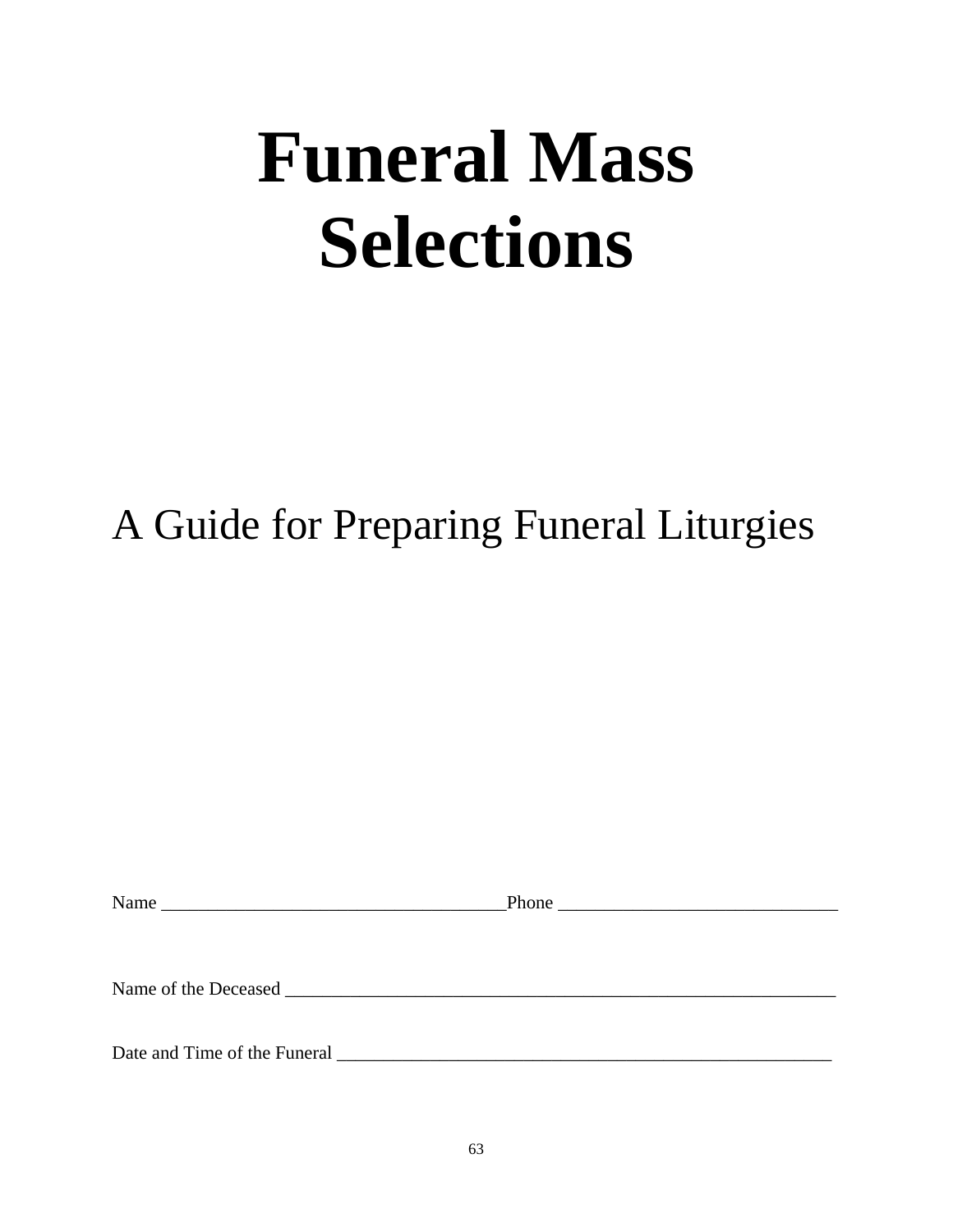### **Introductory Rites**

| 2. Will a Christian symbol be carried in the entrance procession and placed on the casket<br>(Page of the booklet) |                                                               |                                                              |                |  |  |
|--------------------------------------------------------------------------------------------------------------------|---------------------------------------------------------------|--------------------------------------------------------------|----------------|--|--|
|                                                                                                                    |                                                               | Yes                                                          | N <sub>o</sub> |  |  |
| If yes, what symbol will be supplied by the family?                                                                |                                                               |                                                              |                |  |  |
|                                                                                                                    |                                                               | Cross/crucifix                                               | <b>Bible</b>   |  |  |
|                                                                                                                    |                                                               |                                                              |                |  |  |
| <b>Readings</b>                                                                                                    |                                                               |                                                              |                |  |  |
|                                                                                                                    |                                                               |                                                              |                |  |  |
| Reading I, $\# \&$ page $\#$ (from appendix A or B)<br>1.                                                          |                                                               |                                                              |                |  |  |
|                                                                                                                    |                                                               |                                                              |                |  |  |
|                                                                                                                    |                                                               | <u> 1989 - Johann Barbara, martxa eta idazlea (h. 1989).</u> |                |  |  |
| Responsorial Psalm # (from appendix C) Sung response<br>2.                                                         |                                                               |                                                              |                |  |  |
|                                                                                                                    |                                                               |                                                              |                |  |  |
| 3. Reading II, $\# \&$ page $\#$ (from appendix D)                                                                 |                                                               |                                                              |                |  |  |
|                                                                                                                    |                                                               |                                                              |                |  |  |
|                                                                                                                    | <u> 1980 - Johann Barn, fransk politik fotograf (d. 1980)</u> |                                                              |                |  |  |
| 4. Gospel, $\# \&$ page $\#$ (from appendix E)                                                                     |                                                               |                                                              |                |  |  |
|                                                                                                                    |                                                               |                                                              |                |  |  |
|                                                                                                                    |                                                               |                                                              |                |  |  |
| Who will do the readings? Refer to page of the booklet                                                             |                                                               |                                                              |                |  |  |
|                                                                                                                    |                                                               |                                                              |                |  |  |
| Reading I                                                                                                          |                                                               |                                                              |                |  |  |
|                                                                                                                    |                                                               |                                                              |                |  |  |
|                                                                                                                    |                                                               |                                                              |                |  |  |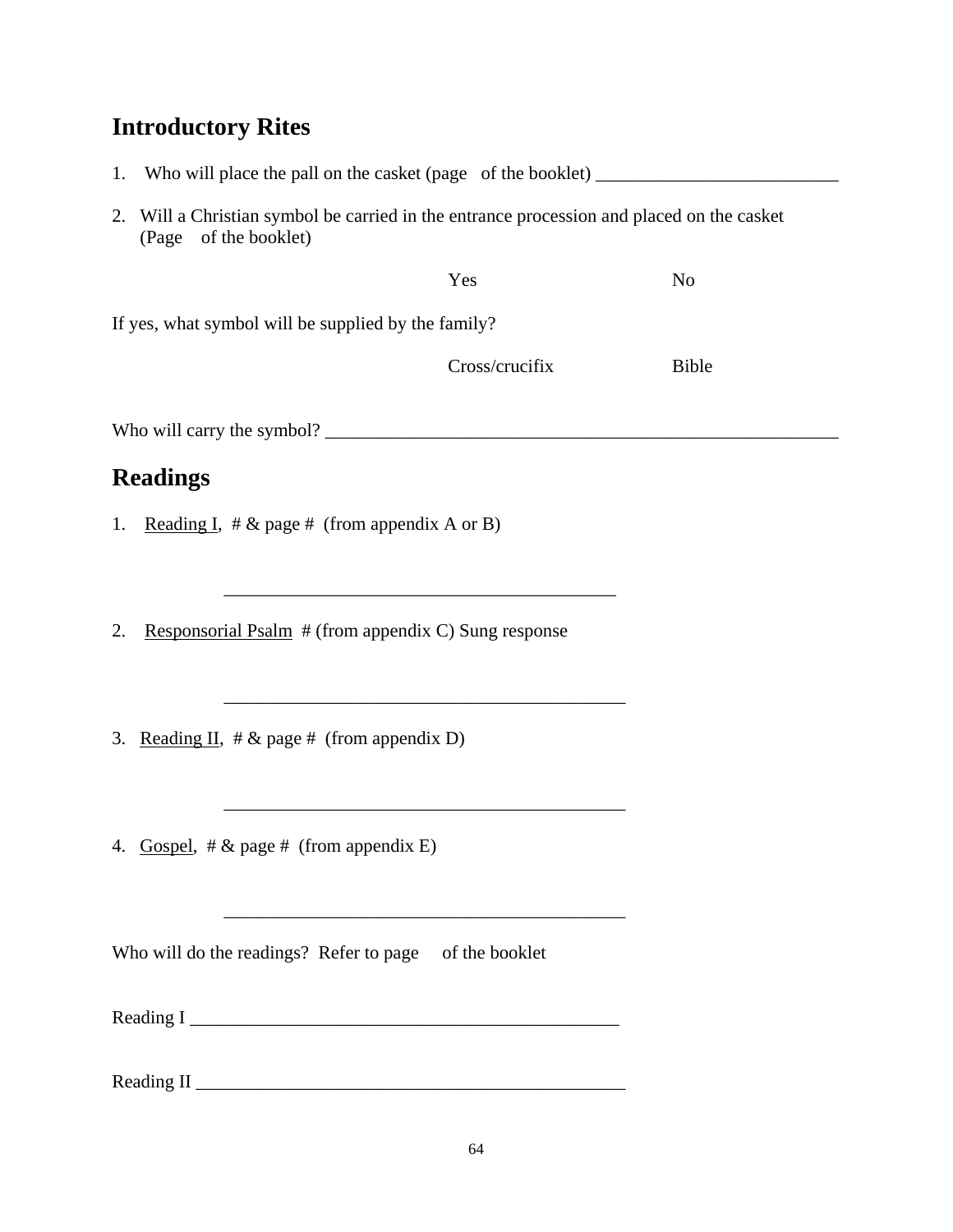#### **Presentation of the Gifts**

(Page of the booklet)

Who will bring up the gifts of bread and wine?

#### **Words of Remembrance**

(Page of the booklet)

Does a family member or friend wish to say a few words before the Final Commendation?

 $\frac{1}{2}$  ,  $\frac{1}{2}$  ,  $\frac{1}{2}$  ,  $\frac{1}{2}$  ,  $\frac{1}{2}$  ,  $\frac{1}{2}$  ,  $\frac{1}{2}$  ,  $\frac{1}{2}$  ,  $\frac{1}{2}$  ,  $\frac{1}{2}$  ,  $\frac{1}{2}$  ,  $\frac{1}{2}$  ,  $\frac{1}{2}$  ,  $\frac{1}{2}$  ,  $\frac{1}{2}$  ,  $\frac{1}{2}$  ,  $\frac{1}{2}$  ,  $\frac{1}{2}$  ,  $\frac{1$ 

Yes No

 $\overline{\phantom{a}}$  ,  $\overline{\phantom{a}}$  ,  $\overline{\phantom{a}}$  ,  $\overline{\phantom{a}}$  ,  $\overline{\phantom{a}}$  ,  $\overline{\phantom{a}}$  ,  $\overline{\phantom{a}}$  ,  $\overline{\phantom{a}}$  ,  $\overline{\phantom{a}}$  ,  $\overline{\phantom{a}}$  ,  $\overline{\phantom{a}}$  ,  $\overline{\phantom{a}}$  ,  $\overline{\phantom{a}}$  ,  $\overline{\phantom{a}}$  ,  $\overline{\phantom{a}}$  ,  $\overline{\phantom{a}}$ 

 $\overline{\phantom{a}}$  ,  $\overline{\phantom{a}}$  ,  $\overline{\phantom{a}}$  ,  $\overline{\phantom{a}}$  ,  $\overline{\phantom{a}}$  ,  $\overline{\phantom{a}}$  ,  $\overline{\phantom{a}}$  ,  $\overline{\phantom{a}}$  ,  $\overline{\phantom{a}}$  ,  $\overline{\phantom{a}}$  ,  $\overline{\phantom{a}}$  ,  $\overline{\phantom{a}}$  ,  $\overline{\phantom{a}}$  ,  $\overline{\phantom{a}}$  ,  $\overline{\phantom{a}}$  ,  $\overline{\phantom{a}}$ 

 $\overline{\phantom{a}}$  ,  $\overline{\phantom{a}}$  ,  $\overline{\phantom{a}}$  ,  $\overline{\phantom{a}}$  ,  $\overline{\phantom{a}}$  ,  $\overline{\phantom{a}}$  ,  $\overline{\phantom{a}}$  ,  $\overline{\phantom{a}}$  ,  $\overline{\phantom{a}}$  ,  $\overline{\phantom{a}}$  ,  $\overline{\phantom{a}}$  ,  $\overline{\phantom{a}}$  ,  $\overline{\phantom{a}}$  ,  $\overline{\phantom{a}}$  ,  $\overline{\phantom{a}}$  ,  $\overline{\phantom{a}}$ 

 $\frac{1}{2}$  ,  $\frac{1}{2}$  ,  $\frac{1}{2}$  ,  $\frac{1}{2}$  ,  $\frac{1}{2}$  ,  $\frac{1}{2}$  ,  $\frac{1}{2}$  ,  $\frac{1}{2}$  ,  $\frac{1}{2}$  ,  $\frac{1}{2}$  ,  $\frac{1}{2}$  ,  $\frac{1}{2}$  ,  $\frac{1}{2}$  ,  $\frac{1}{2}$  ,  $\frac{1}{2}$  ,  $\frac{1}{2}$  ,  $\frac{1}{2}$  ,  $\frac{1}{2}$  ,  $\frac{1$ 

 $\overline{\phantom{a}}$  ,  $\overline{\phantom{a}}$  ,  $\overline{\phantom{a}}$  ,  $\overline{\phantom{a}}$  ,  $\overline{\phantom{a}}$  ,  $\overline{\phantom{a}}$  ,  $\overline{\phantom{a}}$  ,  $\overline{\phantom{a}}$  ,  $\overline{\phantom{a}}$  ,  $\overline{\phantom{a}}$  ,  $\overline{\phantom{a}}$  ,  $\overline{\phantom{a}}$  ,  $\overline{\phantom{a}}$  ,  $\overline{\phantom{a}}$  ,  $\overline{\phantom{a}}$  ,  $\overline{\phantom{a}}$ 

At mass (one speaker -5 mins) Name of person

At Vigil (wake) Name of person

At Committal Service Name of person